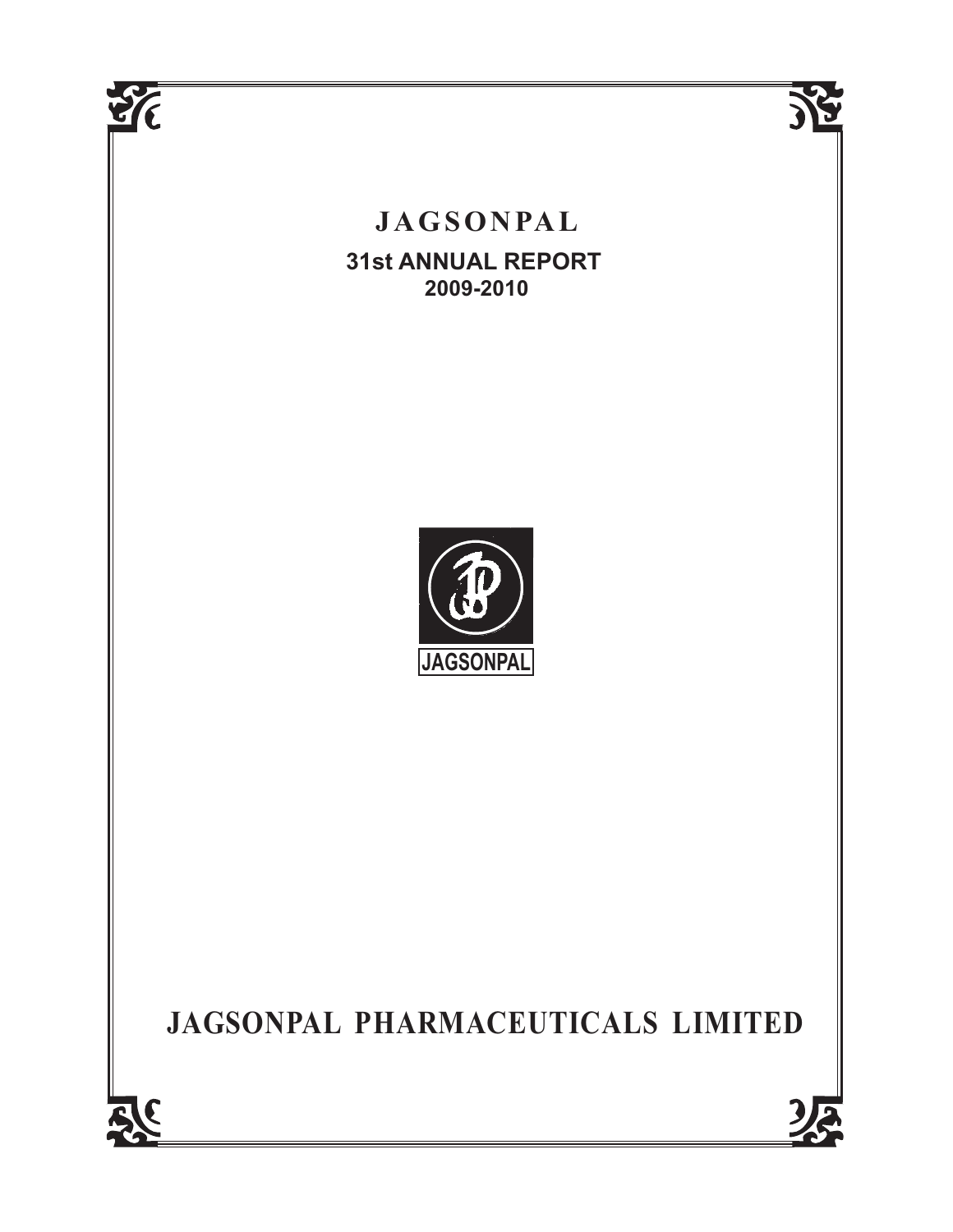# **BOARD OF DIRECTORS**

| J. S. Kochhar      | Chairman                 |
|--------------------|--------------------------|
| A. C. Chakrabortti |                          |
| S. Mukhopadhyay    |                          |
| Dr. S. K. Goyal    |                          |
| R.P.S. Kochhar     | <b>Managing Director</b> |

# **GENERAL MANAGER**

S. K. Dudeja

# **BANKERS**

Punjab & Sind Bank Central Bank of India

# **AUDITORS**

P. P. Thukral & Co. Chartered Accountants

# **REGISTERED OFFICE**

T-210J, Shahpur Jat New Delhi - 110049

| <b>Index</b> |  |
|--------------|--|
|              |  |
|              |  |
|              |  |
|              |  |
|              |  |
|              |  |
|              |  |
|              |  |
|              |  |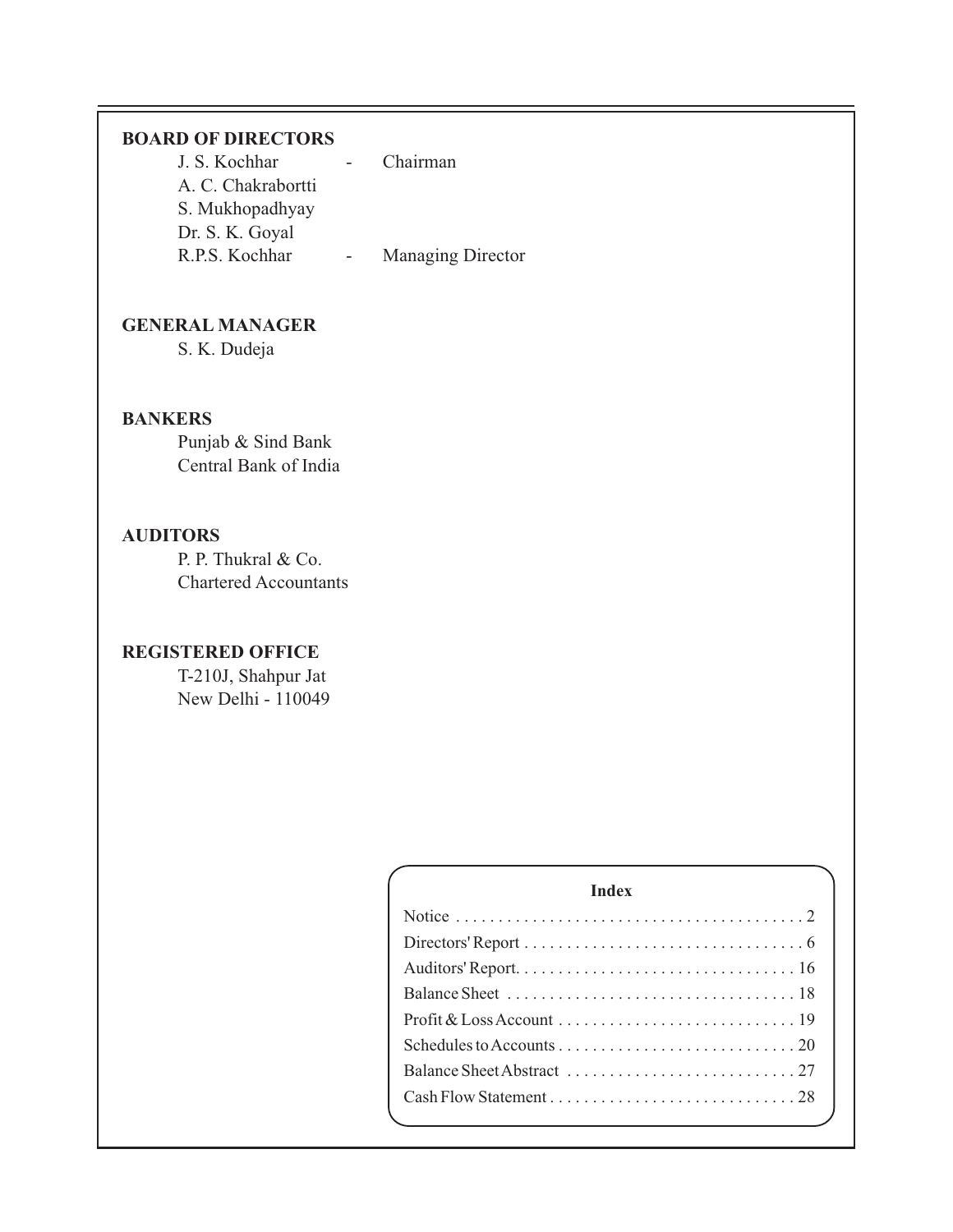#### **Notice**

NOTICE is hereby given that the 31st Annual General<br>Meeting of the members of JAGSONPAL Meeting of the members PHARMACEUTICALS LIMITED will be held on Saturday, the 25th day of September, 2010 at 10.00 A.M. at Vanita Samaj, 13, Institutional Area, Lodi Road, New Delhi - 110003 to transact the following business:

Ordinary Business

- 1. To receive, consider and adopt the audited Balance Sheet as at 31st March, 2010 and the Profit and Loss Account for the year ended on that date along with the reports of Auditors' and Directors' thereon.
- 2. To declare dividend on Equity Shares.
- 3. To appoint a Director in place of Mr. Sukumar Mukhopadhyay who retires by rotation and being eligible, offers himself for reappointment.
- 4. To appoint Auditors and fix their remuneration.

M/s. P.P.Thukral & Co., Chartered Accountants, Statutory Auditors of the Company, retire at this Annual General Meeting and being eligible, offer themselves for re-appointment.

#### Special Business

To consider and if thought fit to pass the following resolution with or without modifications as Special Resolution:

5. RESOLVED that pursuant to Section 198, 269, 309, 310 and other applicable provisions of the Companies Act, 1956 and subject to the approval of Central Government, as may be required and such alterations and modifications, if any, that may be effected by the Central Government in granting such approvals, which the board of directors be and is hereby authorized to agree to, approval be and is hereby given for appointment of Mr. Jagmohan Singh Kochhar as Chairman (Whole Time Director) and payment of following Remuneration for a period of 3 years with effect from 01.04.2010 to 31.03.2013.

Basic Remuneration : Rs. 6,00,000/- p.m. House Rent Allowance : Rs. 3,00,000/- p.m.

Perquisites & Other Terms & Conditions.

a) He will be entitled to Perquisites, allowances, benefits, facilities and amenities (Collectively "allowances & perquisites") such as utility allowance, quarterly allowance, holiday travel/Leave travel allowance/ reimbursement; membership fees for Clubs; Medical Reimbursement; personal accident insurance; any other expenses or allowance as per the policy/rules of the company in force and/or as may be approved by the Board from time to time provided that aggregate value of such allowance & perquisites shall not exceed Rs. 36,00,000/- p.a. For the purpose of calculating the above ceiling, perquisites shall be evaluated as per Income Tax Rules wherever applicable.

In addition to the above he will be entitled to (i) Company maintained car(s) with drivers(s), (ii) telephone at residence, (iii) Company's Contribution to provident fund, superannuation fund or annuity funds as per rules of the company. (iv) Gratuity and other retirement benefits (v) Encashment of annual unutilized Earned Leaves.

- b) Commission in addition to the above may be allowed upto a maximum of 3% per annum subject to the overall limit laid down in Section 198 and 309 of the Companies Act, 1956.
- c) The Company shall be liable to pay remuneration for the remaining period of his tenure, in case of earlier disassociation, irrespective of reason of such disassociation.
- d) He shall be entitled to terminate his appointment by giving 6 months notice in writing or in lieu of notice, payment by him to the company equivalent to 6 months last drawn remuneration.

RESOLVED FURTHER that subject to the provisions of Section 198 and other applicable provisions, if any, of the Companies Act, 1956, the same remuneration and perquisites as set out above be paid and granted to Mr. Jagmohan Singh Kochhar, Chairman as minimum remuneration, notwithstanding that in any financial year the company has made no profits or the profits are inadequate.

RESOLVED FURTHER that the Board of Directors of the company be and is hereby authorised to take all necessary steps to give effect to the resolution.

By Order of the Board

|  | Place : New Delhi | S.K.Mata          |
|--|-------------------|-------------------|
|  | Dated: 13.08.2010 | Company Secretary |

NOTES :

- 1. AMEMBER ENTITLED TO ATTEND AND VOTE AT THE MEETING IS ENTITLED TO APPOINTA PROXY TO ATTEND AND VOTE INSTEAD OF HIMSELF AND SUCH PROXY NEED NOT BE A MEMBER OF THE COMPANY. PROXIES IN ORDER TO BE EFFECTIVE, SHOULD BE DULY STAMPED, COMPLETED AND SIGNED AND MUST BE LODGED AT THE REGISTERED OFFICE OF THE COMPANY NOT LESS THAN 48 HOURS BEFORE THE COMMENCEMENTTIME OF THE MEETING.
- 2. The explanatory Statement pursuant to Section 173(2) of the Companies Act, 1956 is annexed hereto and forms part of this notice.
- 3. The Register of Members and Share Transfer Books of the Company will remain closed from 23rd September, 2010 to 25th September, 2010 (both days inclusive).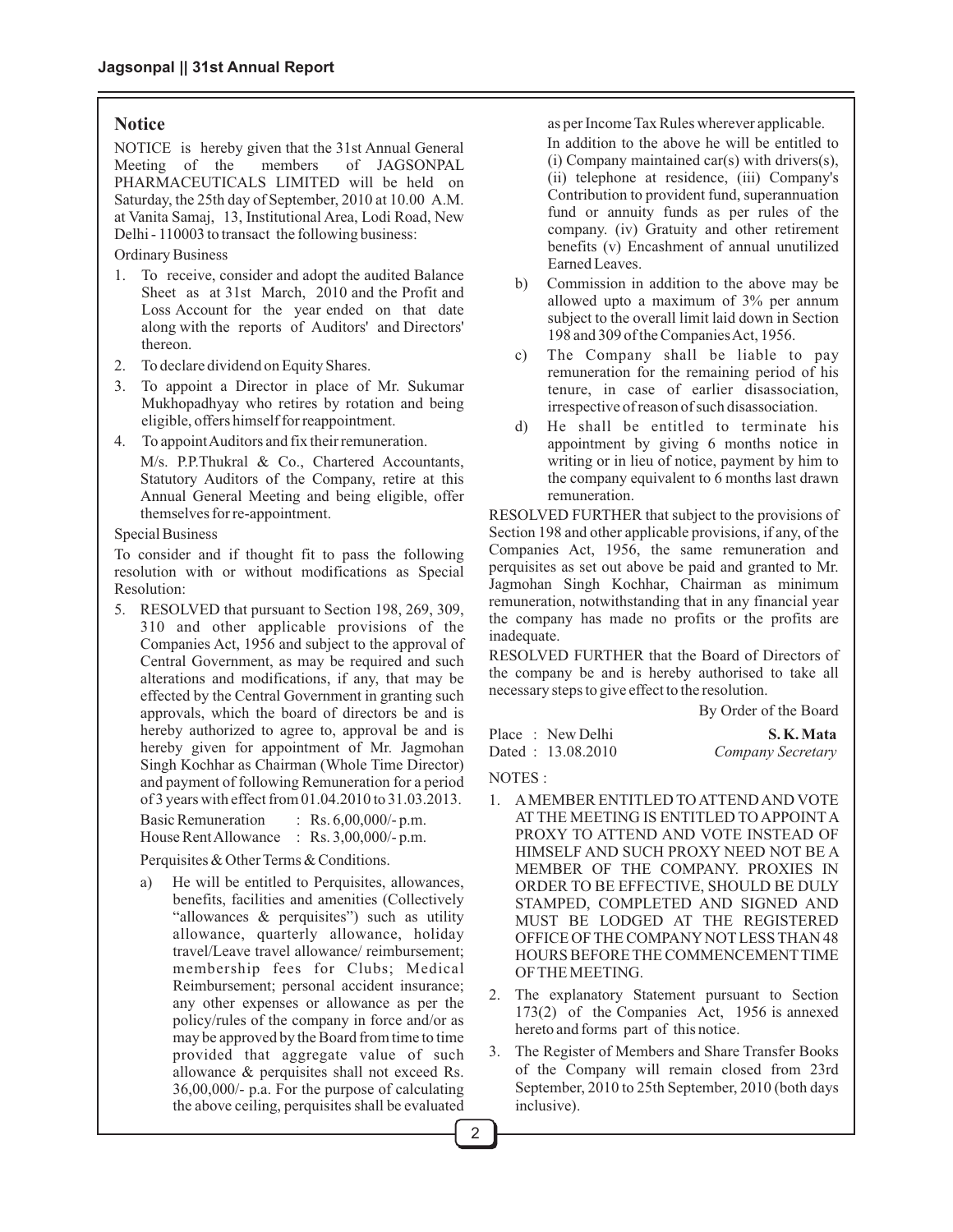- 4. The dividend, if declared at the meeting, will be payable on or after October 1, 2010.
- 5. In order to ensure safety against fraudulent encashment of dividend warrants, Members holding shares in physical form are requested to furnish to the Company or Company's R&T Agents bank account details which will be printed on the dividend warrants. In case you wish to receive dividend through Electronic Clearing Service (ECS), please provide your bank account details along with a photocopy of the cancelled cheque slip bearing the 9 digit MICR code number of the bank where the account is held so that the dividend can be remitted to the credit of your bank account through ECS facility, provided such facility is available in your locality.

Members holding shares in demat form are advised to inform their bank account details/confirm correctness of such details with their respective Depository Participants (DPs). In case 9 digit MICR code is also available with the bank account details, the same will be used for payment of dividend through ECS provided such facility is available in your locality.

6. Members who have not encashed or claimed their dividend for the financial year ended March 31, 2004, and/or subsequent financial years are requested to forward their claim to the Company or to the R&T Agents for encashment of unclaimed dividend.

Members are requested to note that dividends not encashed or claimed within 7 years from the date of transfer to the Company's unpaid dividend account will as per section 205 Aof the Companies Act, 1956, be transferred to the Investor Education and Protection Fund, established under section 205 C of the Companies Act, 1956.

Please note that the dividend for the year ended March 31, 2004 will be transferred to the Investors Education and Protection Fund in due course, hence Members are requested to claim the said dividend immediately.

- 7. Members are requested to notify immediately any change of address, quoting their folio number.
- 8. Members attending the meeting are requested to complete the enclosed Attendance slip and deliver the same at the entrance of the meeting place.
- 9. It will be appreciated that queries, if any, on Accounts and Operations of the Company are sent to the Company ten days in advance of the meeting so that the answer may be made readily available.
- 11. Members are requested to bring their copy of the Annual Report at the meeting.

12. Profile of Mr. Sukumar Mukhopadhyay, the director retiring by rotation.

Mr. Sukumar Mukhopadhyay is a former member of the Central Board of Excise and Customs. He is on the Board of directors of the Company since January 2002. He is Chairman of the Audit Committee and a member of Investors' Grievance Committee & Remuneration Committee. He holds share(s) in the Company.

None of the Director except Mr. Sukumar Mukhopadhyay is interested in the resolution.

By Order of the Board

| Place : New Delhi | S.K.Mata          |
|-------------------|-------------------|
| Dated: 13.08.2010 | Company Secretary |

#### **Explanatory Statement pursuant to Section 173(2) of the Companies Act, 1956.**

#### **Item no. 5**

The company had in its General Meeting held on 30.09.2006 fixed the salary, perquisites and managerial remuneration of Mr. Jagmohan Singh Kochhar, Chairman with effect from  $1<sup>st</sup>$  April, 2007 for a period of 5 years. His remuneration was revised in the General Meeting held on 29.08.2008. The Remuneration Committee and the Board of Directors in their meeting held on 13.08.2010 have approved the contracts for appointment and remuneration payable to Mr. Jagmohan Singh Kochhar for a period of three years with effect from 01.04.2010. This approval is subject to approval of General Meeting and prior approval of the Central Government.

The terms of appointment are as given in the resolution and are self explanatory. A copy of the draft contract containing terms and conditions of appointment is also available for inspection of the members at the registered office of the company between 11.00 a.m. and 2.00 p.m. on all working days.

The terms and conditions including remunerations may also be treated as an abstract of the terms of appointment as required under Section 302 of the Companies Act, 1956.

The Directors consider that the services of Mr. Jagmohan Singh Kochhar are extremely useful, considering the good performance of the company since his association as the Chairman and it would be in the interest of the company to re-appoint Mr. Jagmohan Singh Kochhar as Chairman.

The Directors recommend the resolution for approval of the shareholders as contained in the notice.

Mr. Jagmohan Singh Kochhar and Mr. Rajpal Singh Kochhar directors of the company are deemed to be interested in this resolution.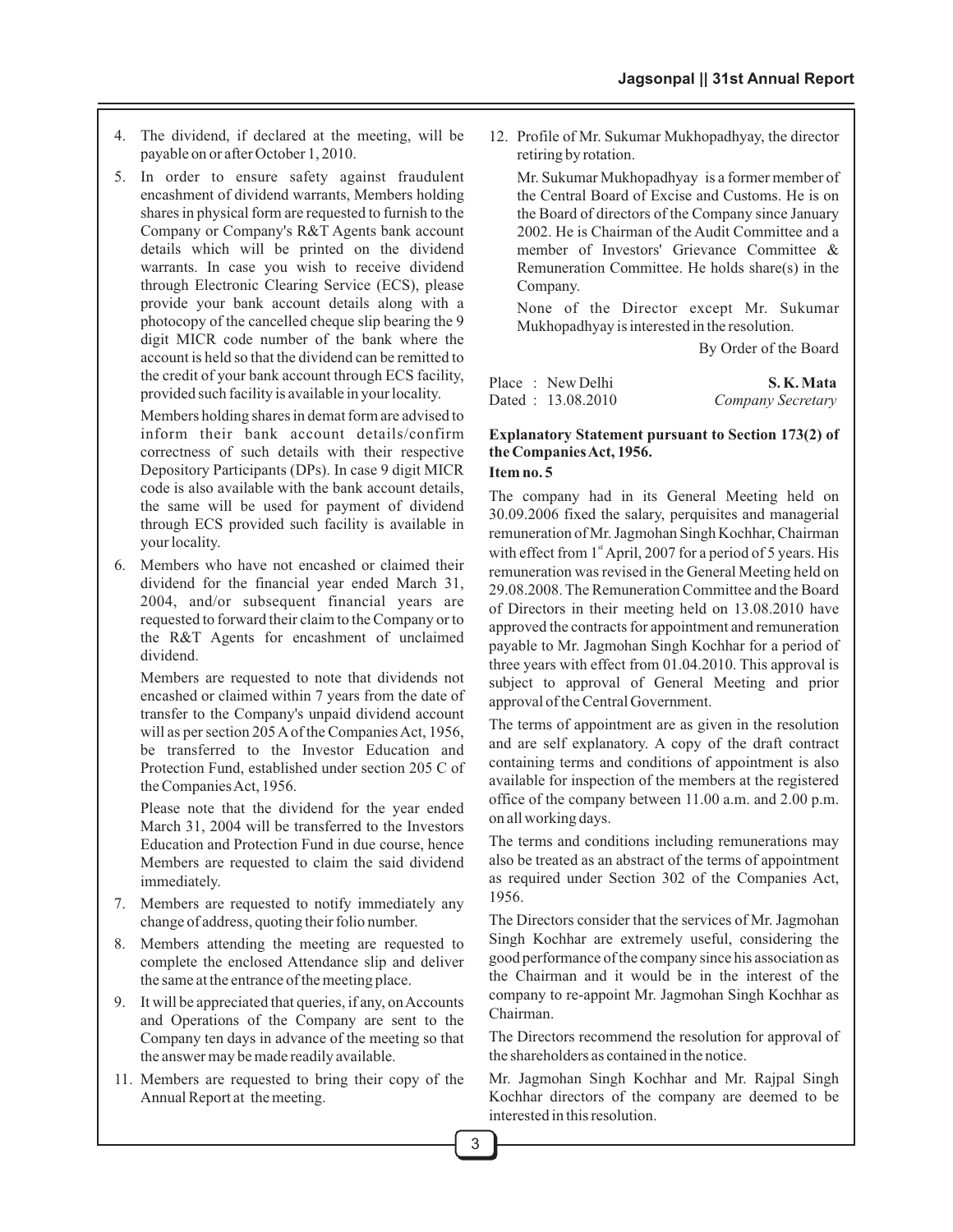*Statement of information as required under Schedule XIII, Part II, Section II (C) (IV) of the Companies Act, 1956*

- I. General Information
	- 1. Nature of industry

The company has operations in the pharmaceuticals sector, which saw relatively lower growth rates in near past. The annual growth rates were below double digit figures. This phenomena is likely to be arrested soon. Notwithstanding, the pharmaceuticals industry is gearing for revolutionary changes with increasing investment in the R  $\&$  D and new product launches in line with different life style and demographic changes of urban – rural population in India. The Company has taken all the right steps in this direction and a new manufacturing facility set up at Uttarankhand will secure high growth and bottom line for the company.

2. Date or expected date of commencement of commercial production.

The Company was incorporated in 1978 and is already in commercial production. A new manufacturing plant at Uttrakhand was set up with a total cost of Rs. 24.62 crores and commercial operation in the plant started in April 2009.

3. In case of new company, expected date of commencement of activities as per project approved by financial institutions appearing in the prospectus.

Since the Company is not a new company and is already in production, this information is not applicable.

- 2009-10 2008-09 2007-08 2006-07 2005-06 Effective Capital 1 7359.20 6587.75 6047.14 5770.20 5520.55 Turnover 14318.55 14201.48 15779.95 14525.62 17213.43 Profit before tax 1050.01 989.85 519.19 465.54 842.62 Profit after tax  $924.20 \left( \begin{array}{ccc} 617.23 \end{array} \right) 307.60 \left( \begin{array}{ccc} 280.29 \end{array} \right) 496.40$ Dividend declared **\*130.99** 65.50 26.20 26.20 26.20
- 4. Financial performance: Rs. In lacs

\* Recommended

5. Export performance and net foreign exchange collaborations

The company is making exports to different countries and has no foreign collaborations. The export performance is given below:

(Rs. in lacs)

|                                | 2009-10 | 2008-09 | 2007-08 | 2006-07 | 2005-06 |
|--------------------------------|---------|---------|---------|---------|---------|
| Earnings in foreign exchange I | 484.88  | 694.69  | 474.53  | 7.41    | 432.36  |

6. Foreign Investments or Collaborators, if any.

The company has no foreign investments or collaborators.

#### II. Information about the appointee:

1. Background details

Mr. Jagmohan Singh Kochhar is Promoter and Whole Time Director of the company. He is Chairman of the company and the Board of Directors of the Company. He has been involved with the company since its inception and has successfully taken it to its current level. Under his leadership the company is poised to grow further.

He was re-appointed as Chairman for a period of 5 years with effect from 01.04.2007 at Annual General Meeting held on 30.09.2006. His remuneration was revised in from 01.04.2008 with the approval of General Meeting and Central Government.

The Remuneration Committee and the Board of Directors in their meetings held on 13th August, 2010 have approved terms of appointment and remuneration payable to Mr. Jagmohan Singh Kochhar, Chairman subject to approval at General Meeting and prior approval of the Central Government under applicable provisions of the Companies Act, 1956.

Mr. Jagmohan Singh Kochhar, Chairman is interested in the matter and Mr. Rajpal Singh Kochhar, Managing Director may be deemed to be interested in the resolution. No other director is concerned with or interested in this resolution.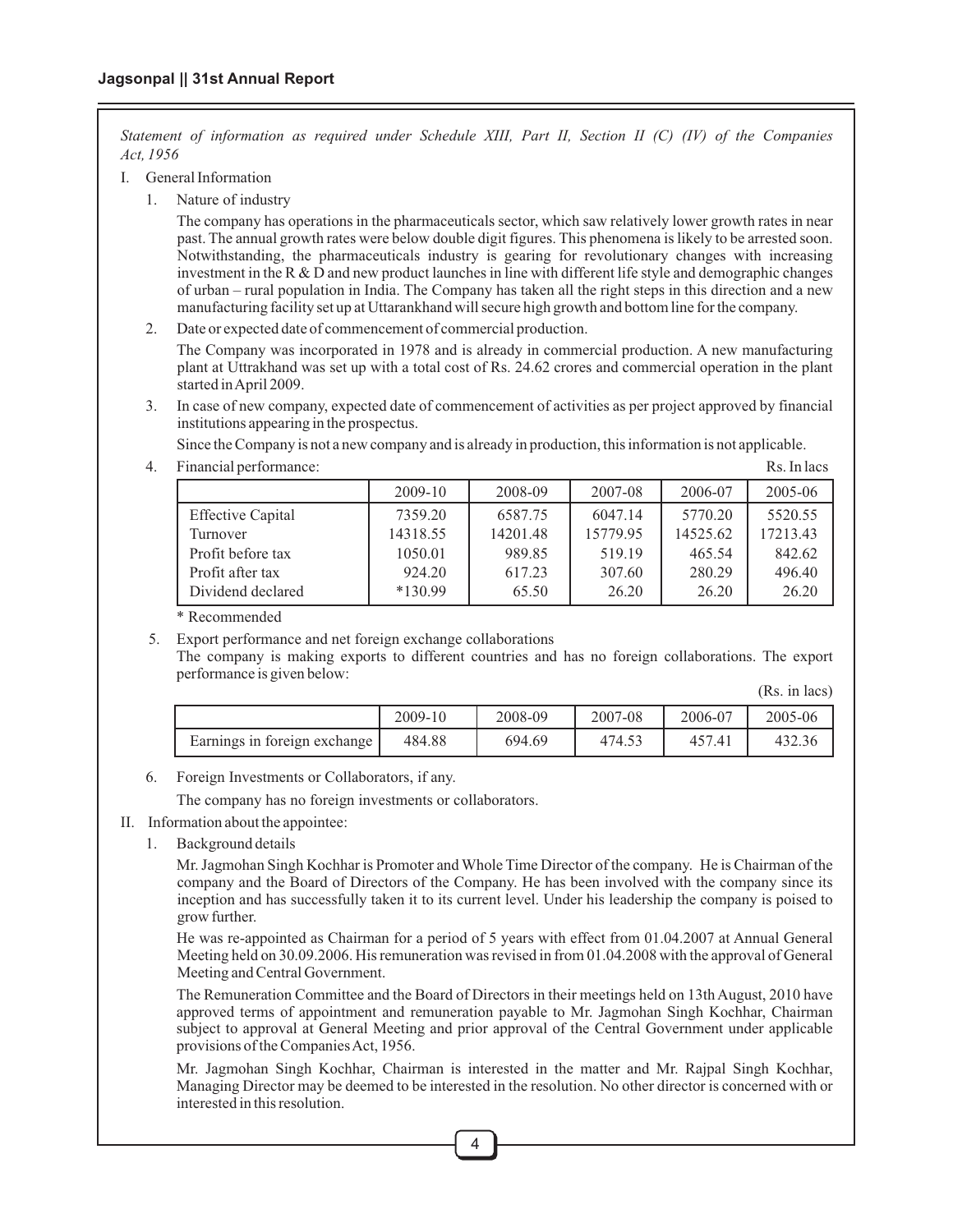| 2. | Past remuneration                                                                                  |                                  |                                                                                                                                                                                                                         |                                            |  |
|----|----------------------------------------------------------------------------------------------------|----------------------------------|-------------------------------------------------------------------------------------------------------------------------------------------------------------------------------------------------------------------------|--------------------------------------------|--|
|    | The following remunerations has been paid to Mr. Jagmohan Singh Kochhar                            |                                  |                                                                                                                                                                                                                         |                                            |  |
|    | 2007-08                                                                                            | Rs. 28.80 lacs                   |                                                                                                                                                                                                                         |                                            |  |
|    | 2008-09<br>2009-10                                                                                 | Rs. 57.68 lacs<br>Rs. 59.61 lacs |                                                                                                                                                                                                                         |                                            |  |
|    |                                                                                                    |                                  |                                                                                                                                                                                                                         |                                            |  |
| 3. | Recognition                                                                                        |                                  |                                                                                                                                                                                                                         |                                            |  |
|    |                                                                                                    |                                  | The company is well known and established for over three decades. It has vast network of offices throughout the                                                                                                         |                                            |  |
| 4. | Job profile and his suitability                                                                    |                                  | country. In Pharmaceutical industry Mr. Kochhar is widely known for his business acumen and vision.                                                                                                                     |                                            |  |
|    |                                                                                                    |                                  | As Chairman of the Company, Mr. Jagmohan Singh Kochhar is responsible for the overall management of the                                                                                                                 |                                            |  |
|    |                                                                                                    |                                  | Company. He along with the Managing Director of the company have steered the company to its current position.                                                                                                           |                                            |  |
|    |                                                                                                    |                                  | They work subject to superintendence of the Board of Directors of the Company. Mr. Kochhar is ideally placed to                                                                                                         |                                            |  |
|    | ensure that the company continues to remain in leading position in the Industry.                   |                                  |                                                                                                                                                                                                                         |                                            |  |
| 5. | Remuneration proposed                                                                              |                                  |                                                                                                                                                                                                                         |                                            |  |
|    |                                                                                                    |                                  | The following per annum remuneration is proposed to be paid to Mr. Jagmohan Singh Kochhar                                                                                                                               |                                            |  |
|    | <b>Basic</b>                                                                                       |                                  | Rs. 72 lacs                                                                                                                                                                                                             |                                            |  |
|    | HRA, Perquisites & other allowances                                                                |                                  | Rs. 72 lacs                                                                                                                                                                                                             |                                            |  |
|    | Commission                                                                                         |                                  |                                                                                                                                                                                                                         | Upto 3% of profits subject to availability |  |
| 6. | Comparative remuneration profile                                                                   |                                  |                                                                                                                                                                                                                         |                                            |  |
|    | Company                                                                                            | Name                             | Designation                                                                                                                                                                                                             | Remuneration                               |  |
|    |                                                                                                    |                                  |                                                                                                                                                                                                                         | (excluding commission)                     |  |
|    |                                                                                                    |                                  |                                                                                                                                                                                                                         | (Rs. in Lacs)                              |  |
|    | Piramal Healthcare Ltd                                                                             | Mr. Ajay G. Piramal              | <b>Executive Director</b>                                                                                                                                                                                               | 386.77                                     |  |
|    | Piramal Healthcare Ltd                                                                             | Ms. Swati A. Piramal             | <b>Executive Director</b>                                                                                                                                                                                               | 180.96                                     |  |
|    | Piramal Healthcare Ltd                                                                             | Mr. N. Santhanam                 | Executive Director & COO                                                                                                                                                                                                | 153.18                                     |  |
|    | Jubilant Organosys Ltd                                                                             | Mr. J.M.Khanna                   | <b>Executive Director</b>                                                                                                                                                                                               | 182.07                                     |  |
|    | Jubilant Organosys Ltd                                                                             | Mr. S.S.Bhartiya                 | <b>Executive Director</b>                                                                                                                                                                                               | 244.49                                     |  |
|    | Cipla Ltd                                                                                          | Mr. Y.K.Hamied                   | <b>Executive Director</b>                                                                                                                                                                                               | 102.51                                     |  |
|    | Cipla Ltd                                                                                          | Mr. M.K.Hamied                   | <b>Executive Director</b>                                                                                                                                                                                               | 104.19                                     |  |
|    | above companies.                                                                                   |                                  | Note: The above information has been collated from publicly available information from the declared financial reports of the                                                                                            |                                            |  |
|    |                                                                                                    |                                  | As can be seen from the above list, the proposed fixed remuneration of the Chairman is comparable to the similar                                                                                                        |                                            |  |
|    | position of the pharmaceuticals industry.                                                          |                                  |                                                                                                                                                                                                                         |                                            |  |
|    | 7. Pecuniary relationship with the company or managerial personnel.                                |                                  | Mr. Rajpal Singh Kochhar, Managing Director is the son of Mr. Jagmohan Singh Kochhar, Chairman.                                                                                                                         |                                            |  |
|    | III. Other information                                                                             |                                  |                                                                                                                                                                                                                         |                                            |  |
|    | 1. Reasons of loss or inadequate profits                                                           |                                  |                                                                                                                                                                                                                         |                                            |  |
|    |                                                                                                    |                                  | The company is a profit making company. However the world wide economic slowdown has affected the Indian                                                                                                                |                                            |  |
|    |                                                                                                    |                                  | Pharmaceuticals industry. Company's realizations have also come down and costs have not reciprocated                                                                                                                    |                                            |  |
|    |                                                                                                    |                                  | proportionately. The need for investments in the new plant for the future of the company had further pulled down                                                                                                        |                                            |  |
|    | the profitability of the company.                                                                  |                                  |                                                                                                                                                                                                                         |                                            |  |
| 2. | Steps taken or proposed to be taken for improvement                                                |                                  |                                                                                                                                                                                                                         |                                            |  |
|    |                                                                                                    |                                  | The Company and its management have taken various steps to improve the performance. The company has<br>launched/re-launched many products and increased the area of existing products so as to strengthen its top line. |                                            |  |
|    |                                                                                                    |                                  | The benefit of launching new products and increased coverage would be seen in coming years.                                                                                                                             |                                            |  |
|    |                                                                                                    |                                  | The company has set up a new manufacturing facility in the state of Uttarakhand with a project cost of Rs. 2462                                                                                                         |                                            |  |
|    |                                                                                                    |                                  | lacs. The project has commenced commercial production during the financial year 2009-10.                                                                                                                                |                                            |  |
| 3. | Expected increase in productivity and profits                                                      |                                  |                                                                                                                                                                                                                         |                                            |  |
|    |                                                                                                    |                                  | The steps taken by the company will improve the top line and bottom line in a sustainable manner.                                                                                                                       |                                            |  |
|    | <b>IV</b> Disclosures                                                                              |                                  |                                                                                                                                                                                                                         |                                            |  |
| 1. |                                                                                                    |                                  | Remuneration package of Mr. Jagmohan Singh Kochhar is as per the proposed resolution.                                                                                                                                   |                                            |  |
| 2. |                                                                                                    |                                  | (a) Corporate governance report gives information about different elements of remuneration package and fixed                                                                                                            |                                            |  |
|    | and performance linked incentive.<br>(b) The Company has not issued Stock options to any director. |                                  |                                                                                                                                                                                                                         |                                            |  |
|    |                                                                                                    |                                  |                                                                                                                                                                                                                         |                                            |  |

5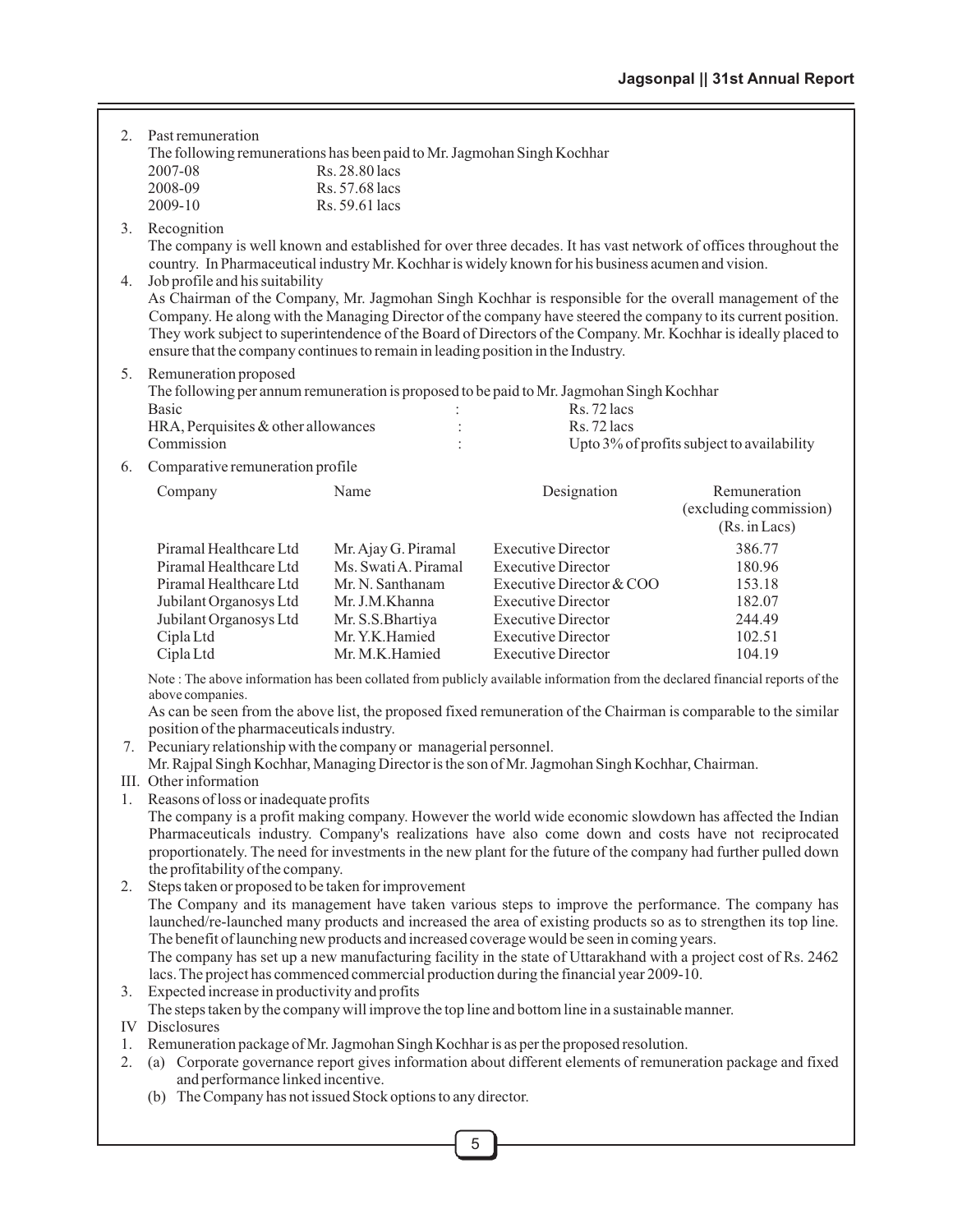#### **Directors' Report**

**To the members of Jagsonpal Pharmaceuticals Limited**

Your Directors have the pleasure in presenting their 31st Annual Report of the Company and the Audited Accounts, for the period ended 31st March, 2010.

#### **Financial highlights**

The financial performance of the company is as under:

|                                      |                | (Rs. in Lacs)   |
|--------------------------------------|----------------|-----------------|
| <b>Particulars</b>                   | <b>Current</b> | <b>Previous</b> |
|                                      | <b>Year</b>    | Year            |
| <b>Sales</b>                         | 14318.55       | 14201.48        |
| <b>Operating Expenditure</b>         | 12710.42       | 12628.72        |
| Profit before interest, dep. and tax | 1608.13        | 1572.76         |
| <b>Financial Expenses</b>            | 349.62         | 457.93          |
| Depreciation                         | 208.50         | 124.98          |
| Profit before Tax                    | 1050.01        | 989.85          |
| Provision for taxation               | 72.46          | 319.30          |
| Deferred Tax                         | 53.35          | 16.95           |
| Fringe Benefit Tax                   |                | 36.37           |
| Profit after tax                     | 924.20         | 617.23          |
| Balance brought forward              | 1802.24        | 1311.64         |
| Profit available for appropriation   | 2726.44        | 1928.87         |
| Appropriations:                      |                |                 |
| Proposed Dividend                    | 130.99         | 65.50           |
| Additional Income tax on Dividend    | 21.76          | 11.13           |
| Transfer to General Reserve          | 200.00         | 50.00           |
| Balance carried forward              | 2373.69        | 1802.24         |

#### **Operations**

During the period ended 31st March, 2010 sales of the Company were Rs. 14318.55 lacs as compared to Rs. 14201.48 lacs for the year ended 31st March, 2009. The profit before tax increased from Rs. 989.85 lacs to Rs. 1050.01 lacs. The Net Profits of the Company after meeting the tax liabilities registered a 49.73% increase.

During the year 2009-10 the economy was still recovering from the world wide recession. The effect of recession was severe across all the industries. The pharmaceutical industry was also adversely affected. Your company has been able to achieve better results and consolidated its position despite lower growth rate of the industry in general and adverse impact caused by

recession. It was sheer determination and hard labour put in by the management and staff, which saw us sail through severe competition.

The Board is pleased to place on record that products from the new manufacturing facility at Pantnagar, Uttarakhand, which started production in April 2009, are being well received in the market and your Company will reap the benefit in coming years.

#### **Dividend**

Your Directors are pleased to recommend for your consideration a dividend of 10%. This will absorb a sum of Rs. 1,30,99,000/- (Sum for previous period Rs. 65,49,500/- exclusive of Corporate tax thereon).

#### **Employees**

The Company continued to maintain cordial relations with its employees at all levels. No man-days were lost during the period due to industrial strife. The information as required under Section 217 (2A) of the Companies Act, 1956, read with the Companies (Particulars of Employees) Rules, 1975, is enclosed in Annexure 'B'and forms part of this Report.

#### **Directors**

Mr. Sukumar Mukhopadhyay, Director retires by rotation at the ensuing Annual General Meeting and being eligible offers himself for reappointment.

#### **Corporate Governance**

As per the listing agreement with the Stock Exchanges, your Company has complied with the regulations of Corporate Governance. A Report on Corporate Governance along with a certificate from the Auditors of the Company regarding compliance of the conditions of Corporate Governance as also a Management Discussion & Analysis Report pursuant to Clause 49 of the Listing Agreement are annexed hereto.

#### **Auditors**

M/s. P.P. Thukral & Co., Chartered Accountants retire as auditors at the ensuing Annual General Meeting and are eligible for re-appointment as Auditors.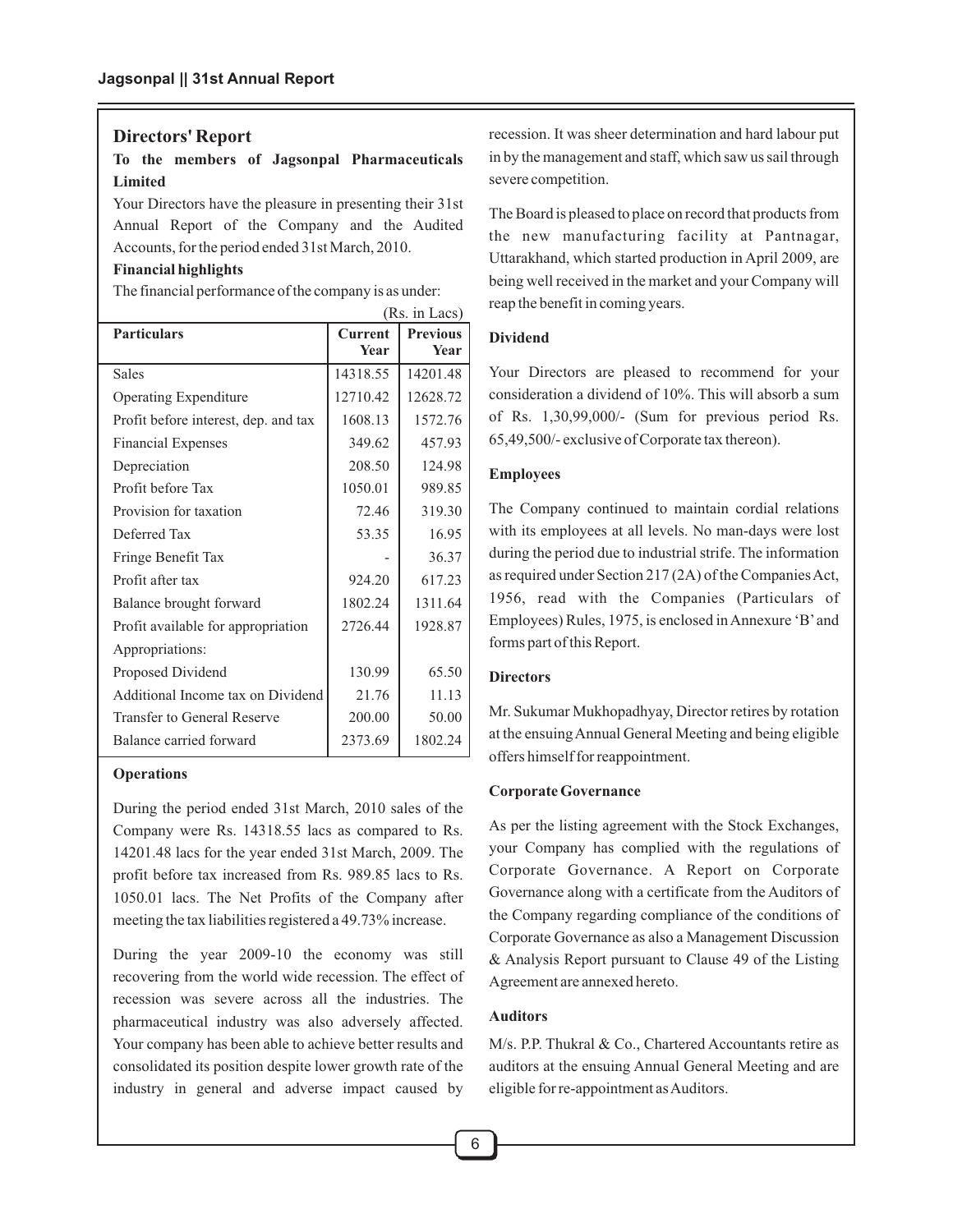#### **Energy, Technology & Foreign Exchange**

As stipulated under the provisions of Section 217 (1) (e) of the Companies Act, 1956, read with the (Disclosure of Particulars in the Report of Board of Directors) Rules, 1988, Annexure 'A'contains the particulars pertaining to Conservation of Energy, Technology absorption and Foreign Exchange earning and outgo.

#### **Directors Responsibility Statement**

Your Directors confirm that:

- 1. In preparation of the annual accounts, the applicable accounting standards have been followed along with proper explanation relating to material departures, if any;
- 2. The accounting policies are consistently applied and reasonable, prudent judgments and estimates are made so as to give a true and fair view of the state of affairs of the Company at the end of the period.
- 3. Sufficient care has been taken for the maintenance of adequate accounting records in accordance with the provisions of the Act for safeguarding the assets of the company and for preventing and detecting fraud and other irregularities;
- 4. The annual accounts have been prepared on a going concern basis.

#### **Acknowledgment**

The Board of Directors would like to record their appreciation and gratitude to all employees of the organisation for their active co-operation and involvement. Thanks are also due, to Jagsonpal customers, dealers, suppliers and bankers.

| Place: New Delhi           | J. S. Kochhar |
|----------------------------|---------------|
| Dated: 13th August, $2010$ | Chairman      |

#### **Annexure 'A'To The Directors' Report**

Information pursuant to the Companies (Disclosure of Particulars in the Report of Board of Directors) Rules 1988

#### **FORM A**

#### (See Rule 2)

Form for Disclosure of Particulars with respect to conservation of energy.

#### **A. Power and fuel consumption**

01.04.2009 to 31.03.2010 to 31.03.2009 01.04.2008

#### **1. Electricity**

| a) Purchased Units Kwh 14,51,488 |             | 7,77,596    |
|----------------------------------|-------------|-------------|
| Total amount Rs.                 | 71, 21, 335 | 35, 33, 689 |
| Avg. Rate/Unit Rs.               | 4.90        | 4.54        |

- b) Own generation
	- i) Through diesel Generation

|    | 1) Imough dieser Generation            |           |           |
|----|----------------------------------------|-----------|-----------|
|    | Units Kwh                              | 5,03,145  | 7,66,697  |
|    | Units / litre of diesel                | 4.02      | 3.88      |
|    | oil Kwh                                |           |           |
|    | ii) Through Steam turbine              |           |           |
|    | generator                              | N.A.      | N.A.      |
| 2. | Coal                                   | N.A.      | N.A.      |
| 3. | <b>Furnace oil</b>                     |           |           |
|    | Quantity K.Ltr.                        | 1,40,000  | 1,50,000  |
|    | Total cost Rs.                         | 51,68,992 | 56,24,024 |
|    | Average Rate Rs.                       | 36.92     | 37.49     |
| 4. | <b>Others/Internal generation</b> N.A. |           | N.A.      |
|    |                                        |           |           |

#### **B. Consumption**

It is not feasible to maintain energy consumption data by product category because of the very large number and variety of products with significantly different energy requirements.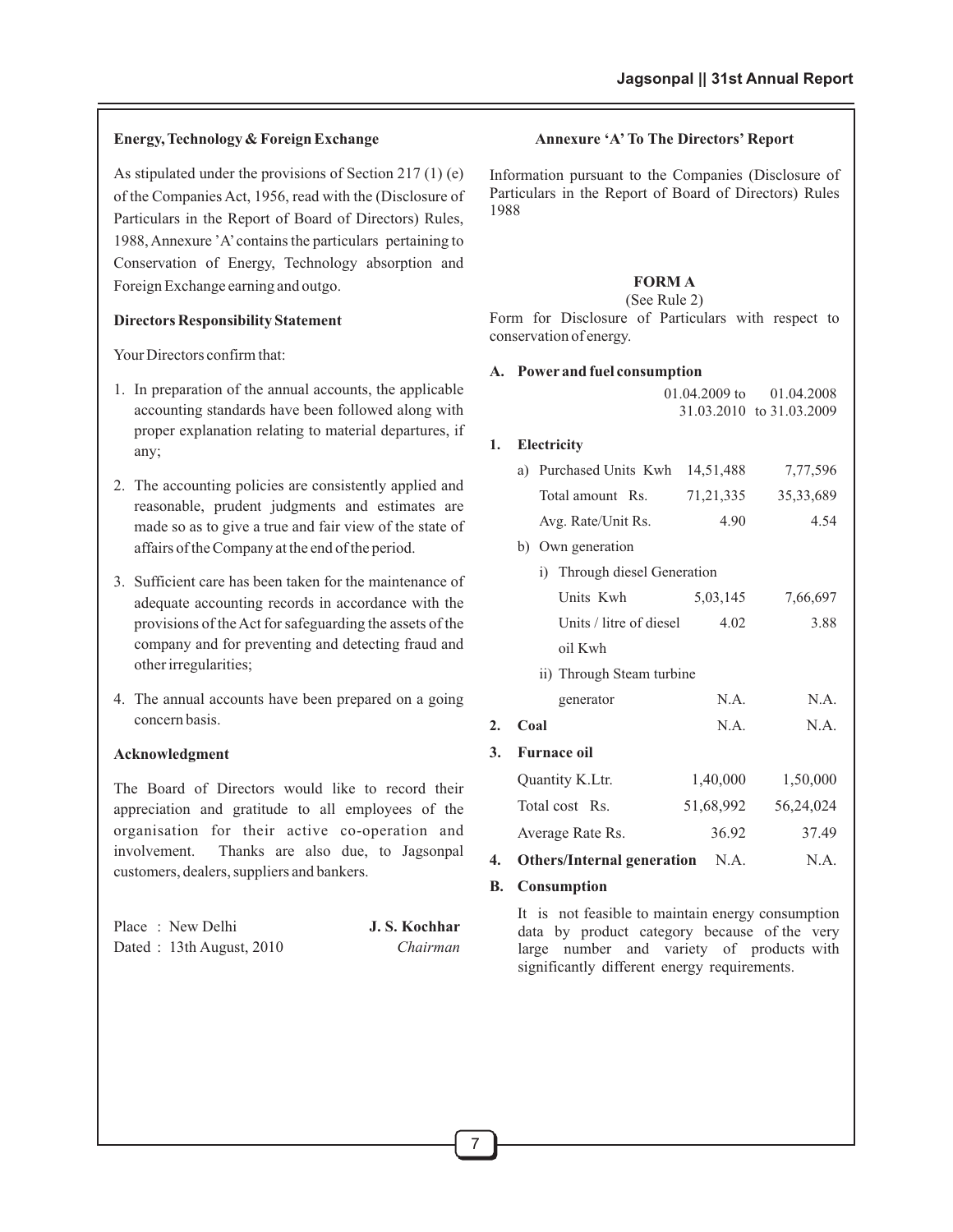#### **Form B**

**(See Rule 2)**

Form for Disclosure of Particulars with respect to Technology Absorption.

#### **Research and Development (R & D)**

#### **1. Specific areas in which R & D carried out by the Company.**

The R & D Centre carries out Research and Development in the area of Bulk Drugs, Drugs Intermediaries and Pharmaceuticals.

#### **2. Benefits derived as a result of the above R & D**

In-house R&D focus has resulted in considerably higher and cost-effective modifications in the packaging of several formulations, especially in the capsule & tablet sections.

This is likely to yield the following benefits in the months to come:

- Virtually nil product complaints owing to deterioration of capsules / tablets, as a result of entry of moisture in the strip packs
- Reduced Packing Material cost resulting in substantial savings

#### **3. Future Plan of Action**

R & D efforts will be continued in the areas of Bulk drugs and Drug formulations. These will be geared towards development of new<br>product technologies which can be product technologies which can be commercialised in future.

#### **4. Expenditure On R &D**

|    |                |                                   |                     | $(Rs. in lacs)$ |
|----|----------------|-----------------------------------|---------------------|-----------------|
|    |                |                                   | Mar. 2010 Mar. 2009 |                 |
|    | a)             | Capital Expenditure               | 20.48               | 56.77           |
|    | b)             | Revenue Expenditure               | 46.47               | 36.70           |
|    |                | Total                             | 66.95               | 93.47           |
|    | $\mathbf{c}$ ) | Total R $&$ D expenditure         |                     |                 |
|    |                | as a percentage of total          |                     |                 |
|    |                | turnover.                         | $0.47\%$            | $0.65\%$        |
|    |                |                                   |                     |                 |
| 5. |                | Foreign Exchange Earnings & Outgo |                     |                 |

| Earnings | 484.88 | 694.69 |
|----------|--------|--------|
| Outgo    | 25.45  | 53.88  |

For and on behalf of the Board of Directors

| Place: New Delhi           | J. S. Kochhar |
|----------------------------|---------------|
| Dated: 13th August, $2010$ | Chairman      |

#### \*\*\*\*\*\*\*

#### **Annexure 'B'To The Directors'Report**

Statement under the provisions of Section 217(2A) of the Companies Act, 1956 read with the Companies' (Particulars of Employee's) Rules, 1975 as amended upto Date :

| S.<br>No.                                                                                                                      | Name & Age of<br>the Employee                      | Designation       | Qualification<br>& Experience                                                               | Gross<br>Remuneration<br>Rs. | <b>Net</b><br>Remuneration<br>Rs. |
|--------------------------------------------------------------------------------------------------------------------------------|----------------------------------------------------|-------------------|---------------------------------------------------------------------------------------------|------------------------------|-----------------------------------|
| 1.                                                                                                                             | Mr. Jagmohan Singh Kochhar<br>$(81 \text{ years})$ | Chairman          | Experience in Senior<br>Management (60 Years)                                               | 59,60,900                    | 33,95,900                         |
| 2.                                                                                                                             | Mr. Rajpal Singh Kochhar<br>$(55 \text{ years})$   | Managing Director | M.Sc. (Pharmacy) USA<br>$(30 \text{ years})$                                                | 59,60,900                    | 33,95,744                         |
| Gross Remuneration includes<br>1.<br>Salary, Bonus, Commission, Allowances and<br>perquisites as per the Rules of the Company. |                                                    |                   |                                                                                             |                              |                                   |
| 2.                                                                                                                             | Net Remuneration excludes                          | ÷                 | Contribution towards Recognised Provident<br>Income Tax deducted at source-value of taxable |                              | Fund.                             |
| perquisites.<br>3.<br>Mr. Jagmohan Singh Kochhar is the father of Mr. Rajpal Singh Kochhar.                                    |                                                    |                   |                                                                                             |                              |                                   |
| For and on behalf of the Board of Directors                                                                                    |                                                    |                   |                                                                                             |                              |                                   |
| Place: New Delhi<br>J. S. Kochhar<br>Dated: 13th August, 2010<br>Chairman                                                      |                                                    |                   |                                                                                             |                              |                                   |

8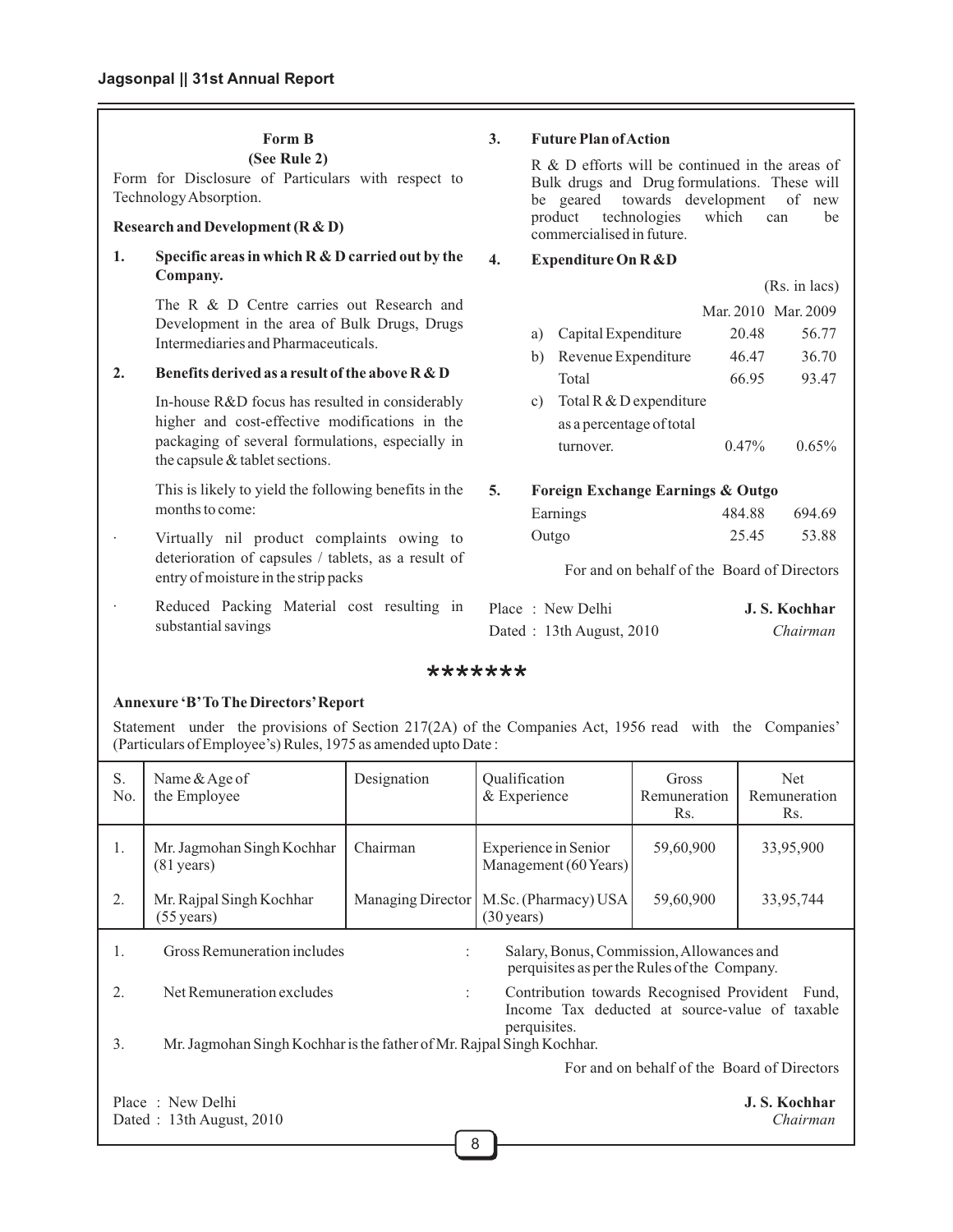#### **Annexure to the Directors' Report**

#### **Corporate Governance Report**

The Securities and Exchange Board of India has stipulated Corporate Governance standards for listed companies through Clause 49 of the listing agreement of the stock exchanges. Your company has put in place systems and procedures and is fully compliant with the standards.

#### **1. Company's Philosophy on code of Governance**:

The Company's philosophy on Corporate Governance is to conduct its business affairs in a professional and transparent manner while adhering to high ethical values and morals and always striving for optimizing Shareholder' value. The Company considers good corporate governance to be a pre-requisite for meeting the objective of maximizing shareholders wealth in a sustained manner.

#### **2. Board of Directors**

- a) The Board comprises of Executive and Non-executive Directors. The present strength of the Board of Directors is five Directors. The Chairman and the Managing Director are two whole time directors, the remaining three being non-executive Directors, who are independent Directors and are professionals and have expertise in their fields.
- b) The attendance at Board Meetings and last Annual General Meeting of each of the Directors during the financial year of the Company was as under :

| Name of Director           | Category          | Attendance               |                | Membership<br>of other Board                                                        | No. of<br>Committees in                       |
|----------------------------|-------------------|--------------------------|----------------|-------------------------------------------------------------------------------------|-----------------------------------------------|
|                            |                   | <b>Board</b><br>meetings | Last<br>AGM    | (Excluding)<br>Alternate<br>Directorship $\&$<br>Directorship in<br>pvt. Companies) | which Member<br>(excluding pvt.<br>Companies) |
| Mr. Jagmohan Singh Kochhar | Chairman          | 5                        | <b>Yes</b>     |                                                                                     |                                               |
| Mr. Rajpal Singh Kochhar   | Managing Director | 5                        | <b>Yes</b>     |                                                                                     |                                               |
| Mr. A.C. Chakrabortti      | Independent       | 4                        | No             | 11                                                                                  | 6                                             |
| Mr. S. Mukhopadhyay        | Independent       | 5                        | <b>Yes</b>     |                                                                                     | $\mathfrak{D}_{\mathfrak{p}}$                 |
| Dr. S. K. Goyal            | Independent       | 5                        | N <sub>0</sub> |                                                                                     |                                               |

c) During the year five board meetings were held on following dates:

| April 1, 2009    | June 30, 2009    | July 29, 2009 |
|------------------|------------------|---------------|
| October 29, 2009 | January 30, 2010 |               |

d) Information placed before the Board of Directors

The following information is regularly placed before the Board of Directors  $\bullet$  Minutes of the Committees

- Minutes of the Committees<br>• Information on recruitment
- Information on recruitment etc of Senior officer just below the Board level<br>• Annual budgets/plans
- Annual budgets/plans<br>Capital budgets
- 
- Quarterly results
- Material communications from Government bodies • Material communications from Government bodies<br>• Fatal or serious accidents, dangerous occurrences are
- Fatal or serious accidents, dangerous occurrences and pollution problems, if any.<br>● Material financial obligations
- 
- ●Material financial obligations Significant labor problems, if any.
- Sale of assets, investments etc. which is not in the normal course of business.
- Material transactions
- Sale of assets, investments etc. which is r<br>• Material transactions<br>• Compliance with statutory requirements

Besides above, all major decisions are considered by the Board.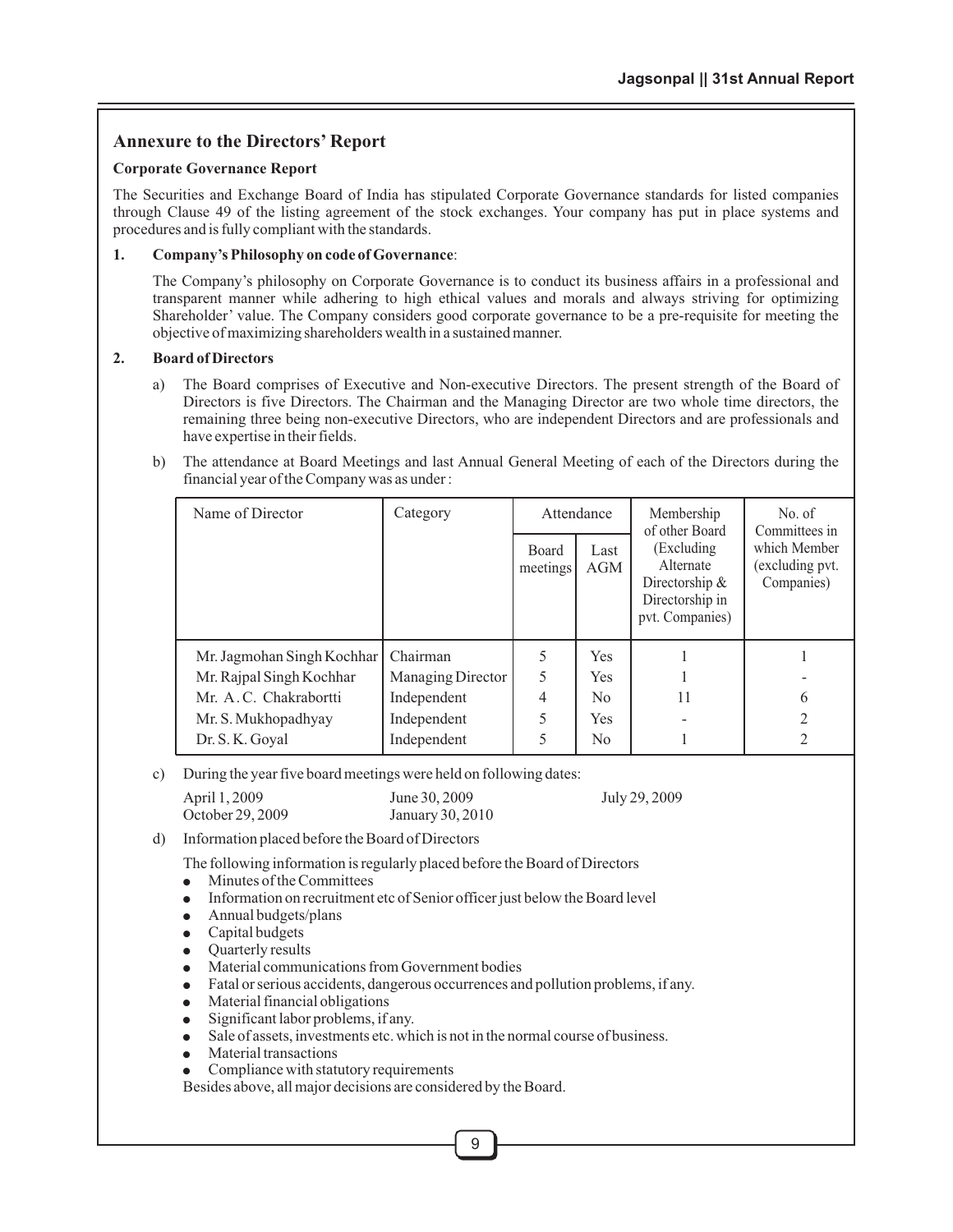#### **3. Audit Committee**

The terms of reference and the role of the Audit Committee include inter-alia reviewing with management the quarterly and annual financial statements, adequacy of internal control systems and frequency and scope of internal audit, overseeing of company's financial reporting process, discussions with internal and external auditors of the company on the audit undertaken, recommending the audit fee, reviewing the internal audit undertaken and its findings, to review the functions of the whistle blower mechanism.

The Audit Committee was formed in January 2002. During the year it had three Non-executive Independent Directors as members - Mr. A.C.Chakrabortti, Mr. S.K.Goyal and Mr. S. Mukhopadhyay. The Chairman of the Committee is Mr. S. Mukhopadhyay. The Company Secretary Mr. S.K.Mata, acts as the Secretary of the Committee. The Internal Auditor and/or Statutory Auditors are invitees to the meeting. The quorum for the Committee meeting is two Directors.

The Committee has met four times during the financial year in June, July, October and January months of 2009-10.

#### **4. Remuneration Committee and remuneration of Directors**

The managerial remuneration including perquisites thereof payable to Directors are determined by the Committee and shareholders. The remuneration of the directors during the period 1st April, 2009 to 31st March, 2010 was as follows:

a) Whole time Directors:

| Name                   | <b>Basic</b>        | HR A                | <b>Bonus</b> | Commission | Total Remuneration |
|------------------------|---------------------|---------------------|--------------|------------|--------------------|
| Jagmohan Singh Kochhar | 36,00,000 21,60,000 |                     | 8.400        | 1.92.500   | Rs. 59.60.900      |
| Rajpal Singh Kochhar   |                     | 36,00,000 21,60,000 | 8.400        | 1,92,500   | Rs. 59.60.900      |

The above remuneration includes Salary, Bonus, Commission, Allowances and perquisites as per the rules of the Company.

b) Non-Executive Directors:

The Non-Executive Directors were paid remuneration by way of Sitting Fees for attending board and committee meetings plus reimbursement of related actual travel and out of pocket expenses. They are entitled up to 1% commission as and when approved by the Board of Directors. During the year remuneration paid to non-executive directors was as follows:

| Director             | Sitting Fee | Commission |
|----------------------|-------------|------------|
| Mr. A.C.Chakrabortti | Rs. 18,000  | 2,00,000   |
| Mr. S. Mukhopadhyay  | Rs. 42.500  | 2,00,000   |
| Dr. S.K. Goval       | Rs. 42,500  | 2,00,000   |

#### **5. Shareholders'/Investors' Grievances Committee**

In order to give the appropriate level of focus to the shareholder and investor related matters this Committee was constituted in January, 2002. At present Mr. S. Mukhopadhyay, Dr. S.K.Goyal and Mr. Jagmohan Singh Kochhar are its members. Mr. S. Mukhopadhyay is chairman of the Committee. Mr. S.K.Mata, Company Secretary, is the Compliance Officer of the Company.

The complaints/queries/requests received from the shareholders have been duly attended to and resolved by furnishing requisite information/documents by the Company. Asummary of complaints received and resolved by the Company during the financial year is given below:

|                                                                     | Received | Cleared |
|---------------------------------------------------------------------|----------|---------|
| Non-Receipt of Share Certificates duly transferred                  | Nil      | N.A     |
| Non – Receipt of Dividend warrants                                  | 64       | 64      |
| Miscellaneous queries/requests                                      | 68       | 68      |
| Letter from Stock Exchanges, SEBI and Ministry of Corporate Affairs | Nil      | N.A.    |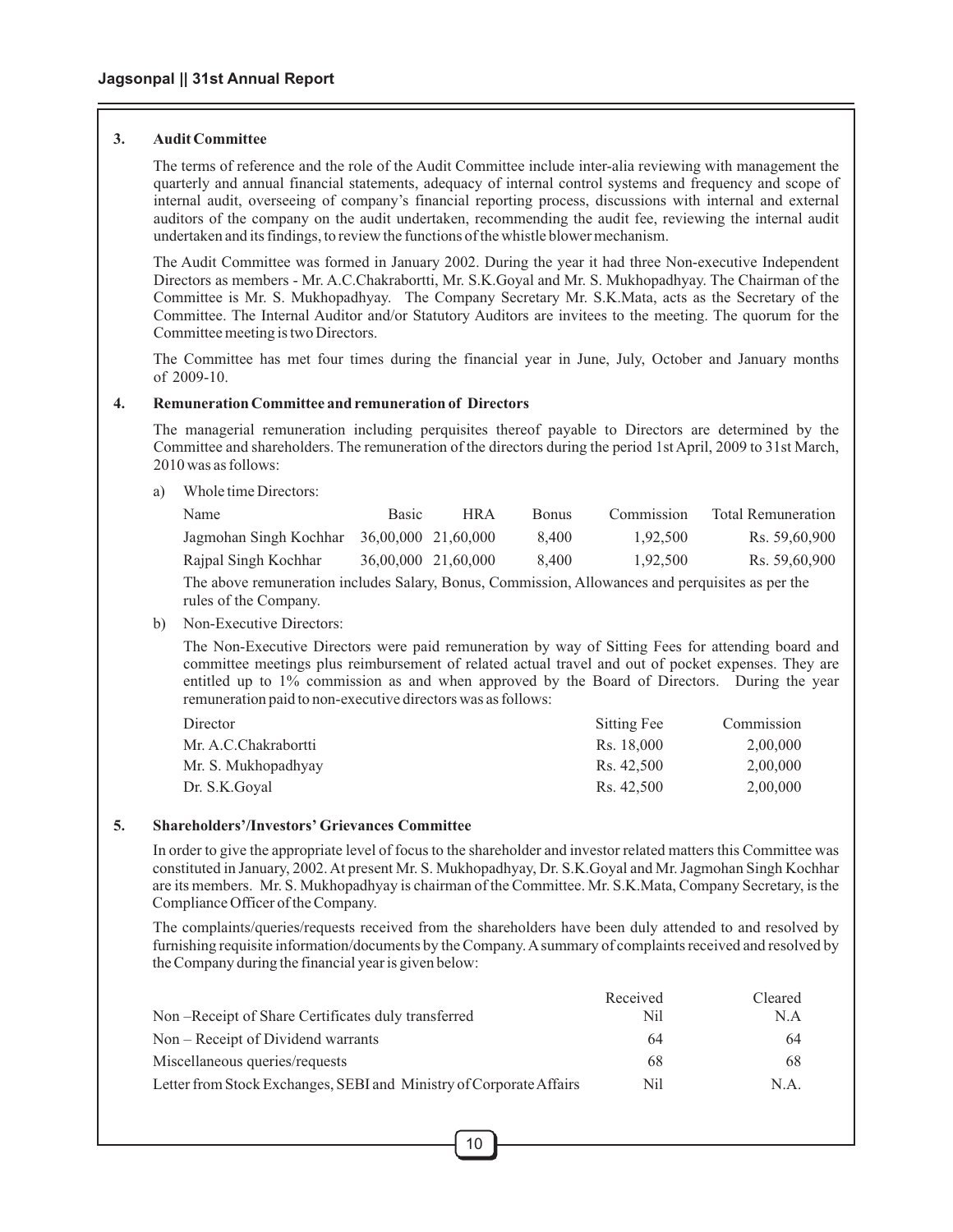#### **Share TransferCommittee**

To expedite the transfer of shares and other related matters the power of share transfer and other matters (transmission and issue of duplicate shares etc.) has been delegated to the Share Transfer Committee comprising of Chairman and top officials of the Company. The committee meets at least once in a fortnight. No investors' complaint was pending for a period exceeding one month.

#### **6. General Body Meetings**

Detail of the last three years'General Meetings is given below:

| Year ended | Date and time       | Place                                                                | Resolutions passed |
|------------|---------------------|----------------------------------------------------------------------|--------------------|
| 31.03.2009 | 30.09.2009 10.00 am | Vanita Samaj, 13, Institutional Area,<br>Lodi Road, New Delhi 110003 | $O - 4$<br>$S - 0$ |
| 31.03.2008 | 29.09.2008 10.00 am | Vanita Samaj, 13, Institutional Area,<br>Lodi Road, New Delhi 110003 | $O - 4$<br>$S - 2$ |
| 31.03.2007 | 29.09.2007 10.00 am | Vanita Samaj, 13, Institutional Area,<br>Lodi Road, New Delhi 110003 | $O - 4$            |

All the resolutions set out in the notices were passed by the members. No resolutions were put through Postal ballot last year. Presently the Company does not have any proposal for Postal Ballot.

#### **7. Disclosures**

There were no transactions of material nature with the Directors or the Management or relatives of the Directors during the financial year which could have potential conflict with the interests of the Company at large.

The company has complied fully with the requirements of the regulatory authorities on capital market. There have been no instances of non-compliance by the company on any matter related to the capital markets nor has any penalty or stricture been imposed on the company by the stock exchanges, SEBI or any statutory authority.

The company has rigorously followed the accounting standards, laid down by the Institute of Chartered Accountants of India.

The Audit Committee regularly reviews the risk management strategy of the company to ensure the effectiveness of risk management policies and procedures.

The Chief Executive Officer and Managing Director and the Chief Financial Officer and General Manager of the company have furnished the requisite certificate to the board of directors under the Clause 49 of the Listing Agreement

#### **8. Means of communications**

As the quarterly results are published in one English daily newspaper (The Pioneer/Business Standard) and one Hindi newspaper (Veer Arjun) published from Delhi. The half yearly report was not sent to the shareholders.

During the financial year the Company has not made any presentations to the institutional investors or analysts. The Management Discussion and Analysis Report is part of this Annual Report.

#### **9. General Shareholder Information**

| Annual General Meeting                                                                                                         | Saturday, 25th September, 2010<br>Vanita Samaj, 13, Institutional Area,<br>Lodi Road, New Delhi 110003    |
|--------------------------------------------------------------------------------------------------------------------------------|-----------------------------------------------------------------------------------------------------------|
| Dates of Book Closure                                                                                                          | September 23 to September 25, 2010 (both days inclusive)                                                  |
| Dividend Payment Date                                                                                                          | Within stipulated time, if declared.                                                                      |
| Financial Calendar (tentative)<br>Results for the quarter ending<br>June 2010<br>September 2010<br>December 2010<br>March 2011 | 2nd week of August 2010<br>2nd week of November 2010<br>2nd week of February 2011<br>2nd week of May 2011 |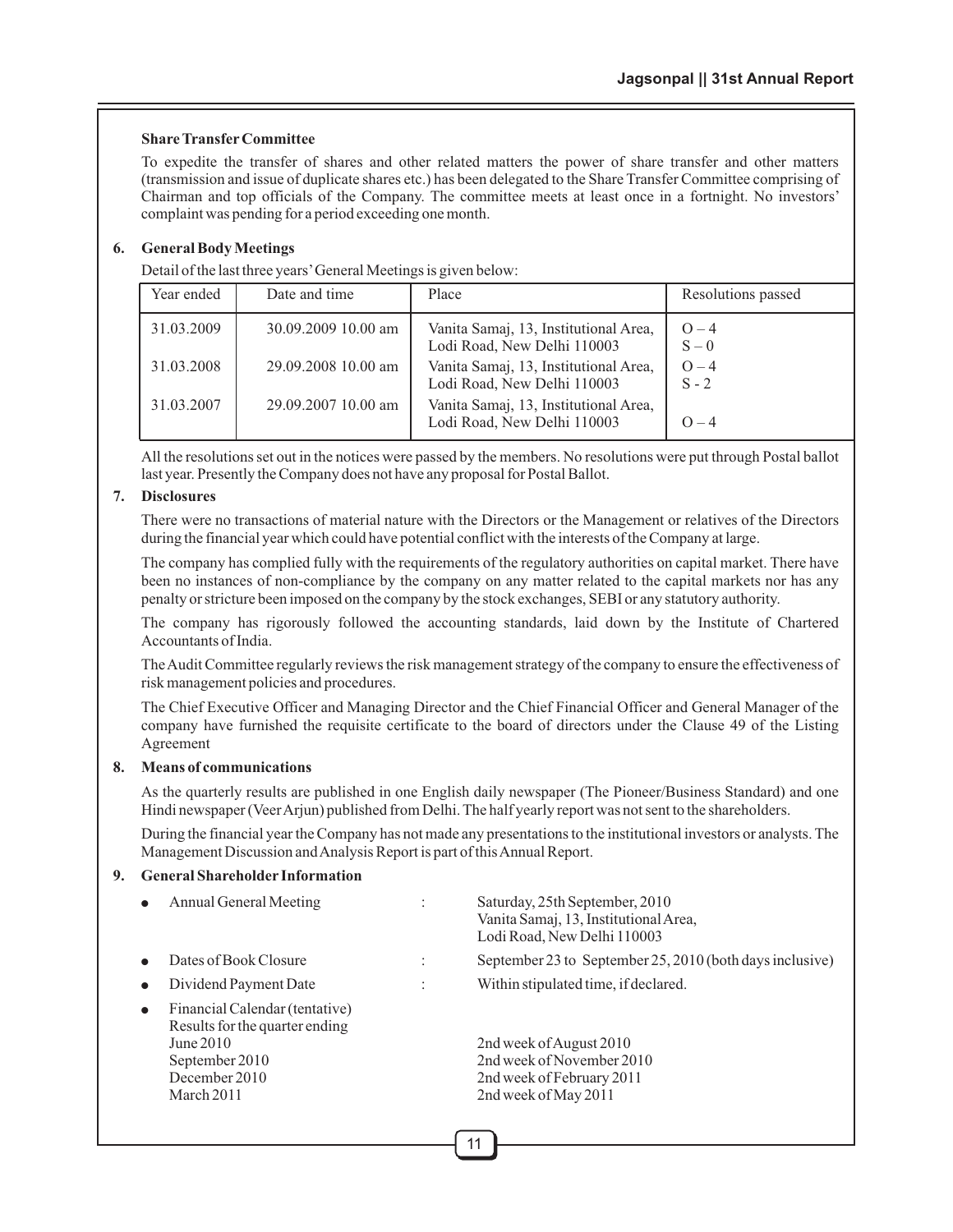• Share Price :

| Month      | <b>BSE</b>        |       |           |           | <b>NSE</b>        |       |         |         |
|------------|-------------------|-------|-----------|-----------|-------------------|-------|---------|---------|
|            | Share Price (Rs.) |       | Sensex    |           | Share Price (Rs.) |       | Nifty   |         |
|            | High              | Low   | High      | Low       | High              | Low   | High    | Low     |
| Apr. 09    | 11.60             | 7.80  | 11,492.10 | 9,546.29  | 11.70             | 7.70  | 3517.25 | 2965.70 |
| May 09     | 15.65             | 8.30  | 14,930.54 | 11,621.30 | 15.60             | 8.35  | 4509.40 | 3478.70 |
| Jun. 09    | 18.15             | 12.55 | 15,600.30 | 14,016.95 | 18.05             | 12.30 | 4693.20 | 4143.25 |
| 09<br>Jul. | 15.00             | 10.70 | 15,732.81 | 13,219.99 | 15.05             | 9.60  | 4669.75 | 3918.75 |
| Aug. 09    | 19.96             | 13.03 | 16,002.46 | 14,684.45 | 20.10             | 12.00 | 4743.75 | 4353.45 |
| Sep. 09    | 21.70             | 16.50 | 17,142.52 | 15,356.72 | 21.95             | 16.65 | 5087.60 | 4576.60 |
| 09<br>Oct. | 20.50             | 15.60 | 17,493.17 | 15,805.20 | 20.80             | 15.65 | 5181.95 | 4687.50 |
| Nov. 09    | 18.65             | 15.00 | 17,290.48 | 15,330.58 | 18.90             | 15.00 | 5138.00 | 4538.50 |
| Dec. 09    | 23.45             | 16.30 | 17,530.94 | 16,577.78 | 23.65             | 16.10 | 5221.85 | 4943.95 |
| Jan. 10    | 27.30             | 17.55 | 17,790.33 | 15,982.08 | 24.00             | 17.55 | 5310.85 | 4766.00 |
| Feb. 10    | 19.90             | 16.45 | 16,669.25 | 15,651.99 | 22.50             | 16.35 | 4992.00 | 4675.40 |
| Mar. 10    | 23.60             | 16.50 | 17,793.01 | 16,438.45 | 23.60             | 16.30 | 5329.55 | 4935.35 |
|            |                   |       |           |           |                   |       |         |         |

• Listing on Stock Exchanges

The National Stock Exchange of India Limited, Mumbai The company has paid the listing fee for 2009-10 & 2010-11. : The Bombay Stock Exchange Limited, Mumbai

ISIN No. for NSDL & CDSL

Stock Code : JAGSNPHARM EQ at NSE and 507789 at BSE<br>ISIN No. for NSDL & CDSL INE048B01027

●Stock Performance in comparison to Sensex.

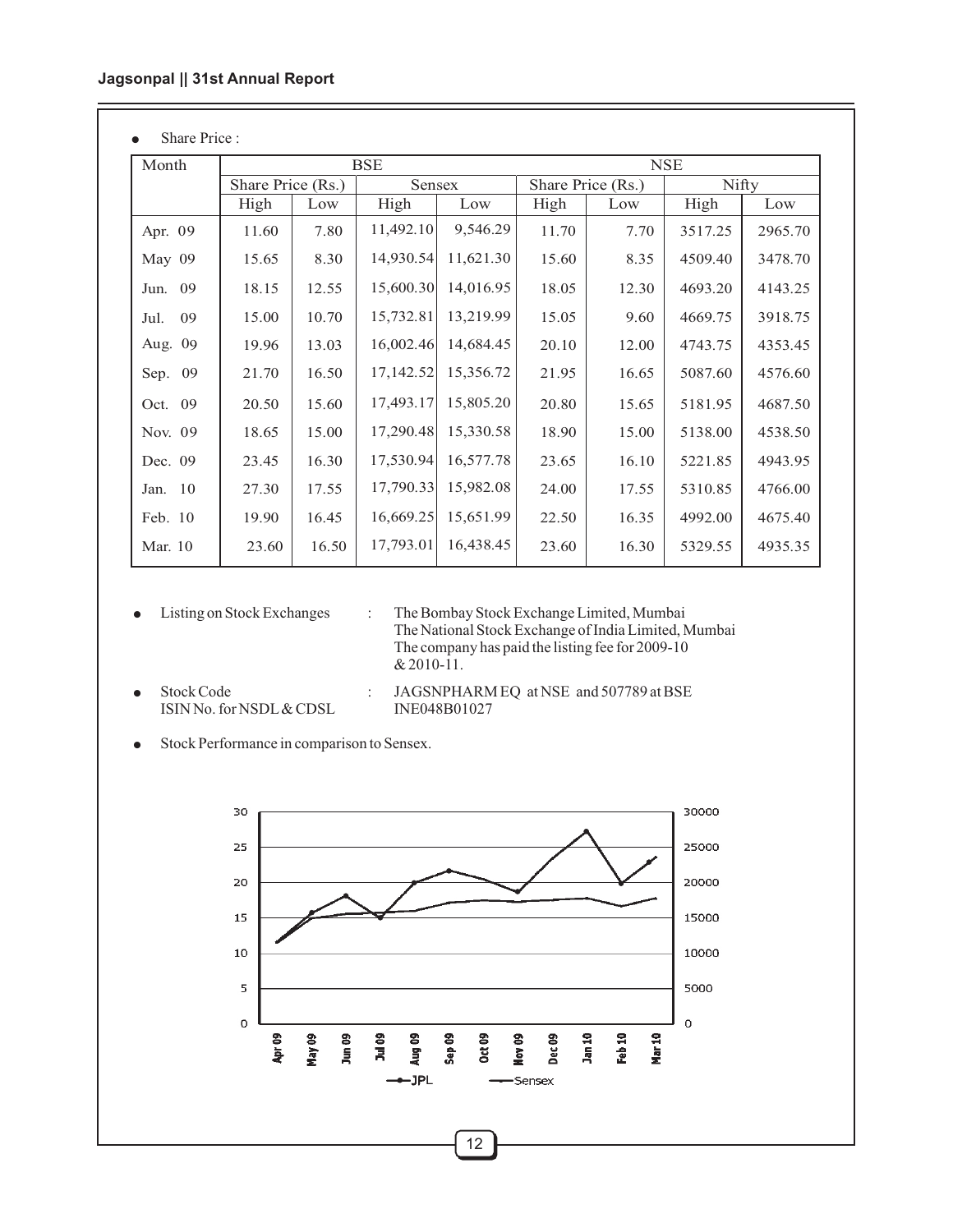● Address for correspondence and Registrar and Transfer Agents

The company has appointed M/s. MCS Limited as Registrar and Share Transfer Agents. For matters related to the shares following may be contacted.

# **Company Secretary** MCS Limited

**Jagsonpal Pharmaceuticals Ltd.** Unit: Jagsonpal Pharmaceuticals Ltd. **T-210 J, Shahpur Jat,** A-65, Okhla Industrial Area, Ph. -I **New Delhi 110049.** New Delhi 110020.

● Distribution of shareholding as on 31.03.2010

| <b>Range (Shares)</b> | Number of<br><b>Shareholders</b> | Percentage of<br><b>Shareholders</b> | Number of<br><b>Shares</b> | Percentage of<br>Shareholding |
|-----------------------|----------------------------------|--------------------------------------|----------------------------|-------------------------------|
| $1 - 500$             | 6709                             | 66.39                                | 1309152                    | 05.00                         |
| $501 - 1000$          | 2277                             | 22.53                                | 1862970                    | 07.11                         |
| $1001 - 10000$        | 1054                             | 10.43                                | 2809391                    | 10.72                         |
| $10001 - 20000$       | 28                               | 00.28                                | 381626                     | 01.46                         |
| $20001 \&$ above      | 37                               | 00.37                                | 19834861                   | 75.71                         |

#### ● Dematerialisation of Securities

Shares of the Company are actively traded on the Stock Exchange, Mumbai and the National Stock Exchange of India Limited. Approximately 93.60% of the Company's total shares have been dematerialized.

#### ● Plant Location

20 K.M. Mathura Road, Post Office Amar Nagar, Faridabad - 121003

14-16, 55-57, I.I.E, Pant Nagar, Distt.-Udam Singh Nagar, Uttarakhand

#### **10. Reappointment/appointment of Directors**

| Name of Director          |                | Mr. Sukumar Mukhopadhyay                                                                                                                                                                                                                                                             |
|---------------------------|----------------|--------------------------------------------------------------------------------------------------------------------------------------------------------------------------------------------------------------------------------------------------------------------------------------|
| Date of Birth             |                | 18.04.1937                                                                                                                                                                                                                                                                           |
| Date of Joining the Board |                | 03.01.2002                                                                                                                                                                                                                                                                           |
| Expertise                 | ٠<br>$\bullet$ | Mr. Sukumar Mukhopadhyay who retires by rotation at this<br>Annual General Meeting was member of Central Board of<br>Excise & Customs. He is fellow member of Indian Council of<br>Arbitration. He is a Tax Consultant in Excise and Customs and<br>has vast experience in the area. |
| List of Outside           |                |                                                                                                                                                                                                                                                                                      |
| Directorships held        |                | None                                                                                                                                                                                                                                                                                 |

For and on behalf of the Board of Directors

Place : New Delhi **J. S. Kochhar J. S. Kochhar** Dated : 13th August, 2010 *Chairman*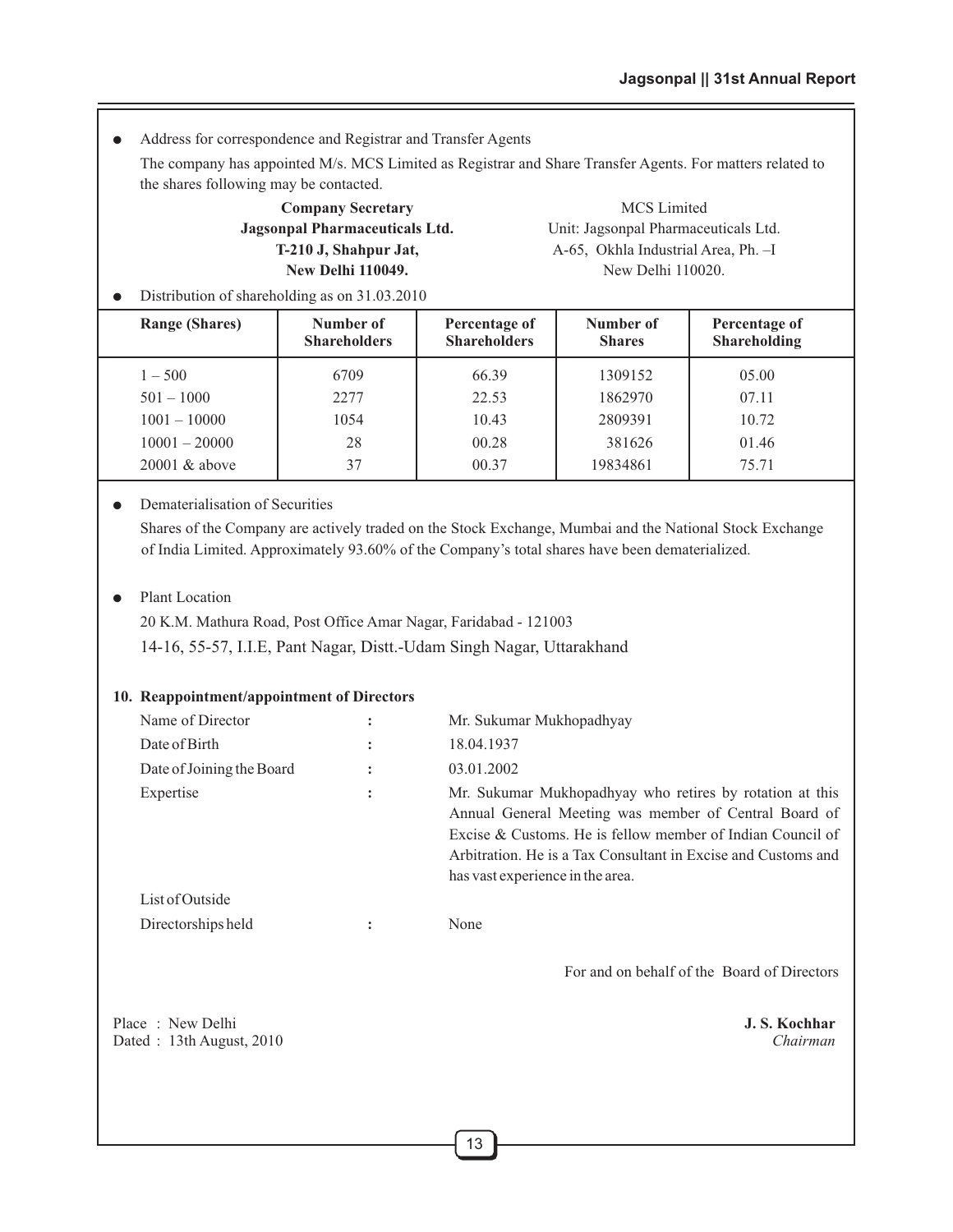# **Management Discussion and Analysis Report**

#### **Developments**

Arelatively recent shift has been the demographic decline in mortality and fertility rates, coupled with an increasing trend of population ageing. This has been simultaneous with the epidemiological shift in the pattern of ill health – from malnutrition and communicable disease to lifestyle related diseases.

Epidemiologists and medical practitioners firmly believe that this shift is owing to:

- rapid urbanization
- lifestyle changes ● rap<br>● life<br>● inc
- increasing income
- growing health awareness and education

In line with this emerging trend, the company has made a shift in focus towards lifestyle disease management, in line with the following drivers:

- large emerging market size for hypertension & diabetes
- long-term therapy
- brand loyalty
- long-term therapy<br>• brand loyalty<br>• auto prescription refilling

#### **Opportunities –** *Focus on Specific Areas*

The company envisions a reasonably adequate opportunity area to increase its market presence with the existing product portfolio. However, towards strengthening the current brands, the strategy of brand extension will be deployed.

This will go in the direction of rejuvenating one of the flagship brands of the company.

#### **Concerns**

The company is already feeling the effect of increased price control and any further enlargement of products will affect the bottom-line.

#### **Product Performance**

Sharp-focus on individual therapy areas has resulted in consolidation of the formulation business and it is expected that the trend will continue in the subsequent years.

Three clear therapy areas where the company has shown remarkable increase over the previous year include:

- Female hormones *(for maintenance of pregnancy)*
- Anti-hypertensives
- Anti-diabetics

#### **Outlook**

The strategy of segregating products, based upon lifestyle disorder areas, has started paying dividends, with a sharp increas in sales of the anti-hypertensive & anti-diabetic product range.

Owing to the long-term therapy in these two areas, the repurchase quotient will be high and will contribute substantially to the top-line & bottom-line in the coming years.

#### **Internal Control systems and their adequacy**

Jagsonpal has adequate internal control systems and processes to safeguard its assets and all the transactions are recorded and reported as per the generally accepted or prescribed norms. The internal control systems are well documented and rigidly implemented. There are clearly defined systems and authority and responsibilities in place which ensure accuracy and reliability of all financial and other data for effective and efficient management. The systems and processes are reviewed periodically and upgraded.

#### **Financial performance with respect to operational performance**

#### *New plant*

The new manufacturing plant of the company at Pantnagar, Distt.- Udham Singh Nagar, Uttarakhand, set up at a cost of Rs. 2461.87 lacs, commenced commercial production in April 2009. The products are being well received in the market.

#### *Loans*

During the period the Loans decreased by Rs. 896.36 lacs. *Results from operations*

|          | (Rs. in Lacs) |
|----------|---------------|
| 2009-10  | 2008-09       |
| 14318.55 | 14201.48      |
| 924.20   | 617.23        |
|          |               |

During the current year the Company achieved a profit after tax of Rs. 924.20 lacs as against Rs.617.23 lacs in the previous year.

#### *Receivables*

The receivables increased during the year under review by Rs.62 lacs.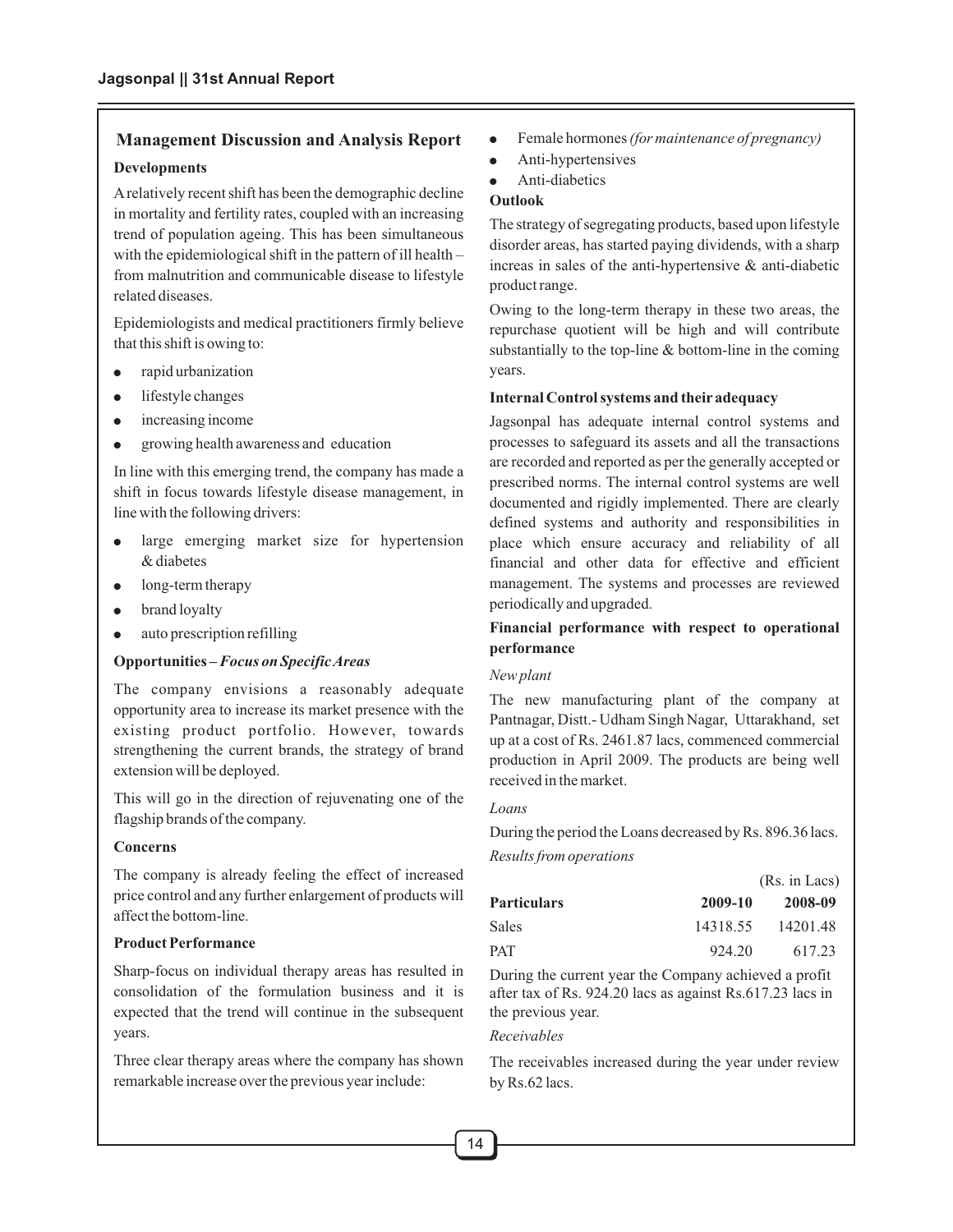#### **Human Resources and Industrial relations**

The human resource of Jagsonpal is one of its biggest assets. In order to achieve overall development of its people and to ensure greater accountability and responsibility, continuous training with respect to work and other areas is imparted. The opportunities are created to encourage employees to develop multi functional skills and learn leadership qualities is their respective field so as to meet the challenging assignments in the company. The industrial relations continue to be very cordial.

#### **Cautionary Statement**

The report is based on certain estimates, assumptions and expectations, which may or may not be accurate or realised. The risk factors stated in the report are not exhaustive, as such the actual results could materially differ from those expressed or implied. Important factors such as economic conditions, government policies, subsequent developments and other incidental factors etc could make material difference to company's operations.

For and on behalf of the Board of Directors

Place : New Delhi **J. S. Kochhar** Dated : 13th August, 2010 *Chairman*

#### **Auditors' Report On Corporate Governance**

To the members of Jagsonpal Pharmaceuticals Limited

We have examined the compliance of conditions of Corporate Governance by Jagsonpal Pharmaceu-ticals Limited for the year ended on 31st March, 2010 as stipulated in Clause 49 of the Listing Agreement of the said Company with the Stock Exchanges.

The compliance of conditions of Corporate Gover-nance is the responsibility of the management. Our examination was limited to procedures and implementation thereof, adopted by the Company for ensuring the compliance of the conditions of Corporate Governance. It is neither an Audit nor an expression of opinion on the financial statement of the Company.

In our opinion and to the best of our information and according to the explanations given to us, we certify that the Company has complied in all material aspect with the conditions of Corporate Governance as stipulated by the above mentioned Listing Agreement.

We state that no investor grievances are pending for a period exceeding one month against the Company as per the records maintained by the Company and presented to the Investors' Grievances Committee.

We further state that such compliance is neither an assurance as to the future viability of the Company nor the efficiency or effectiveness with which the management has conducted the affairs of the Company.

> For P.P.Thukral & Company *Chartered Accountants FRN : 000632N*

#### **Suresh Sethi**

Place : New Delhi *Partner* Dated : 13th August, 2010 *M. No. : 89318*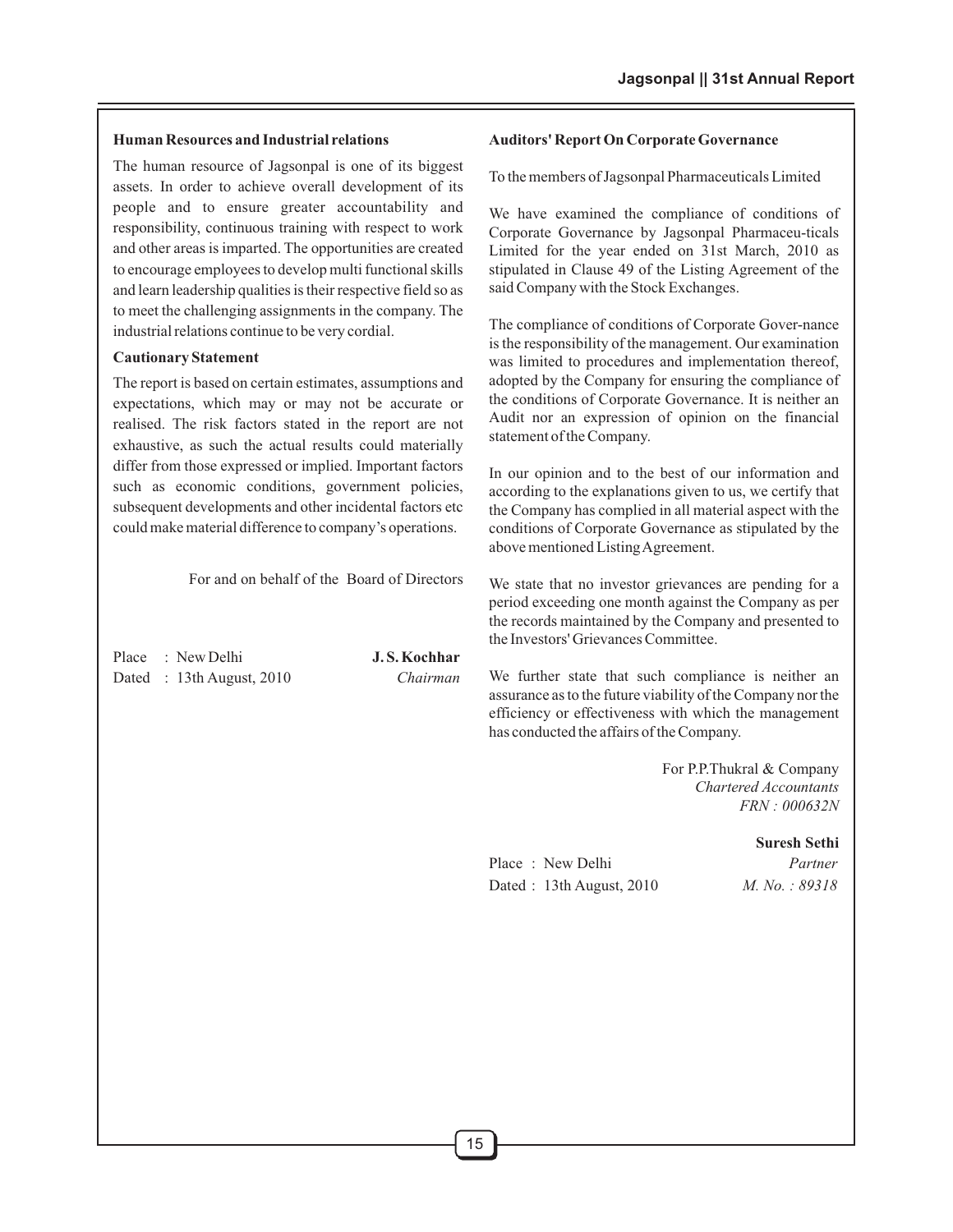#### **Auditors' Report**

To the members of Jagsonpal Pharmaceuticals Limited

- 1. We have audited the attached balance sheet of Jagsonpal Pharmaceuticals Limited as at March 31, 2010 and also the Profit and Loss account and the Cash Flow Statement for the year ended on that date both annexed thereto. These financial statements are the responsibility of the Company's Management. Our responsibility is to express an opinion on these financial statements based on our audit.
- 2. We carried out our examinations in accordance with auditing standards generally accepted in India. Those standards require that we plan and perform the audit to obtain reasonable assurance about whether the financial statements are free of material misstatements. An audit also includes examining, on a test basis, evidence supporting the amounts and disclosures in the financial statements. An audit also includes assessing the accounting principles used and significant estimates made by the Management, as well as evaluating the overall financial statement presentation. We believe that our audit provides a reasonable basis for our opinion.
- 3. As required by the Companies (Auditors' Report) Order, 2003 issued by the Central Government of India in terms of sub-section (4A) of Section 227 of the Companies Act, 1956, we enclose in the Annexure a statement on the matters specified in paragraphs 4 and 5 of the said Order, to the extent applicable.
- 4. Further to our comments in the Annexure referred to in paragraph 3 above, we report that:
	- a) We have obtained all the information and explanations which to the best of our knowledge and belief were necessary for the purposes of our audit;
	- b) In our opinion, proper books of account as required by law have been kept by the Company so far as appears from our examination of the books;
	- c) The Balance Sheet and Profit and Loss Account and cash flow statement are in agreement with the books of account;
	- d) In our opinion, the Balance Sheet, Profit and Loss Account and Cash Flow Statement dealt with by this report comply with the Accounting Standards under sub section (3C) of Section 211 of the Companies Act, 1956;
	- e) None of the Directors is disqualified as on March 31, 2010 from being appointed as a Director in terms of clause (g) of sub-section (1) of Section 274 of the Companies Act, 1956; and
	- f) In our opinion and to the best of our information and according to the explanations given to us,<br>the said accounts give the information said accounts give the information required by the Companies Act, 1956, in the manner so required and give a true and fair view

in conformity with the accounting principles generally accepted in India:

- i) in the case of the Balance Sheet, of the state of affairs of the Company as at 31st March, 2010;
- ii) in the case of the Profit & Loss Account, of the profit of the Company for the year ended on that date: and
- iii) in the case of Cash flow statement, of the cash flows for the year ended on that date.

For P.P.Thukral & Company *Chartered Accountants FRN : 000632N*

#### **Suresh Sethi**

| Place: New Delhi         | Partner        |
|--------------------------|----------------|
| Dated: 13th August, 2010 | M. No. : 89318 |

#### ANNEXURE TO THE AUDITORS' REPORT

(Referred to in Paragraph (1) of our report of even date)

- (i) (a) The Company is maintaining proper records showing full particulars, including quantitative details and situation of fixed assets.
	- (b) As explained to us, physical verification of a major portion of fixed assets as at March 31, 2010 was conducted by the Management during the year. In our opinion, the frequency of physical verification is reasonable. Having regard to the size of the operations of the company and on the basis of explanations received, in our opinion, the net differences found on physical verification were not significant.
- (ii) (a) The inventory of the Company has been physically verified by the management during the year. In respect of inventory lying with third parties, these have substantially been confirmed by them. In our opinion, the frequency of verification is reasonable.
	- (b) In our opinion and according to the information and explanations given to us, the procedures of physical verification of inventory followed by the management were found reasonable and adequate in relation to the size of the Company and the nature of its business.
	- (c) On the basis of our examination of records of inventory, in our opinion, the company has maintained proper records of inventory and the discrepancies noticed on physical verification between the physical stocks and the book records were not material in relation to the operations of the company.
- (iii) In our opinion, the company has neither granted nor taken any loans, secured or unsecured from companies, firms or other parties listed in the Register maintained under Section 301 of the Companies Act, 1956. As the Company has not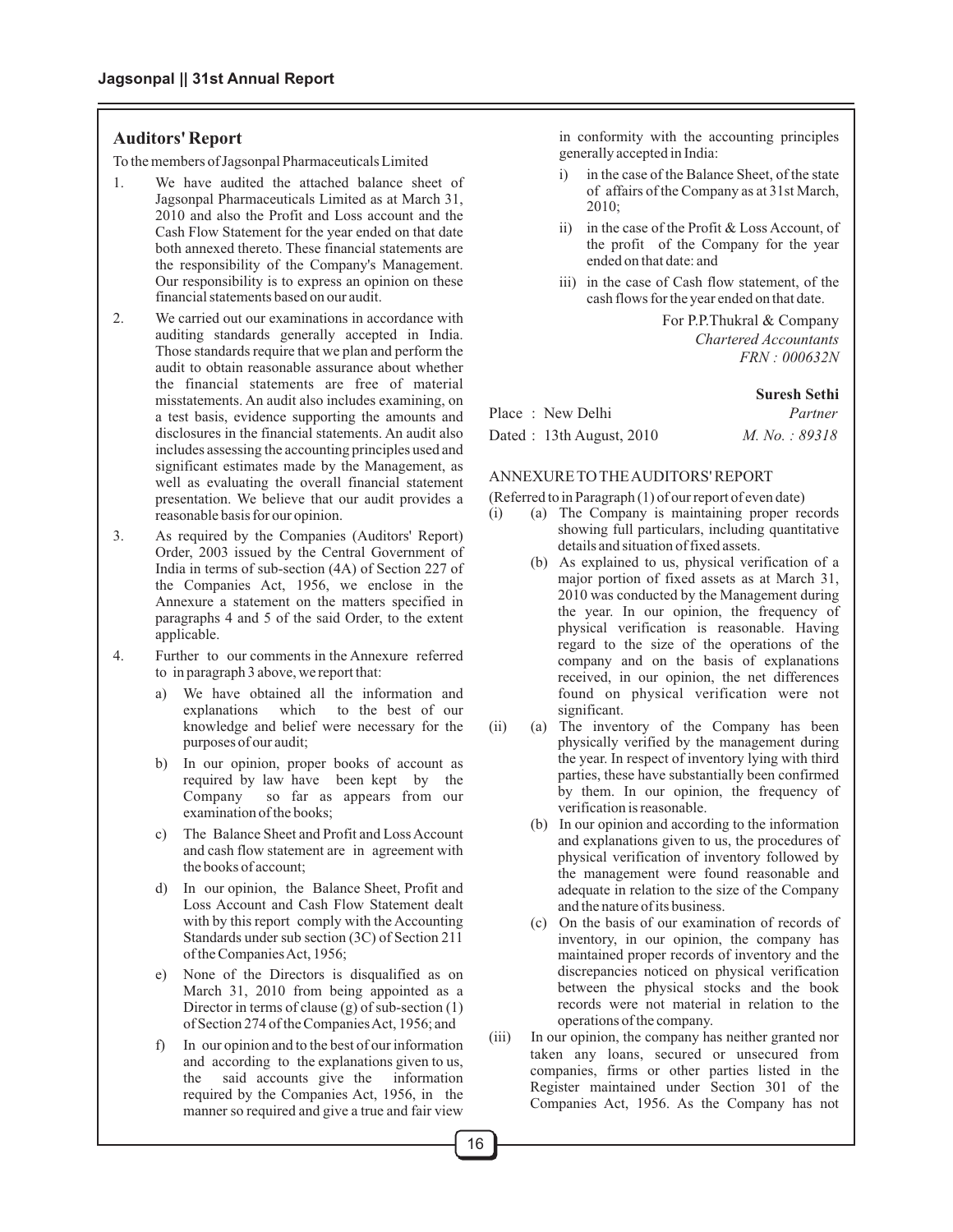granted/taken any loans, secured or unsecured, to /from parties listed in the registers maintained under Section 301 of the Companies Act, 1956 clauses  $iii(b), iii(c)$  and  $iii(d)$  of paragraph 4 of the order are not applicable.

- (iv) In our opinion and according to the explanations given to us, having regard to the explanations that some of the items are of a special nature for which alternative quotations are not available, there are adequate internal control procedures commensurate with the size of the company and the nature of its business for the purchase of inventory, fixed assets and for the sale of goods. Further, on the basis of our examination and according to the information and explanations given to us, we have neither come across nor have we been informed of any instance of major weaknesses in the aforesaid internal control procedures.
- $(v)$  (a) In our opinion and according to information and explanations given to us, the transactions that need to be entered into the Register maintained under Section 301 of the Companies Act, 1956 have been so entered.
	- (b) In our opinion and according to the information and explanations given to us, there are no such transactions exceeding Rs. Five lakhs each which have been made at prices, which are not reasonable having regard to the prevailing market prices, for such goods, materials or services at the relevant time.
- (vi) In our opinion and according to the information and explanations given to us, the Company has complied with the directives issued by the Reserve Bank of India and the provisions of Section 58A and 58AA of the Companies Act, 1956 and the rules framed there under, where applicable, with regard to deposits accepted from the public. As per the information and explanations given to us no order under the aforesaid sections has been passed by the Company Law Board on the company.
- (vii) In our opinion, the Company has an internal audit system commensurate with its size and nature of its business
- (viii) We have broadly reviewed the books of accounts maintained by the Company in respect of products where, pursuant to the Rules made by the Central Government, the maintenance of cost records has been prescribed under Section 209(1)(d) of the Companies Act, 1956. We have not, however made a detailed examination of the records with a view to determine whether they are accurate or complete.
- (ix) (a) According to the information and explanations given to us and according to the books and records as produced and examined by us, in our opinion, the undisputed statutory dues in respect of provident fund, employees' state insurance, income-tax, sales-tax, custom duty, excise duty,

cess and other as applicable have been regularly deposited by the company during the year with the appropriate authorities.

- (b) As at  $31<sup>st</sup>$  March, 2010 according to the records of the Company, there are no dues of wealth tax, service tax and cess which have not been deposited on account of any dispute.
- (x) The company has neither accumulated losses as at  $31<sup>st</sup>$  March, 2010 nor it has incurred any cash losses during the financial year ended on that date or in the immediately preceding financial year.
- (xi) Based on our audit procedures and on the information and explanations given by management, we are of the opinion that the company has not defaulted in repayment of its dues to any financial institution or bank during the year.
- (xii) The company has not granted any loans and advances on the basis of security by way of pledge of shares, debentures and other securities.
- (xiii) The provisions of any special statute as specified under clause (xiii) of paragraph 4 of the order are not applicable to the company.
- (xiv) In our opinion and according to the information and explanations given to us, the company is not a dealer or trader in securities.
- (xv) The company has not given any guarantees for loans taken by others from banks or financial institutions, the terms and conditions, whereof, in our opinion are prima facie, prejudicial to the interest of the Company.
- (xvi) The company has not obtained any term loans that were not applied for the purpose for which these were raised.
- (xvii) Based on the information and explanations given to us and on an overall examination of the balance sheet of the company, in our opinion, there are no funds raised on a short term basis which have been used for long term investment, and vice versa.
- (xviii) The company has not made any preferential allotment of shares to parties and companies covered in the Register maintained under Section 301 of the Companies Act, 1956 during the year.
- (xix) The Company has not raised any money by public issue during the year.
- (xx) According to the information and explanations given to us, during the year, no fraud by the company has been noticed or reported.

For P.P.Thukral & Company *Chartered Accountants FRN : 000632N*

#### **Suresh Sethi**

| Place: New Delhi         | Partner       |
|--------------------------|---------------|
| Dated: 13th August, 2010 | M. No.: 89318 |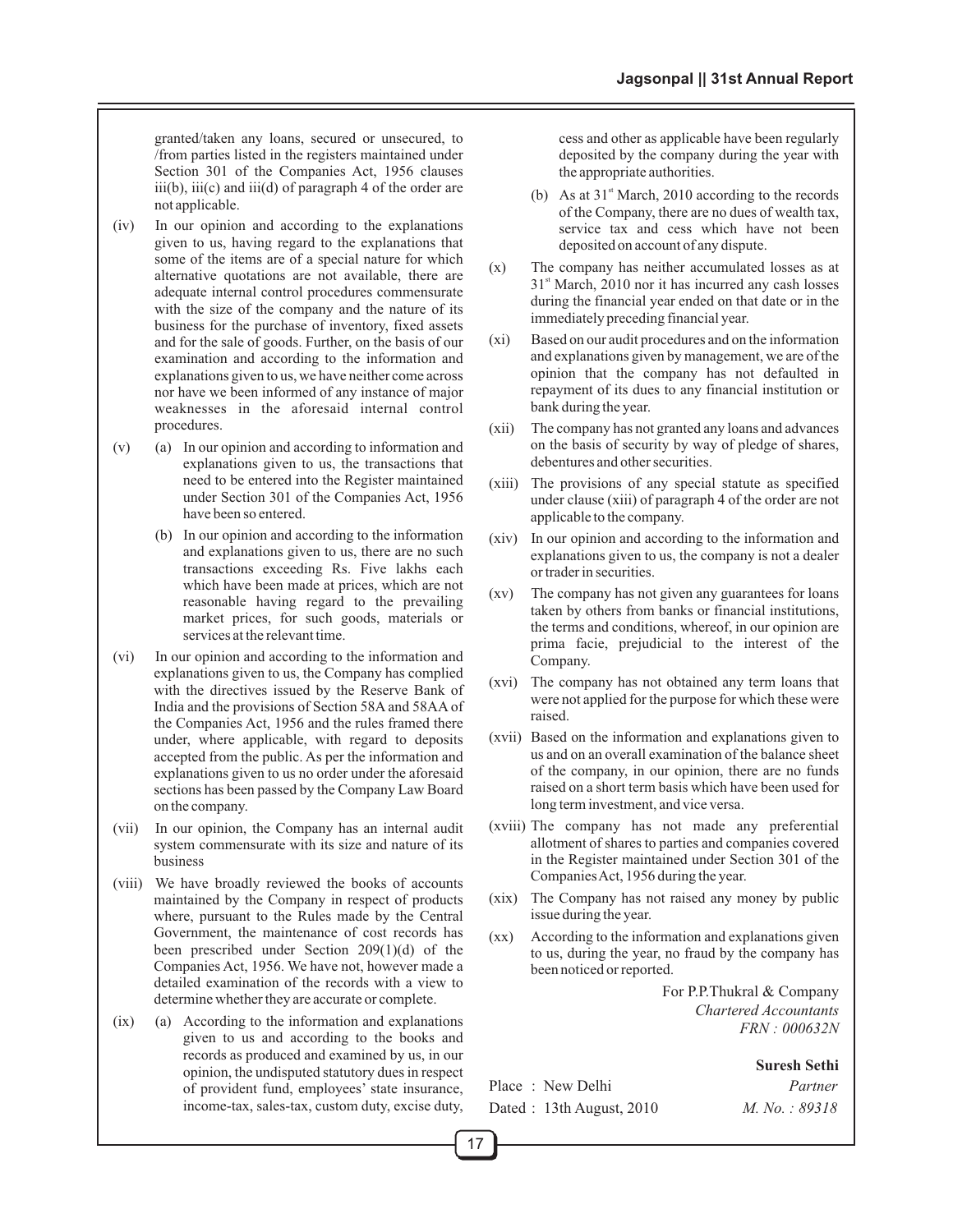| <b>Balance Sheet</b><br>As on 31.03.2010                                                                  |                          |                                |                             |
|-----------------------------------------------------------------------------------------------------------|--------------------------|--------------------------------|-----------------------------|
| <b>PARTICULARS</b>                                                                                        | <b>SCHEDULE</b>          | AS ON                          | AS ON                       |
|                                                                                                           | NO.                      | 31.03.2010                     | 31.03.2009                  |
|                                                                                                           |                          | Rs.                            | Rs.                         |
| <b>SOURCES OF FUNDS</b>                                                                                   |                          |                                |                             |
| <b>Shareholders' Funds</b>                                                                                |                          |                                |                             |
| Capital                                                                                                   | $\lceil$ 1'              | 13,09,90,000                   | 13,09,90,000                |
| Reserves & Surplus                                                                                        | '2'                      | 74,47,07,220                   | 67,06,93,098                |
|                                                                                                           |                          |                                |                             |
| <b>Loan Funds</b>                                                                                         |                          | 87,56,97,220                   | 80,16,83,098                |
| <b>Secured Loans</b>                                                                                      | '3'                      | 15,70,65,013                   | 24,67,00,978                |
| <b>Unsecured Loans</b>                                                                                    | '4'                      | 4,57,25,879                    | 3,29,57,390                 |
|                                                                                                           |                          |                                |                             |
| <b>Deferred Tax Liability (Net)</b>                                                                       |                          | 3,09,56,941                    | 2,56,22,009                 |
| <b>TOTAL</b>                                                                                              |                          | 1,10,94,45,053                 | 1,10,69,63,475              |
| <b>APPLICATION OF FUNDS</b>                                                                               |                          |                                |                             |
| <b>Fixed Assets</b>                                                                                       |                          |                                |                             |
| Net Block                                                                                                 | $\mathcal{S}'$           | 53,18,80,005                   | 28,86,76,578                |
| Capital Work In Progress                                                                                  |                          | $\bf{0}$                       | 24,61,86,686                |
| (Note 3, Schedule 13)                                                                                     |                          |                                |                             |
| <b>Investments</b>                                                                                        | $\degree$ 6'             | 5,031                          | 5,031                       |
| <b>Current Assets, Loans and Advances</b>                                                                 | '7'                      |                                |                             |
| Inventories                                                                                               |                          | 22,42,80,287                   | 22,00,53,326                |
| <b>Sundry Debtors</b>                                                                                     |                          | 37,88,24,492                   | 37,05,63,657                |
| Cash & Bank Balances                                                                                      |                          | 5,63,47,870                    | 7,07,49,835                 |
| Loans and Advances                                                                                        |                          | 4,10,49,869                    | 3,15,34,949                 |
|                                                                                                           |                          | 70,05,02,518                   | 69,29,01,767                |
| Less:                                                                                                     |                          |                                |                             |
| <b>Current Liabilities &amp; Provisions</b>                                                               | $\mathcal{S}'$           | 12,29,42,501                   | 12,08,06,587                |
| <b>Net Current Assets</b>                                                                                 |                          | 57,75,60,017                   | 57, 20, 95, 180             |
| <b>TOTAL</b>                                                                                              |                          | 1,10,94,45,053                 | 1,10,69,63,475              |
| <b>Notes to Accounts</b>                                                                                  | '13'                     |                                |                             |
| As per our report of even date<br>for P. P. THUKRAL & CO.<br><b>Chartered Accountants</b><br>FRN: 000632N | J.S. Kochhar<br>Chairman | A. C. Chakrabortti<br>Director | S. Mukhopadhyay<br>Director |
| <b>Suresh Sethi</b>                                                                                       | R. P. S. Kochhar         | S. K. Dudeja                   | S. K. Goyal                 |
| Partner                                                                                                   | <b>Managing Director</b> | General Manager                | Director                    |
| M. No.: 89318                                                                                             |                          |                                | S. K. Mata                  |
| Place: New Delhi                                                                                          |                          |                                | Company Secretary           |
| Dated: 13th August, 2010                                                                                  |                          |                                |                             |
|                                                                                                           | 40                       |                                |                             |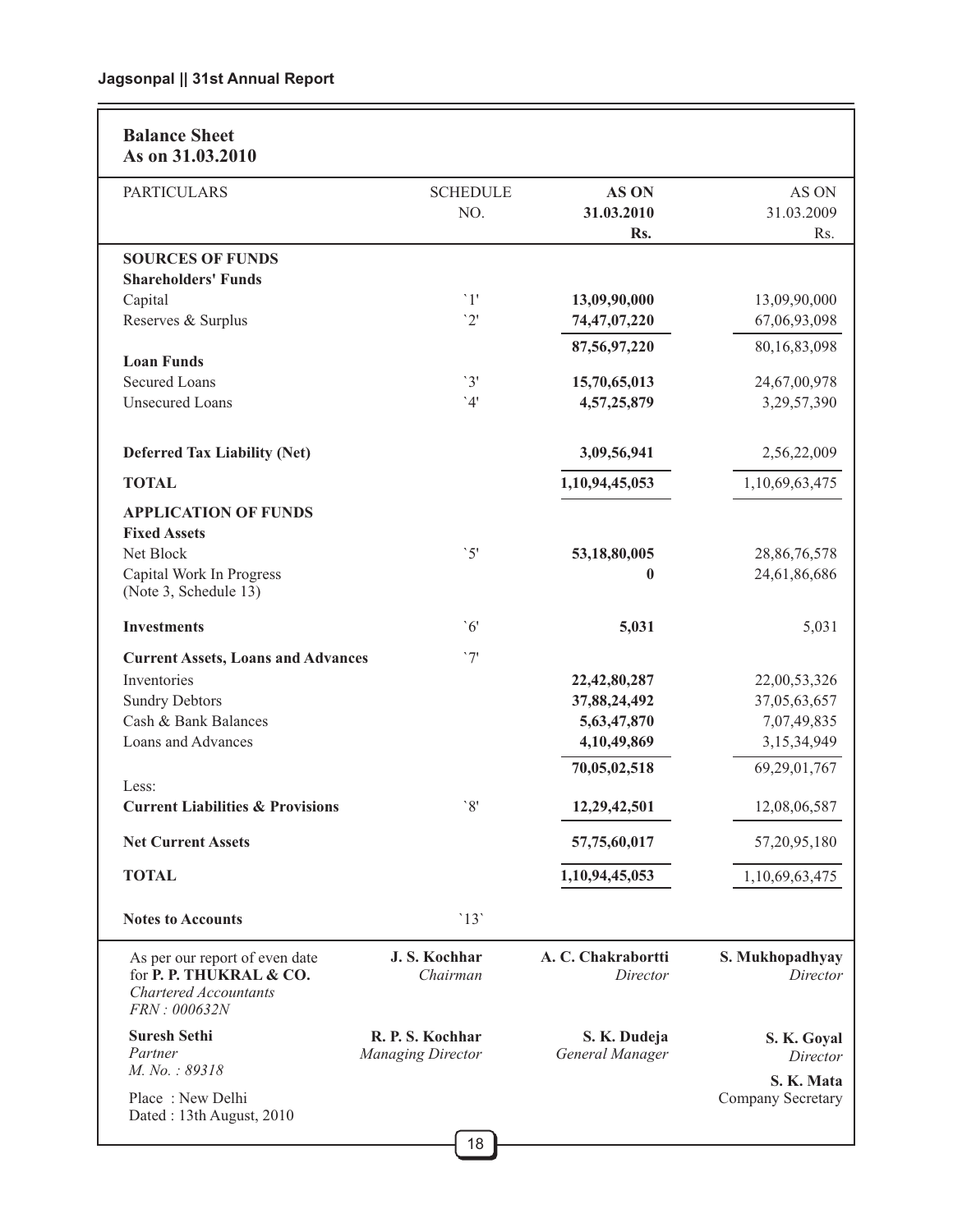| <b>Profit and Loss Account</b><br>for the year ending 31.03.2010                                          |                                              |                                 |                                 |
|-----------------------------------------------------------------------------------------------------------|----------------------------------------------|---------------------------------|---------------------------------|
| <b>PARTICULARS</b>                                                                                        | <b>SCHEDULE</b>                              | 1.4.2009 TO                     | 1.4.2008 TO                     |
|                                                                                                           | NO.                                          | 31.03.2010                      | 31.03.2009                      |
|                                                                                                           |                                              | Rs.                             | Rs.                             |
| <b>INCOME</b>                                                                                             |                                              |                                 |                                 |
| Sales                                                                                                     |                                              | 1,43,18,55,249                  | 1,42,01,48,392                  |
| Less: Excise Duty                                                                                         |                                              | 3,59,21,195                     | 5,81,72,235                     |
| Net Sales                                                                                                 |                                              | 1,39,59,34,054                  | 1,36,19,76,157                  |
| Other Income                                                                                              | 'Q'                                          | 36,30,064                       | 27,06,048                       |
| Increase (decrease) in finished                                                                           |                                              |                                 |                                 |
| goods stock & work in progress                                                                            |                                              | 10,42,09,253                    | (14, 27, 91, 875)               |
| <b>TOTAL</b>                                                                                              |                                              | 1,50,37,73,371                  | 1,22,18,90,330                  |
| <b>EXPENDITURE</b>                                                                                        |                                              |                                 |                                 |
| Cost of Materials                                                                                         | '10'                                         | 85, 92, 31, 857                 | 64, 62, 39, 681                 |
| Other Expenditure                                                                                         | '11'                                         | 48, 37, 28, 339                 | 41,83,74,166                    |
| <b>TOTAL</b>                                                                                              |                                              | 1,34,29,60,196                  | 1,06,46,13,847                  |
| Profit before interest, Depreciation and Tax                                                              |                                              | 16,08,13,175                    | 15,72,76,483                    |
| <b>Financial Expenses</b>                                                                                 | '12'                                         | 3,49,62,387                     | 4,57,92,977                     |
| Depreciation                                                                                              |                                              | 2,08,49,811                     | 1,24,98,276                     |
|                                                                                                           |                                              |                                 |                                 |
| <b>Profit before Tax</b>                                                                                  |                                              | 10,50,00,977                    | 9,89,85,230                     |
| Provision for Tax                                                                                         |                                              | 72,46,450                       | 3,19,30,127                     |
| Deferred Tax                                                                                              |                                              | 53, 34, 933                     | 16,95,275                       |
| Fringe Benefit Tax                                                                                        |                                              |                                 | 36, 36, 949                     |
| Net profit after tax Carried Down                                                                         |                                              | 9,24,19,594                     | 6,17,22,879                     |
| Balance brought forward from 31.03.09                                                                     |                                              | 18,02,24,284                    | 13, 11, 63, 993                 |
| Balance available for appropriation<br>Appropriation                                                      |                                              | 27, 26, 43, 878                 | 19,28,86,872                    |
| Proposed Dividend                                                                                         |                                              | 1,30,99,000                     | 65,49,500                       |
| <b>General Reserve</b>                                                                                    |                                              | 2,00,00,000                     | 50,00,000                       |
| Add. income tax on proposed dividend                                                                      |                                              | 21,75,580                       | 11,13,088                       |
| Balance carried over to Schedule '2'                                                                      |                                              | 23,73,69,298                    | 18,02,24,284                    |
| <b>Notes to Accounts</b>                                                                                  | '13'                                         | 27, 26, 43, 878                 | 19,28,86,872                    |
| As per our report of even date<br>for P. P. THUKRAL & CO.<br><b>Chartered Accountants</b><br>FRN: 000632N | J. S. Kochhar<br>Chairman                    | A. C. Chakrabortti<br>Director  | S. Mukhopadhyay<br>Director     |
| <b>Suresh Sethi</b><br>Partner<br>M. No.: 89318                                                           | R. P. S. Kochhar<br><b>Managing Director</b> | S. K. Dudeja<br>General Manager | S. K. Goyal<br>Director         |
| Place: New Delhi<br>Dated: 13th August, 2010                                                              |                                              |                                 | S. K. Mata<br>Company Secretary |
|                                                                                                           |                                              |                                 |                                 |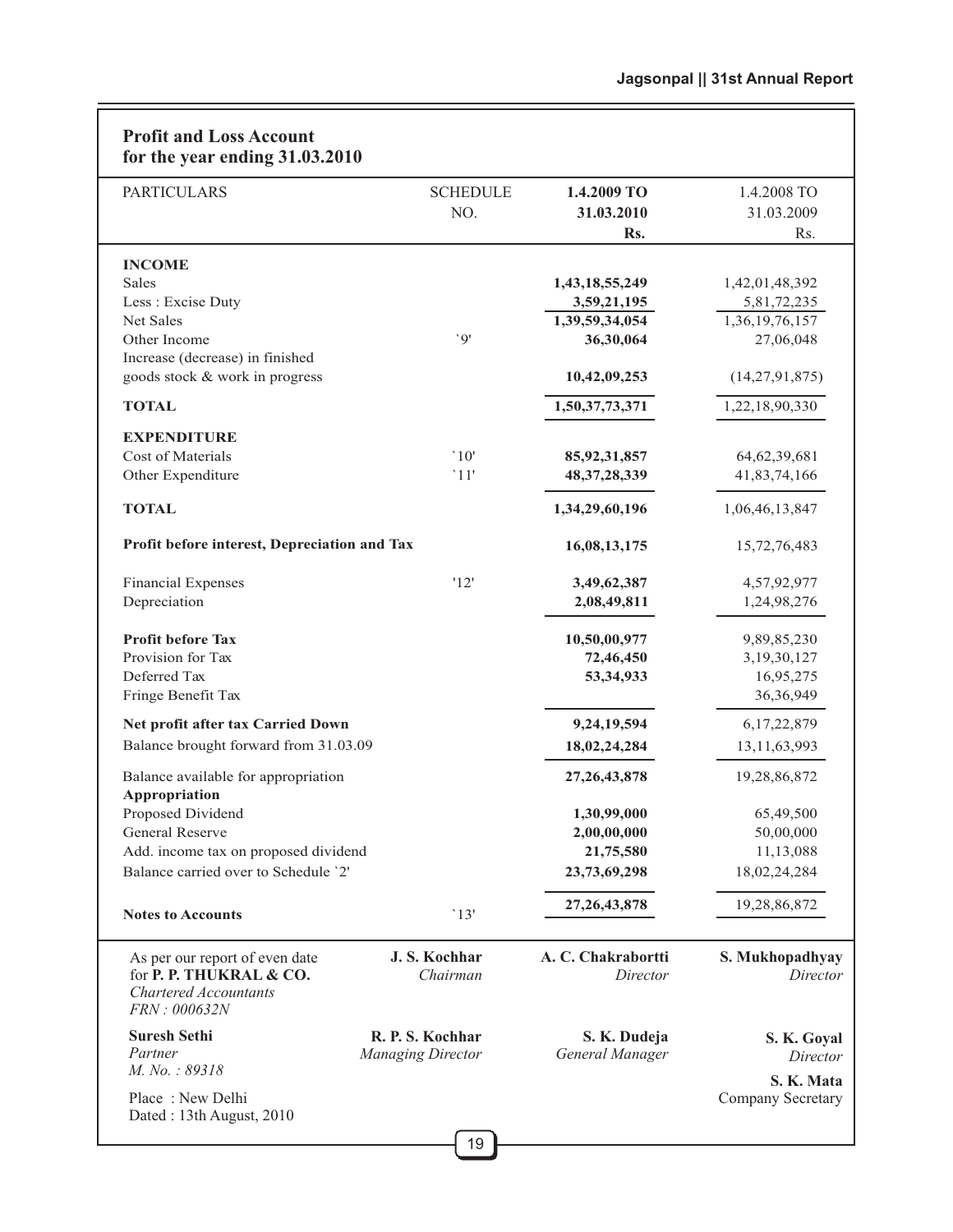# **31.03.10** 31.03.09 Rs. Rs. **Schedules Annexed to and forming part of the Accounts SCHEDULE `1' SHARE CAPITAL** AUTHORISED 3,00,00,000 Equity Shares of Rs. 5/- each **15,00,00,000** 15,00,00,000 2,00,00,000 unclassified shares of Rs. 5/- each **10,00,00,000** 10,00,00,000 ISSUED, SUBSCRIBED & PAID UP 2,61,98,000 Equity Shares of Rs. 5/- each **13,09,90,000** 13,09,90,000 TOTAL **13,09,90,000** 13,09,90,000 **SCHEDULE `2' RESERVES & SURPLUS Share Premium Account 60,00,000** 60,00,000 60,00,000 60,00,000 60,00,000 60,00,000 60,00,000 60,00,000 60,00,000 60,00,000 60,00,000 60,00,000 60,00,000 60,00,000 60,00,000 60,00,000 60,00,000 60,00,000 60,00,000 60,00, **Revaluation Reserve** Balance as on 31.3.09 14,29,08,357 Less : Excess amount of depreciation adjusted 31,30,892 **13,97,77,465** 14,29,08,357 **General Reserve** Balance as on 31.3.09 34,15,60,457 Add : Additions during the year 2,00,00,000 **36,15,60,457** 34,15,60,457 **Profit & Loss Account** Balance as on 31.3.09 18,02,24,284 Less : Transferred to Profit & Loss Account 18,02,24,284 Add: Transferred from Profit & Loss Account 23,73,69,298 **23,73,69,298** 18,02,24,284 TOTAL **74,47,07,220** 67,06,93,098  **SCHEDULE `3' SECURED LOANS** Short Term Loan as Cash credit facility from Banks, secured by hypothecation of Book Debts and Inventories comprising of raw materials, work in process and finished goods. **15,70,65,013** 24,67,00,978 TOTAL **15,70,65,013** 24,67,00,978 **SCHEDULE `4' UNSECURED LOANS** Fixed deposits **4,57,25,879** 3,29,57,390 **TOTAL** 3,29,57,390 3,29,57,390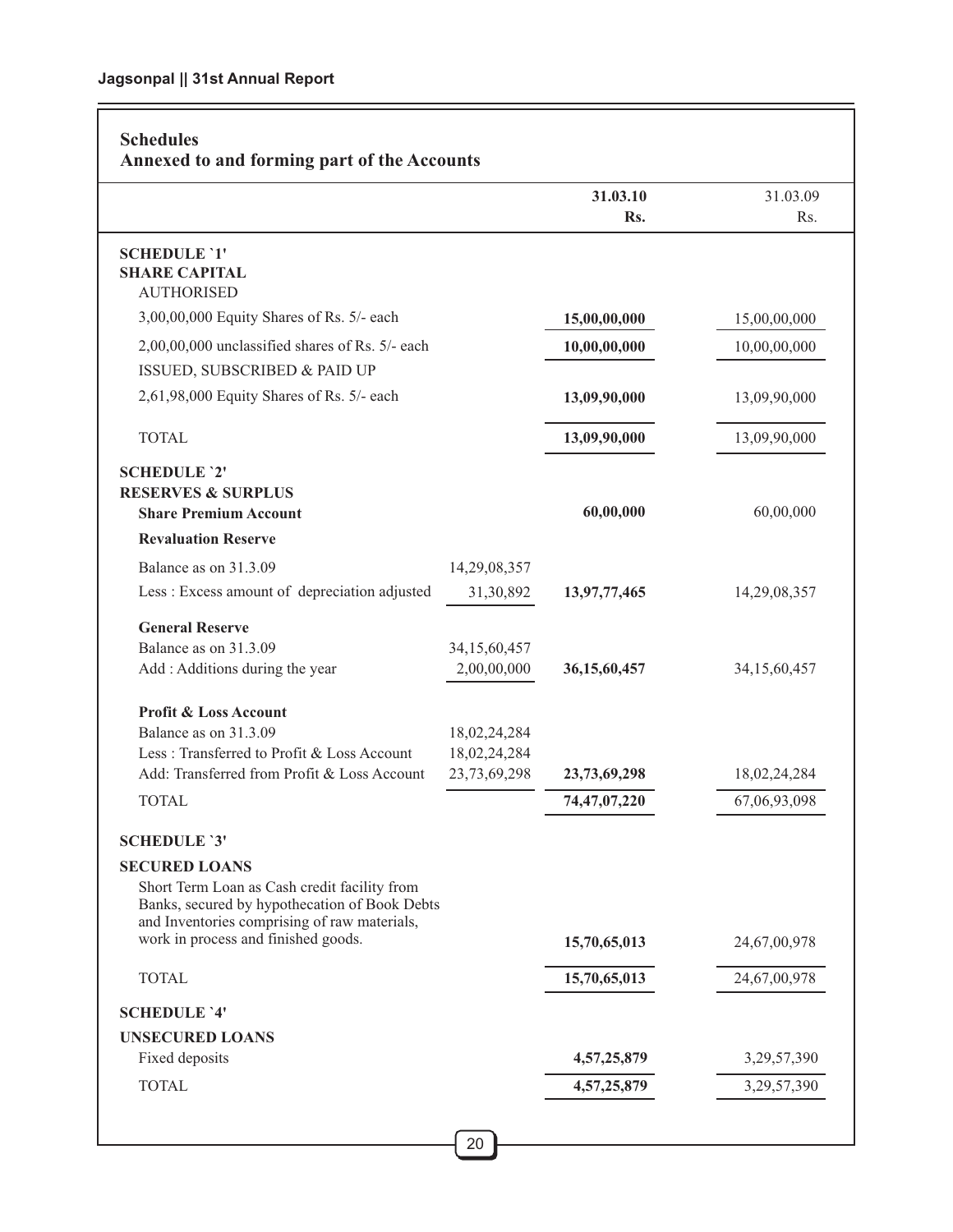### **SCHEDULE `5' FIXED ASSETS**

|                                             |                                                           | <b>GROSS BLOCK</b>                                 |                                       |                               | <b>DEPRECIATION</b>      |                              |                              | NET BLOCK                                 |                             |
|---------------------------------------------|-----------------------------------------------------------|----------------------------------------------------|---------------------------------------|-------------------------------|--------------------------|------------------------------|------------------------------|-------------------------------------------|-----------------------------|
|                                             |                                                           |                                                    |                                       |                               | AND IMPAIRMENT           |                              |                              |                                           | Balance                     |
| Particulars                                 | <b>Balance</b><br>as at<br>31.03.09                       | Additions                                          | Balance<br>as at<br>31.03.10          | Balance<br>as at<br>31.03.09  | For The<br>Year          | Balance<br>as at<br>31.03.10 | Balance<br>as at<br>31.03.10 | Depreciation<br>And Impairment<br>Without | Without<br>Revaluation      |
|                                             |                                                           |                                                    |                                       |                               |                          |                              |                              | Revaluation                               | as at 31.03.10              |
| Goodwill                                    | 3,00,000                                                  |                                                    | 3,00,000                              |                               |                          |                              | 3,00,000                     |                                           | 3,00,000                    |
| Lease Hold Land                             |                                                           | 4,28,06,356                                        | 4,28,06,356                           |                               |                          |                              | 4,28,06,356                  |                                           | 4,28,06,356                 |
| Free Hold Land<br>Building                  | 8,75,93,625<br>13,30,09,612                               | 14,43,45,697 27,73,55,309                          | 8,75,93,625                           |                               |                          | 4,06,99,756                  | 8,75,93,625                  |                                           | 37,18,808                   |
| Plant & Machinery                           | 9,88,68,838                                               | 4,03,96,867                                        | 13,92,65,705                          | 3, 14, 52, 134<br>4,72,32,993 | 92,47,622<br>65, 37, 307 | 5, 37, 70, 300               | 23,66,55,553<br>8,54,95,405  | 75,23,867<br>58,69,935                    | 19,73,32,493<br>7,45,41,352 |
| Vehicles                                    | 1,84,09,168                                               | 2,550                                              | 1,84,11,718                           | 1,09,53,847                   | 17,72,629                | 1,27,26,476                  | 56,85,243                    | 17,72,629                                 | 56,85,243                   |
| <b>Other Assets</b>                         | 11,51,30,527                                              | 3,96,32,662                                        | 15,47,63,189                          | 7,49,96,220                   | 64, 23, 145              | 8, 14, 19, 365               | 7,33,43,823                  | 56,83,380                                 | 5,99,81,383                 |
| Total                                       | 45, 33, 11, 770                                           | 26,71,84,132 72,04,95,902 16,46,35,194 2,39,80,703 |                                       |                               |                          | 18,86,15,897                 | 53,18,80,005                 | 2,08,49,811                               | 38,43,65,636                |
| Previous Year's                             | 44,22,35,891                                              | 1,10,75,879                                        | 45,33,11,770 14,94,22,389 1,52,12,804 |                               |                          | 16,46,35,194                 | 28,86,76,578                 | 1,24,98,276                               | 13,80,31,313                |
|                                             |                                                           |                                                    |                                       |                               |                          | 31.03.10                     |                              |                                           | 31.03.09                    |
|                                             |                                                           |                                                    |                                       |                               |                          |                              | Rs.                          |                                           | Rs.                         |
| <b>SCHEDULE '6'</b>                         |                                                           |                                                    |                                       |                               |                          |                              |                              |                                           |                             |
| <b>INVESTMENTS</b>                          |                                                           |                                                    |                                       |                               |                          |                              |                              |                                           |                             |
| Quoted (at cost)                            |                                                           |                                                    |                                       |                               |                          |                              | 5,031                        |                                           | 5,031                       |
|                                             | (Refer notes on accounts in Schedule '13')                |                                                    |                                       |                               |                          |                              |                              |                                           |                             |
| <b>TOTAL</b>                                |                                                           |                                                    |                                       |                               |                          |                              | 5,031                        |                                           | 5,031                       |
| <b>SCHEDULE '7'</b>                         |                                                           |                                                    |                                       |                               |                          |                              |                              |                                           |                             |
| <b>CURRENT ASSETS, LOANS &amp; ADVANCES</b> |                                                           |                                                    |                                       |                               |                          |                              |                              |                                           |                             |
| <b>Stock-in-Trade</b>                       |                                                           |                                                    |                                       |                               |                          |                              |                              |                                           |                             |
|                                             | (At cost or market price whichever is less as             |                                                    |                                       |                               |                          |                              |                              |                                           |                             |
|                                             | certified by one of the Directors).                       |                                                    |                                       |                               |                          |                              |                              |                                           |                             |
| <b>Raw Materials</b>                        |                                                           |                                                    |                                       |                               |                          | 1,17,37,371                  |                              |                                           | 11,17,19,663                |
| Work in process                             |                                                           |                                                    |                                       |                               |                          | 7,62,37,491                  |                              |                                           | 1,21,00,163                 |
| <b>Finished Goods</b>                       |                                                           |                                                    |                                       |                               |                          | 13,63,05,425                 |                              |                                           | 9,62,33,500                 |
|                                             |                                                           |                                                    |                                       |                               |                          | 22,42,80,287<br>22,00,53,326 |                              |                                           |                             |
| <b>Sundry Debtors</b>                       |                                                           |                                                    |                                       |                               |                          |                              |                              |                                           |                             |
|                                             | (Unsecured but considered good)                           |                                                    |                                       |                               |                          |                              |                              |                                           |                             |
|                                             | Debts outstanding for a period                            |                                                    |                                       |                               |                          |                              |                              |                                           |                             |
| exceeding 6 months                          |                                                           |                                                    |                                       |                               |                          | 74,87,669                    |                              |                                           | 57,08,765                   |
| Other Debts                                 |                                                           |                                                    |                                       |                               |                          | 37, 30, 24, 185              |                              |                                           | 36,86,47,549                |
|                                             |                                                           |                                                    |                                       |                               |                          | 38,05,11,854                 |                              |                                           | 37, 43, 56, 314             |
|                                             | Less: Provision for doubtful debts                        |                                                    |                                       |                               |                          | 16,87,362                    |                              |                                           | 37,92,657                   |
|                                             |                                                           |                                                    |                                       |                               |                          | 37,88,24,492                 |                              |                                           | 37,05,63,657                |
|                                             | <b>Cash and Bank Balances</b><br>Cash and Imprest in hand |                                                    |                                       |                               |                          | 21, 13, 746                  |                              |                                           | 17,90,746                   |
|                                             | <b>Balances with Scheduled Banks</b>                      |                                                    |                                       |                               |                          | 5,42,34,124                  |                              |                                           | 6,89,59,089                 |
|                                             |                                                           |                                                    |                                       |                               |                          | 5,63,47,870                  |                              |                                           | 7,07,49,835                 |
|                                             |                                                           |                                                    |                                       |                               |                          |                              |                              |                                           |                             |
| <b>Loans &amp; Advances</b>                 |                                                           | (Unsecured but considered good)                    |                                       |                               |                          |                              |                              |                                           |                             |
|                                             |                                                           |                                                    |                                       |                               |                          |                              |                              |                                           |                             |
|                                             | Advances recoverable in cash or in                        |                                                    |                                       |                               |                          |                              |                              |                                           |                             |
|                                             | kind or for value to be received                          |                                                    |                                       |                               |                          | 3,60,37,809                  |                              |                                           | 2,66,12,839                 |
| <b>Security Deposit</b>                     |                                                           |                                                    |                                       |                               |                          | 50,12,060                    |                              |                                           | 49,22,110                   |
|                                             |                                                           |                                                    |                                       |                               |                          | 4,10,49,869                  |                              |                                           | 3,15,34,949                 |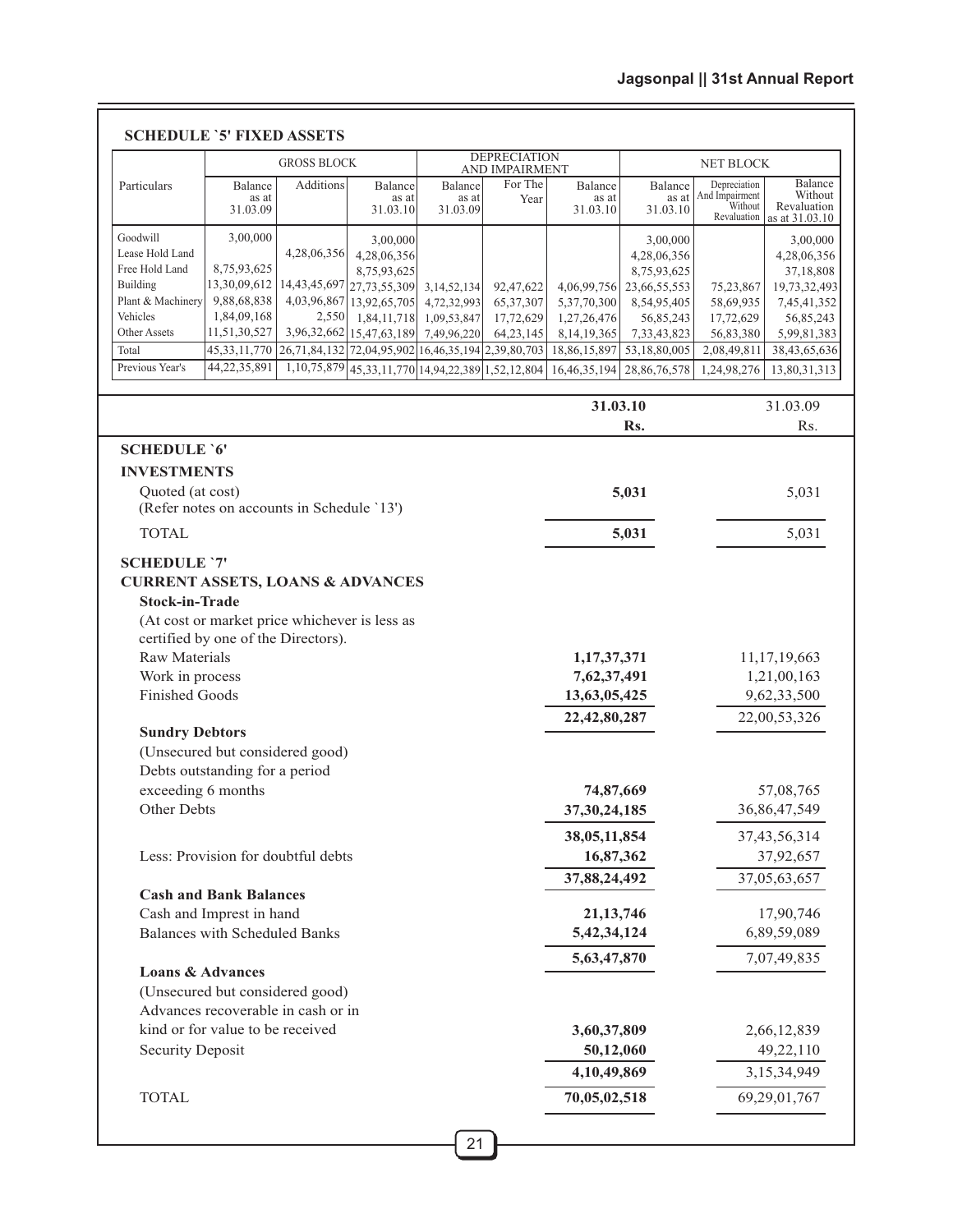|                                                                    |             | 31.03.10<br>Rs.         | 31.03.09<br>Rs.         |
|--------------------------------------------------------------------|-------------|-------------------------|-------------------------|
|                                                                    |             |                         |                         |
| <b>SCHEDULE `8'</b><br><b>CURRENT LIABILITIES &amp; PROVISIONS</b> |             |                         |                         |
| <b>Current Liabilities</b>                                         |             |                         |                         |
| <b>Sundry Creditors</b>                                            | 5,66,85,837 |                         | 3,60,05,093             |
| Other liabilities                                                  | 4,49,22,205 |                         | 4, 42, 54, 344          |
| Interest Accrued but not due                                       | 13,74,474   | 10,29,82,516            | 13,65,607               |
| <b>Provisions</b>                                                  |             |                         |                         |
| Provision for taxation                                             | 68,60,985   |                         | 3,26,32,043             |
| Proposed Dividend                                                  | 1,30,99,000 | 1,99,59,985             | 65,49,500               |
| <b>TOTAL</b>                                                       |             | 12,29,42,501            | 12,08,06,587            |
| <b>SCHEDULE '9'</b>                                                |             |                         |                         |
| <b>OTHER INCOME</b>                                                |             |                         |                         |
| Miscellaneous Income                                               |             | 36,30,064               | 26,98,179               |
| Dividend received from other companies                             |             | $\bf{0}$                | 7,869                   |
| <b>TOTAL</b>                                                       |             | 36,30,064               | 27,06,048               |
| <b>SCHEDULE '10'</b>                                               |             |                         |                         |
| <b>COST OF MATERIALS</b>                                           |             |                         |                         |
| <b>Opening Stocks</b>                                              |             | 11, 17, 19, 663         | 8,39,38,547             |
| Add: Purchases                                                     |             | 75,92,49,565            | 67,40,20,797            |
|                                                                    |             | 87,09,69,228            | 75,79,59,344            |
| Less: Closing Stocks                                               |             | 1,17,37,371             | 11, 17, 19, 663         |
| <b>TOTAL</b>                                                       |             | 85, 92, 31, 857         | 64, 62, 39, 681         |
| <b>SCHEDULE '11'</b>                                               |             |                         |                         |
| <b>OTHER EXPENDITURE</b>                                           |             |                         |                         |
| Power and Fuel                                                     |             | 1,44,42,241             | 1,23,97,544             |
| Rent                                                               |             | 86,60,555               | 81,99,168               |
| Repair and Maintenance                                             |             | 1,55,61,323             | 64, 11, 166             |
| Personnel Expenses                                                 |             |                         |                         |
| - Salaries, Wages, Bonus & Contribution                            |             |                         |                         |
| to Providend and other funds                                       |             | 23, 35, 71, 045         | 19,40,71,877            |
| - Welfare                                                          |             | 43,07,417               | 28, 34, 587             |
| Insurance                                                          |             | 61,00,608               | 56,60,883               |
| Miscellaneous Expenses<br>Auditor's Remuneration                   |             | 4,43,33,827             | 3,68,26,245             |
| <b>Travelling Expenses</b>                                         |             | 2,00,948<br>5,68,56,373 | 2,00,236<br>6,65,90,765 |
| Sales Administration Expenses                                      |             | 7,71,90,540             | 6,40,19,347             |
| Freight outward                                                    |             | 2,25,03,462             | 2,11,62,348             |
| <b>TOTAL</b>                                                       |             | 48, 37, 28, 339         | 41,83,74,166            |
| <b>SCHEDULE '12'</b>                                               |             |                         |                         |
| <b>FINANCIAL EXPENSES</b>                                          |             |                         |                         |
| Interest and charges                                               |             | 3,49,62,387             | 4,57,92,977             |
| <b>TOTAL</b>                                                       |             | 3,49,62,387             | 4,57,92,977             |
|                                                                    |             |                         |                         |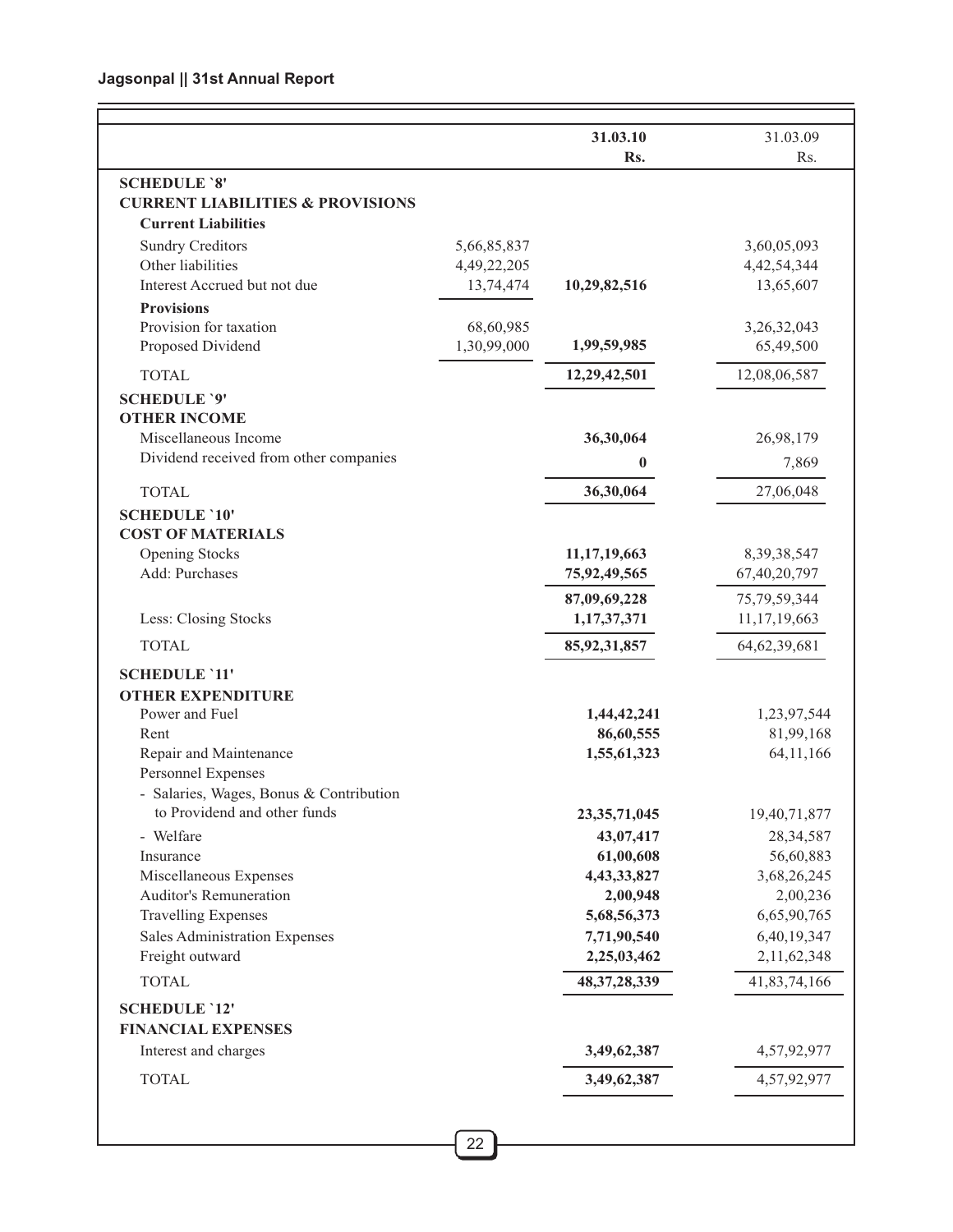#### **SCHEDULE '13'**

#### **NOTES TO ACCOUNTS**

Notes annexed to and forming part of the Balance Sheet as at  $31<sup>*</sup>$  March 2010 and Profit & Loss Account for the year ended on that date.

|                                        | 31.03.2010 | 31.03.2009 |
|----------------------------------------|------------|------------|
|                                        | Rs.        | Rs.        |
| <b>Contingent Liabilities</b>          |            |            |
| Bank guarantees                        | 4,30,000   | 9,80,000   |
| <b>Significant Accounting Policies</b> |            |            |

The significant accounting policies followed by the Company are as follows:

- I. The Accounts have been prepared to comply in all material aspects with applicable accounting principles in India, the accounting standards issued by the Institute of Chartered Accountants of India and the relevant provisions of the Companies' Act, 1956 and are in consonance with generally accepted accounting principles.
- II. Fixed assets are stated at cost of acquisition and subsequent improvements thereto including taxes, duties, freight and other incidental expenses to acquisition and installation. In case of write up due to revaluation, the fixed assets are shown at such higher amounts. The carrying amount of fixed assets are reviewed at each balance sheet date if there is any indication of impairment based on internal/external factors. Where the carrying value exceeds the estimated recoverable amount, provision for impairment is made to adjust the carrying value to the recoverable amount. The recoverable amount is the greater of the assets estimated net realizable value and value in use. In assessing value in use, the estimated future cash flows are discounted to their present value using an appropriate discounting rate.
- III. The Company follows the straight line method (S.L.M.) of charging depreciation on all assets. Consequent to the insertion of schedule XIV in Companies Act, 1956 with effect from 2nd April, 1987, depreciation has been provided at the S.L.M. rates prescribed in schedule XIV in respect of additions to fixed assets from and after the said date and in respect of additions to fixed assets prior to said date, the depreciation has been provided at older rates. Pursuant to the notification of department of Company affairs dated 16.12.1993, depreciation on assets acquired on and after the said date is provided at new rates. Leasehold land is not amortised.
- IV. Capital work in progress, if any, is stated at cost.
- V. Long term investments are stated at cost.
- VI. Inventories are valued at the lower of cost and estimated net realisable value after providing for cost of obsolescence and other anticipated losses, wherever considered necessary. Finished goods and work in process include costs of conversion and other costs incurred in bringing the inventories to their present location and condition.
- VII. Revenue is recognised on completion of sale of goods.
- VIII. Transactions in foreign currency are recorded at the exchange rates prevailing on the date of the transaction. Current assets and current liabilities (other than relating to fixed assets) are restated at the rates prevailing at year end or at the forward rates where forward cover has been taken and the difference between the year end rates/forward rate and exchange rates at the date of transaction is recognised as income or expense.
- IX. Research and Development costs, (other than cost of fixed assets acquired) are charged as an expense in the year in which they are incurred.
- X. Contribution to Provident Fund is made monthly at a pre-determined rate to the provident fund authorities and accounted on an accrual basis.
- XI. Company has affected an arrangement with Life Insurance Corporation of India under Group Gratuity cum Life Assurance Scheme so as to cover future payment of Gratuity to retiring and other employees and is making the contribution to them as per the premium sought.
- XII. a) Sales comprise of sale of goods, net of trade discount, goods returns, breakages and expiry.
	- b) Dividend on Shares, Insurance and other claims as and when received.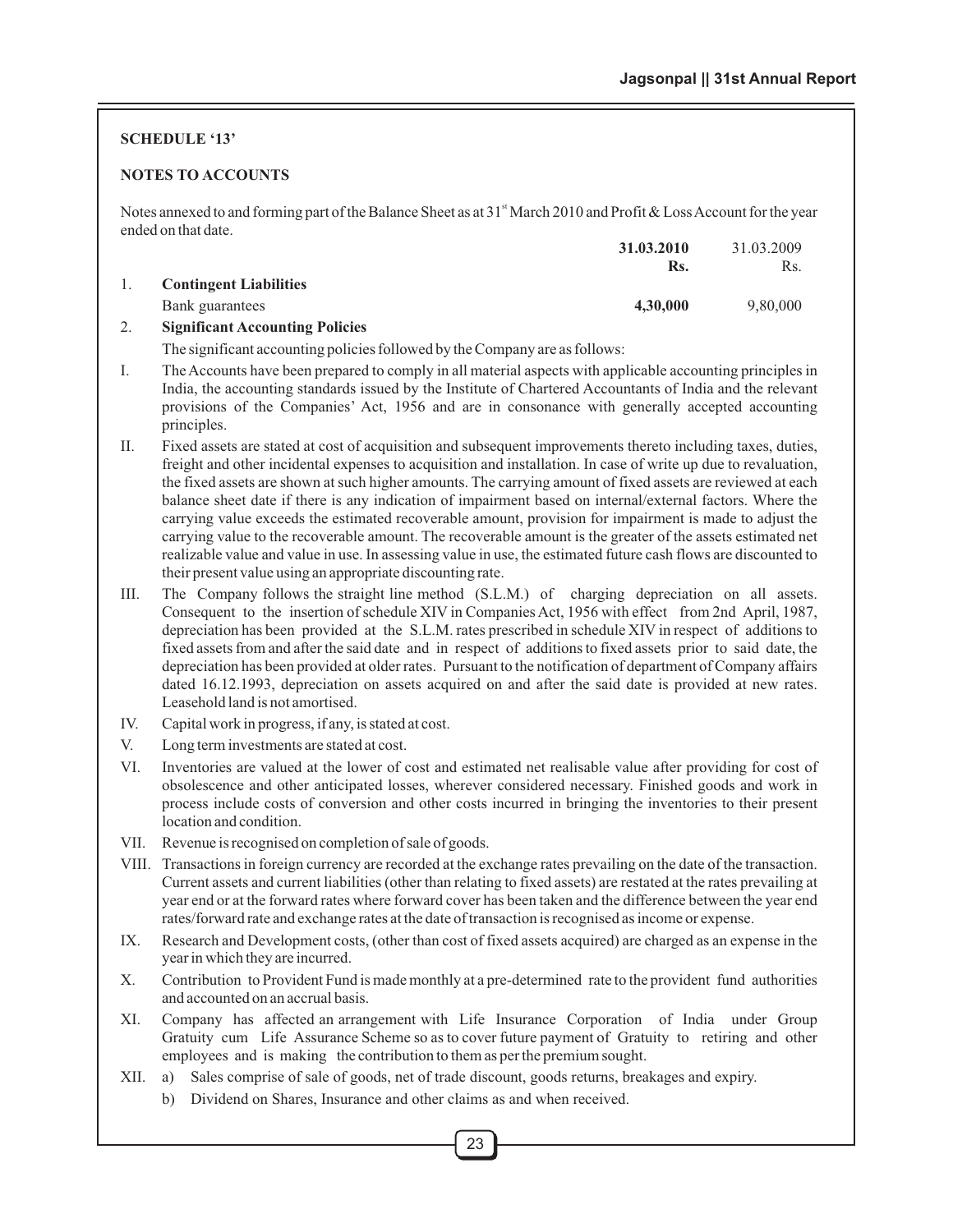# **Jagsonpal || 31st Annual Report**

 $=$ 

|       |                                                                                                                                                                                                                       | 31.03.2010  | 31.03.2009      |
|-------|-----------------------------------------------------------------------------------------------------------------------------------------------------------------------------------------------------------------------|-------------|-----------------|
| 3.    | Capital Work in Process                                                                                                                                                                                               | Rs. in lacs | Rs. in lacs     |
|       | Land                                                                                                                                                                                                                  |             | 428.06          |
|       | Civil Works, Utilities & Plant & Machinery                                                                                                                                                                            |             | 1574.21         |
|       | Preoperative Expenses :                                                                                                                                                                                               |             |                 |
|       | Salary & Wages<br>i)                                                                                                                                                                                                  |             | 110.61<br>29.75 |
|       | Traveling & Conveyance<br>$\overline{11}$<br>Interest                                                                                                                                                                 |             | 238.38          |
|       | iii)<br>Others<br>iv)                                                                                                                                                                                                 |             | 80.86           |
|       |                                                                                                                                                                                                                       |             |                 |
|       | Sub-total                                                                                                                                                                                                             |             | 459.60          |
|       | Total                                                                                                                                                                                                                 |             | 2461.87         |
|       | The Company has commenced commercial operation in its new plant at Pant Nagar, Dist. Udham Singh<br>Nagar, Uttarakhand during the year.                                                                               |             |                 |
| 4. i) | Provision for payment to Whole time Directors including Managing Director:                                                                                                                                            |             |                 |
|       |                                                                                                                                                                                                                       | Rs.         | Rs.             |
|       | Salary                                                                                                                                                                                                                | 1,15,36,800 | 1,15,36,800     |
|       | Commission                                                                                                                                                                                                            | 3,85,000    |                 |
|       | ii) Payment to other Directors                                                                                                                                                                                        |             |                 |
|       | <b>Meeting Fees</b>                                                                                                                                                                                                   | 1,03,000    | 1,12,000        |
|       | Commission                                                                                                                                                                                                            | 6,00,000    | 6,00,000        |
| 5.    | Market Value of quoted long term (non-trade) investments:                                                                                                                                                             |             |                 |
|       | 1304 Fully Paid Equity Shares of Ranbaxy Laboratories Ltd.                                                                                                                                                            | 6,19,922    | 2,16,073        |
| 6.    | Repairs & Maintenance includes:                                                                                                                                                                                       |             |                 |
|       | Plant & Machinery                                                                                                                                                                                                     | 32,81,096   | 9,44,130        |
|       | Building                                                                                                                                                                                                              | 20,33,671   | 6,70,561        |
|       | Stores & Spares                                                                                                                                                                                                       | 71,13,392   | 23,39,869       |
|       | Others                                                                                                                                                                                                                | 31,33,164   | 24,56,606       |
| 7.    | Computation of Net Profits in accordance with Section 198 of the Companies Act, 1956 and commission<br>payable to the Directors.                                                                                      |             |                 |
|       |                                                                                                                                                                                                                       | Rs. in lacs | Rs. in lacs     |
|       | Profit before tax                                                                                                                                                                                                     | 1050.01     | 989.85          |
|       | Directors' remuneration - Whole Time Directors                                                                                                                                                                        | 119.22      | 115.37          |
|       | Directors' remuneration - Independent Directors                                                                                                                                                                       | 6.00        | 6.00            |
|       | Provision for Bad & Doubtful Debts                                                                                                                                                                                    | 16.87       | 37.92           |
|       | Net Profit under Section 198                                                                                                                                                                                          | 1192.10     | 1149.14         |
|       | Commission payable to whole time directors' $\omega$ 3%                                                                                                                                                               | 3.85        |                 |
|       | Restricted to                                                                                                                                                                                                         | 3.85        |                 |
|       | Commission payable to independent directors $@1\%$                                                                                                                                                                    | 11.92       | 11.49           |
|       | Restricted to                                                                                                                                                                                                         | 6.00        | 6.00            |
| 8.    | Payment & provisions for Auditors relating to:                                                                                                                                                                        | Rs.         | Rs.             |
|       | Audit Fee                                                                                                                                                                                                             | 1,20,000    | 1,20,000        |
|       | Other Matters                                                                                                                                                                                                         | 80,948      | 80,236          |
| 9.    | The Tax assessment of the Company under the Income Tax Act, 1961 has been completed up to the<br>accounting year ending 31.03.2008 and there are no tax dues standing against the Company in respect of<br>the above. |             |                 |
| 10.   | Balance with Scheduled Banks Include:                                                                                                                                                                                 | Rs.         | Rs.             |
|       | <b>Current Accounts</b>                                                                                                                                                                                               | 4,63,66,642 | 6, 15, 23, 708  |
|       | Deposit Accounts                                                                                                                                                                                                      | 78,67,482   | 74, 35, 381     |
| 11.   | Payment of provident fund                                                                                                                                                                                             | 65,72,205   | 55,45,450       |
| 12.   | Excise duty payable on finished goods is accounted in the year of manufacture. The treatment has no impact                                                                                                            |             |                 |
|       |                                                                                                                                                                                                                       |             |                 |

 $=$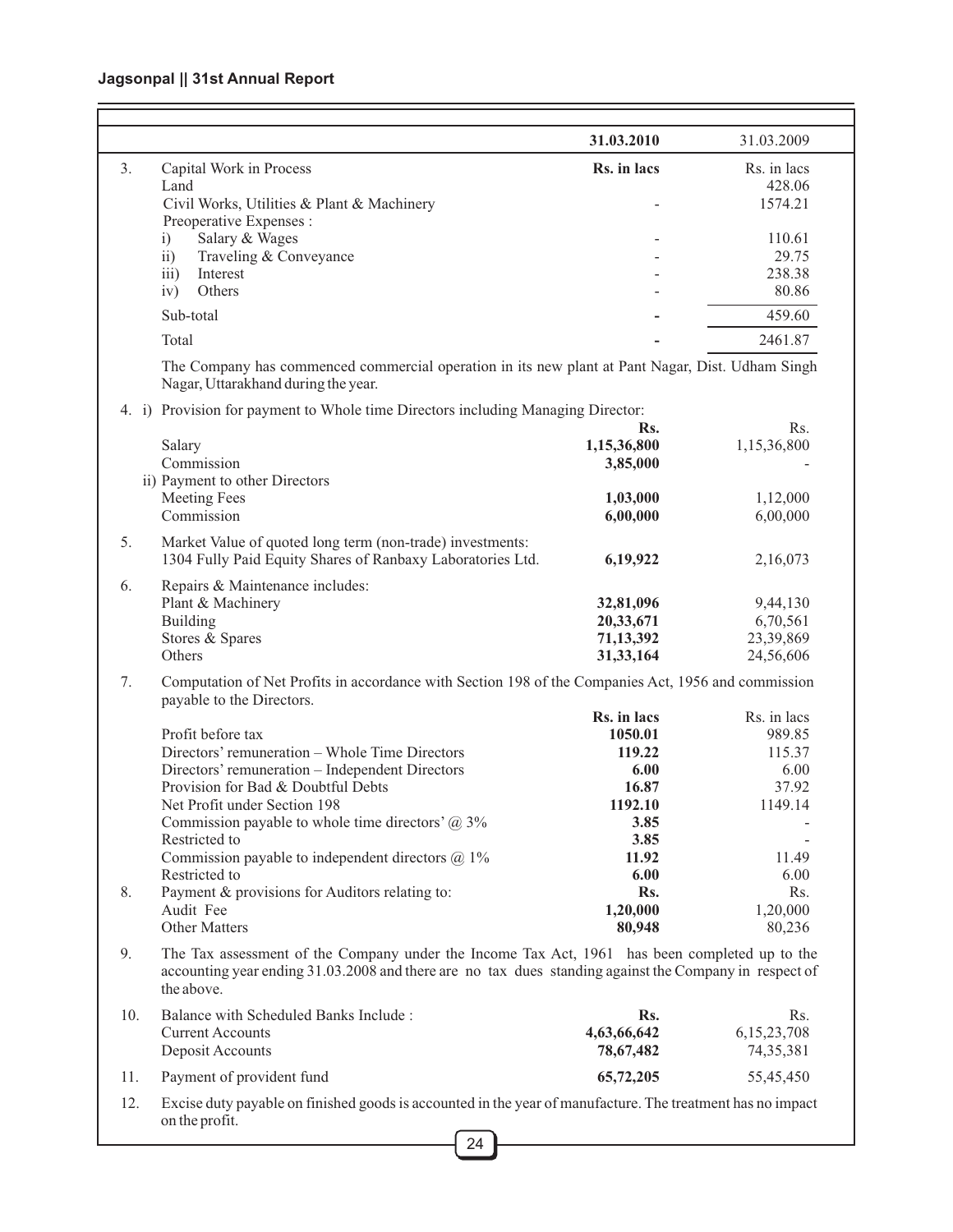ADDITIONAL INFORMATION PURSUANT TO PARAGRAPHS 3 & 4 OF PART II OF SCHEDULE VI OF THE COMPANIES ACT, 1956 (As certified by a Director and accepted by the Auditors) 13.

| А.             | PARTICULARS OF GOODS MANUFACTURED:       |                        |               |                          |               |                          |
|----------------|------------------------------------------|------------------------|---------------|--------------------------|---------------|--------------------------|
|                | <b>Goods manufactured</b>                | <b>Unit of</b>         |               | <b>Actual Production</b> |               | <b>Actual Production</b> |
|                |                                          | Measure                |               | 01.04.2009 to            |               | 01.04.2008 to            |
|                |                                          |                        |               | 31.03.2010               |               | 31.03.2009               |
|                | Capsules                                 | Millions               |               | 584.56                   |               | 424.10                   |
|                | Tablets                                  | Millions               |               | 161.01                   |               | 153.69                   |
|                | Syrups                                   | Kl Ltrs.               |               | 582.05                   |               | 551.22                   |
|                | Ampoules                                 | Kl Ltrs                |               | 8.26                     |               | 7.40                     |
|                | Vials                                    | Kl Ltrs                |               | 3.38                     |               | 5.98                     |
|                | Ointments                                | M. Tonnes              |               | 35.02                    |               | 24.49                    |
|                | Bulk Drugs & Intermediates<br>Dry Powder | M. Tonnes<br>M. Tonnes |               | 53.74<br>0.20            |               | 62.95<br>0.02            |
|                |                                          |                        |               |                          |               |                          |
| <b>B.</b>      | STOCKS OF FINISHED GOODS.                |                        |               |                          |               | $(Rs. \text{ lacs})$     |
|                | <b>Class of Goods</b>                    | <b>Unit of</b>         |               | 31.03.2010               | 31.03.2009    |                          |
|                |                                          | Measure                | Quantity      | Value                    | Quantity      | <b>Value</b>             |
|                | Capsules                                 | Millions               | 53.59         | 554.69                   | 4.26          | 103.70                   |
|                | Tablets                                  | Millions               | 24.05         | 366.96                   | 24.84         | 471.03                   |
|                | Syrups                                   | Kl Ltrs.               | 46.26         | 76.07                    | 29.31         | 51.68                    |
|                | Ampoules                                 | Kl Ltrs                | 0.20          | 41.12                    | 0.38          | 74.96                    |
|                | Vials                                    | Kl Ltrs                | 0.004         | 0.01                     | 0.05          | 0.54                     |
|                | Ointments                                | M. Tonnes              | 1.92          | 21.07                    | 0.59          | 4.42                     |
|                | Bulk Drugs & Intermediates               | M. Tonnes              | 4.30          | 293.84                   | 2.44          | 235.63                   |
|                | Dry Powder                               | M. Tonnes              | 0.01          | 3.93                     | 0.05          | 13.52                    |
|                | Infusion                                 | Kl Ltrs.               | 2.03          | 5.36                     | 2.50          | 6.64                     |
| $\mathbf{C}$ . | TURNOVER OF FINISHED GOODS.              |                        |               |                          |               | (Rs.lacs)                |
|                | <b>Class of Goods</b>                    | <b>Unit of</b>         | 01.04.2009 to |                          | 01.04.2008 to |                          |
|                |                                          | Measure                |               | 31.03.2010               |               | 31.03.2009               |
|                |                                          |                        | Quantity      | <b>Value</b>             | Quantity      | <b>Value</b>             |
|                | Capsules                                 | Millions               | 554.66        | 6253.78                  | 450.31        | 4698.43                  |
|                | Tablets                                  | Millions               | 194.35        | 2570.36                  | 183.12        | 2500.44                  |
|                | Syrups                                   | Kl Ltrs.               | 606.00        | 1190.47                  | 617.22        | 1393.77                  |
|                | Injectables:                             |                        |               |                          |               |                          |
|                | Ampoules                                 | Kl Ltrs                | 10.02         | 1912.34                  | 7.88          | 2077.74                  |
|                | Vials                                    | Kl Ltrs                | 10.91         | 29.95                    | 9.56          | 168.77                   |
|                | Ointments                                | M. Tonnes              | 36.39         | 234.43                   | 25.95         | 172.01                   |
|                | <b>Bulk Drugs &amp;Intermediates</b>     | M. Tonnes              | 51.88         | 2051.71                  | 62.22         | 3047.61                  |
|                | Dry Powder                               | M. Tonnes              | 0.26          | 9.01                     | 0.03          | 12.42                    |
|                | Infusion                                 | Kl Ltrs.               | 16.47         | 66.51                    | 17.16         | 130.29                   |
| D.             | PURCHASE OF FINISHED GOODS               |                        |               |                          |               | $(Rs.$ lacs)             |
|                | <b>Class of Goods</b>                    |                        | 01.04.2009 to |                          |               | 01.04.2008 to            |
|                |                                          | <b>Unit of</b>         | 31.03.2010    |                          |               | 31.03.2009               |
|                |                                          | Measure                | Quantity      | Value                    | Quantity      | Value                    |
|                | Capsules                                 | Millions               | 19.43         | 509.61                   | 10.58         | 154.09                   |
|                | Tablets                                  | Millions               | 32.55         | 549.95                   | 10.38         | 431.20                   |
|                | Syrup                                    | Kl Ltrs                | 40.90         | 104.93                   | 25.49         | 61.38                    |
|                | Ampoules                                 | Kl Ltrs.               | 1.58          | 105.58                   | 0.31          | 74.36                    |
|                | Ointment                                 | M.Tonnes               | 2.70          | 55.99                    | 1.07          | 9.51                     |
|                | Dry Powder                               | M. Tonnes              | 0.02          | 6.08                     |               |                          |
|                | Infusions                                | Kl Ltrs.               | 16.00         | 28.74                    | 18.10         | 34.14                    |
|                |                                          |                        |               |                          |               |                          |
| Ε.             | <b>INSTALLED CAPACITY</b>                |                        |               |                          |               |                          |
|                | <b>Class of Goods</b>                    | <b>Unit of</b>         |               | 31.03.10                 |               | 31.03.09                 |
|                |                                          | <b>Measure</b>         |               |                          |               |                          |
|                | Capsules                                 | Millions               |               | 1610                     |               | 1300                     |
|                | Tablets                                  | Millions               |               | 2700                     |               | 1300                     |
|                | Syrup                                    | Kl Ltrs.               |               | 2400                     |               | 2400                     |
|                | Injectables:                             |                        |               |                          |               |                          |
|                | Ampoules<br>Vials                        | Kl Ltrs<br>Kl Ltrs     |               | 33<br>406                |               | 33<br>406                |
|                | Ointment                                 | M. Tonnes              |               | 164                      |               | 164                      |
|                |                                          |                        |               |                          |               |                          |
|                |                                          |                        | 25            |                          |               |                          |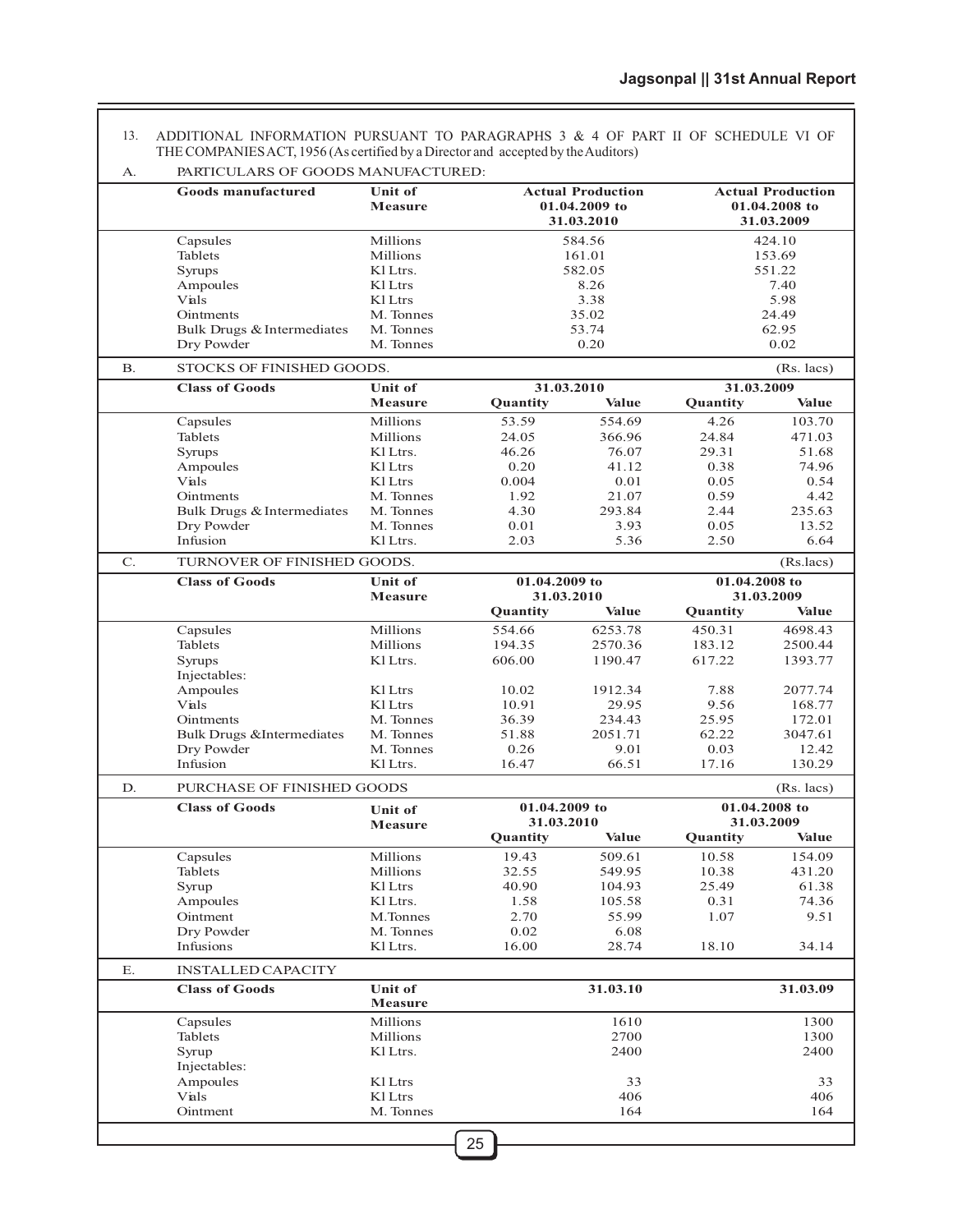# **Jagsonpal || 31st Annual Report**

L

|            | <b>ITEM</b>         |                                                                                                                                                                                                                             | Unit of                  |               | 01.04.2009                 |                | Rs. in lacs<br>01.04.2008  |
|------------|---------------------|-----------------------------------------------------------------------------------------------------------------------------------------------------------------------------------------------------------------------------|--------------------------|---------------|----------------------------|----------------|----------------------------|
|            |                     |                                                                                                                                                                                                                             | Measure                  | Quantity      | 31.03.2010<br><b>Value</b> | Quantity       | 31.03.2009<br><b>Value</b> |
|            | Others*             | D L Oxyphene                                                                                                                                                                                                                | M. Tonnes                | 37.00         | 1063.13<br>7529.19         | 19.70          | 580.93<br>6522.15          |
|            | Total               |                                                                                                                                                                                                                             |                          |               | 8592.32                    |                | 7103.08                    |
|            |                     | * No single item constitutes more than 10% in value terms of total consumption                                                                                                                                              |                          |               |                            |                |                            |
| G.         |                     | BREAK-UP OF CONSUMPTION OF MATERIALS                                                                                                                                                                                        |                          |               | (Rs lacs)                  |                | (Rs lacs)                  |
|            | Indigenous          |                                                                                                                                                                                                                             |                          |               | 7260.60                    |                | 6335.96                    |
|            |                     | As percentage of total                                                                                                                                                                                                      |                          |               | 84.50%                     |                | 89.20%                     |
|            | Imported            |                                                                                                                                                                                                                             |                          |               | 1331.72                    |                | 767.11                     |
|            |                     | As percentage of total                                                                                                                                                                                                      |                          |               | 15.50%                     |                | 10.80%                     |
| Η.         |                     | VALUE OF IMPORTS ON CIF BASIS                                                                                                                                                                                               |                          |               |                            |                |                            |
|            |                     | <b>Raw Materials</b>                                                                                                                                                                                                        |                          |               | 1088.69                    |                | 767.11                     |
| Ι.         |                     | VALUE OF FINISHED GOODS PURCHASED                                                                                                                                                                                           |                          |               | 1372.93                    |                | 764.69                     |
|            |                     |                                                                                                                                                                                                                             |                          |               |                            |                |                            |
| J.         |                     | EXPENDITURE IN FOREIGN EXCHANGE                                                                                                                                                                                             |                          |               |                            |                |                            |
|            | Travelling          |                                                                                                                                                                                                                             |                          |               | 21.50                      |                | 45.00                      |
|            | Subscription        |                                                                                                                                                                                                                             |                          |               | 0.19                       |                | 0.48                       |
|            | Others              |                                                                                                                                                                                                                             |                          |               | 3.76                       |                | 8.40                       |
| K.         |                     | EARNINGS IN FOREIGN EXCHANGE                                                                                                                                                                                                |                          |               |                            |                |                            |
|            |                     | Export FOB value                                                                                                                                                                                                            |                          |               | 484.88                     |                | 694.69                     |
| 14.<br>15. |                     | Deferred tax adjustment has been made up to 31.03.2010. No affect of Section 43 B liabilities of Income Tax<br>Act, has been made as these are permanent differences.                                                       |                          |               |                            |                |                            |
|            |                     | <b>Segment Reporting</b><br>The company operates in the Pharmaceutical segment. The segment results are as under:-                                                                                                          |                          |               |                            |                |                            |
|            | <b>Sales</b>        |                                                                                                                                                                                                                             |                          |               | 14318.55                   |                | 14202.37                   |
|            |                     | Profit after tax                                                                                                                                                                                                            |                          |               | 924.20                     |                | 617.23                     |
| 16.        |                     |                                                                                                                                                                                                                             |                          |               |                            |                |                            |
|            |                     | Disclosure of Earning per Share:                                                                                                                                                                                            |                          |               | Rs. 3.53                   |                | Rs. 2.35                   |
| 17.        |                     | Basic and diluted Earning per Share<br>Related party disclosures - AS 18                                                                                                                                                    |                          |               |                            |                |                            |
|            | A)                  | The company does not have any subsidiary company and or related companies.                                                                                                                                                  |                          |               |                            |                |                            |
|            |                     | Directors:-                                                                                                                                                                                                                 |                          |               |                            | Transaction    |                            |
|            | B)                  |                                                                                                                                                                                                                             |                          |               |                            | - Remuneration |                            |
|            |                     | Jagmohan Singh Kochhar                                                                                                                                                                                                      |                          | 57,68,400     |                            | - Commission   |                            |
|            |                     |                                                                                                                                                                                                                             |                          | 1,92,500      |                            |                |                            |
|            |                     | Rajpal Singh Kochhar                                                                                                                                                                                                        |                          | 57,68,400     |                            | - Remuneration |                            |
|            |                     |                                                                                                                                                                                                                             |                          | 1,92,500      |                            | - Commission   |                            |
|            |                     | Related parties :-                                                                                                                                                                                                          |                          |               |                            |                |                            |
|            | $\mathcal{C}$       | Prithipal Singh Kochhar<br>Mr. Prithipal Singh Kochhar, Vice President – International Marketing is son of Mr. Rajpal Singh Kochhar,                                                                                        |                          | 15,56,400     |                            | - Remuneration |                            |
| 18.        |                     | Managing Director.<br>Previous years' figures have been re-grouped and rearranged wherever necessary.                                                                                                                       |                          |               |                            |                |                            |
| 19.        |                     |                                                                                                                                                                                                                             |                          |               |                            |                |                            |
|            |                     | The names of small scale industries to whom the Company owes dues outstanding for more than 30 days at the<br>Balance Sheet date, computed on unit-wise basis, are: Jay Kay Printers and Lasersec India Pvt. Ltd.; Abhishek |                          |               |                            |                |                            |
|            | Printline.          |                                                                                                                                                                                                                             |                          |               |                            |                |                            |
|            |                     |                                                                                                                                                                                                                             |                          | J. S. Kochhar | A. C. Chakrabortti         |                | S. Mukhopadhyay            |
|            |                     | As per our report of even date<br>for P. P. THUKRAL & CO.                                                                                                                                                                   |                          | Chairman      |                            | Director       | Director                   |
|            |                     | <b>Chartered Accountants</b>                                                                                                                                                                                                |                          |               |                            |                |                            |
|            | FRN: 000632N        |                                                                                                                                                                                                                             |                          |               |                            |                |                            |
|            |                     |                                                                                                                                                                                                                             |                          |               |                            |                |                            |
|            | <b>Suresh Sethi</b> |                                                                                                                                                                                                                             | R. P. S. Kochhar         |               | S. K. Dudeja               |                | S. K. Goyal                |
|            | Partner             |                                                                                                                                                                                                                             | <b>Managing Director</b> |               | General Manager            |                | Director                   |
|            | M. No.: 89318       |                                                                                                                                                                                                                             |                          |               |                            |                |                            |
|            |                     |                                                                                                                                                                                                                             |                          |               |                            |                | S. K. Mata                 |
|            | Place: New Delhi    | Dated: 13th August, 2010                                                                                                                                                                                                    |                          |               |                            |                | Company Secretary          |
|            |                     |                                                                                                                                                                                                                             |                          |               |                            |                |                            |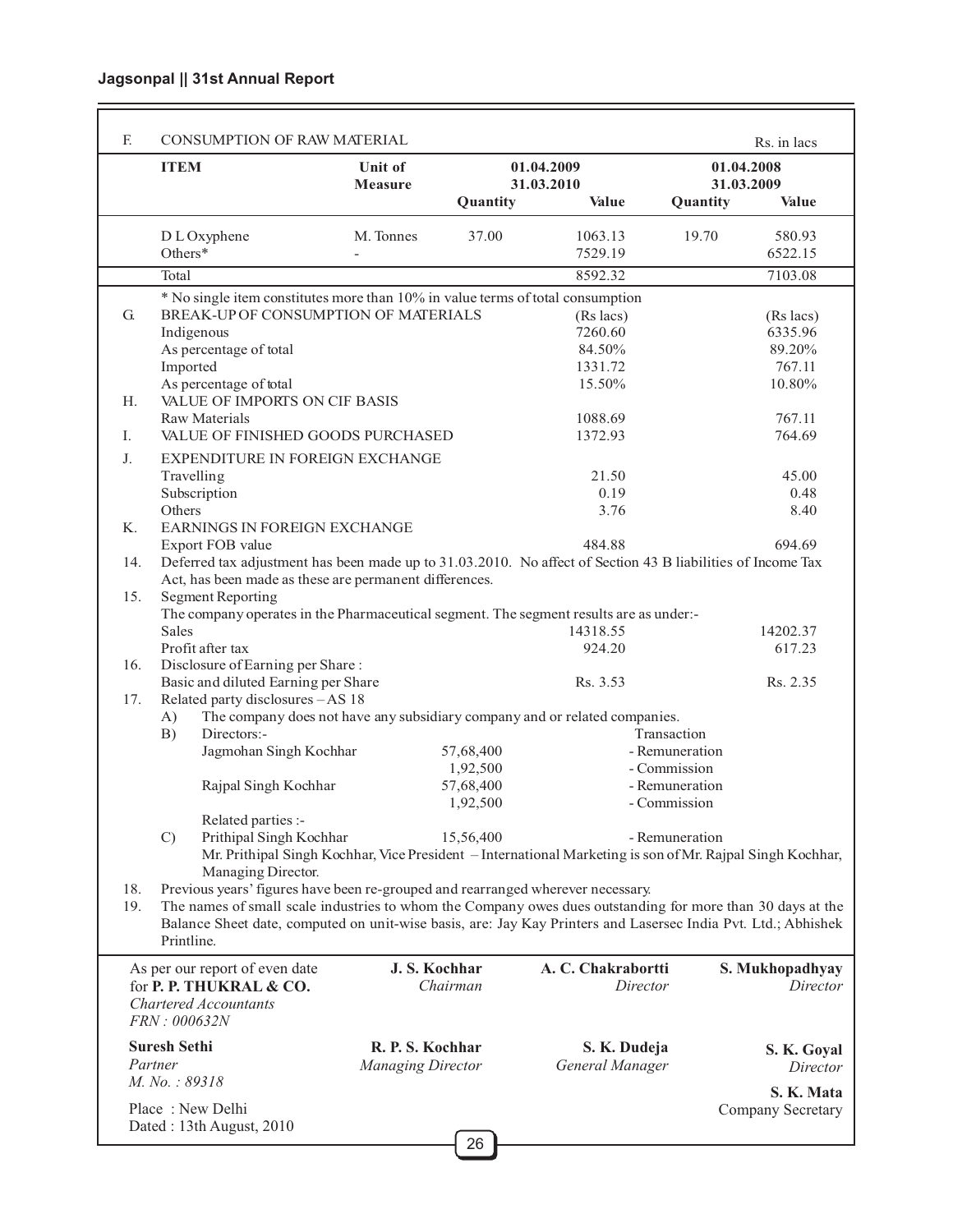| Part IV of Schedule VI of the Companies Act, 1956                    |
|----------------------------------------------------------------------|
| <b>Balance Sheet abstract and Company's General Business Profile</b> |

|          |                                                                                                                          |                | 27                                           |                                 |                |                                       |
|----------|--------------------------------------------------------------------------------------------------------------------------|----------------|----------------------------------------------|---------------------------------|----------------|---------------------------------------|
|          | Place: New Delhi<br>Dated: 13th August, 2010                                                                             |                |                                              |                                 |                | Company Secretary                     |
| Partner  | <b>Suresh Sethi</b><br>M. No.: 89318                                                                                     |                | R. P. S. Kochhar<br><b>Managing Director</b> | S. K. Dudeja<br>General Manager |                | S. K. Goyal<br>Director<br>S. K. Mata |
|          | As per our report of even date<br>for P. P. THUKRAL & CO.<br><b>Chartered Accountants</b><br>FRN:000632N                 |                | J. S. Kochhar<br>Chairman                    | A. C. Chakrabortti<br>Director  |                | S. Mukhopadhyay<br>Director           |
|          | Item Code No. (ITC Code) :<br>Product Description                                                                        |                | 300490<br>Nandrolone Decanoate               |                                 |                |                                       |
|          | <b>Product Description</b>                                                                                               |                | Ampicillin                                   |                                 |                |                                       |
|          | Item Code No. (ITC Code) :                                                                                               |                | 300410                                       |                                 |                |                                       |
|          | <b>Product Description</b>                                                                                               |                | Dextropropoxyphene Hydrochloride             |                                 |                |                                       |
|          | (as per monetary terms)<br>Item Code No. (ITC Code) :                                                                    |                | 294200                                       |                                 |                |                                       |
| V        | Generic names of three principal products/services of Company                                                            |                |                                              |                                 |                |                                       |
|          | Earning per share                                                                                                        |                | Rs. 3.53                                     | Dividend Rate                   |                | 10%                                   |
|          | Profit before Tax                                                                                                        |                | 105001                                       | Profit After Tax                |                | 92420                                 |
| IV       | Performance of Company (Amount In Rs. Thousands)<br>Turnover                                                             |                | 1431855                                      | Total Expenditure               |                | 1326854                               |
|          |                                                                                                                          |                |                                              |                                 |                |                                       |
|          | <b>Accumulated Losses</b>                                                                                                |                | <b>Nil</b>                                   |                                 |                |                                       |
|          | Net Current Assets                                                                                                       |                | 577560                                       | Misc. Expenditure               | ÷              | Nil                                   |
|          | <b>APPLICATION OF FUNDS</b><br>Net Fixed Assets                                                                          |                | 531880                                       | Investments                     |                | 5                                     |
|          | Deferred Tax Liability                                                                                                   |                | 30957                                        |                                 |                |                                       |
|          | <b>Secured Loans</b>                                                                                                     |                | 157065                                       | <b>Unsecured Loans</b>          |                | 45726                                 |
| Ш        | Position of mobilization and Deployment of Funds (Amount In Rs. Thousands)<br><b>SOURCES OF FUNDS</b><br>Paid up Capital | $\ddot{\cdot}$ | 130990                                       | Reserves & Surplus              | $\ddot{\cdot}$ | 744707                                |
|          | <b>Bonus</b> Issue                                                                                                       |                | <b>Nil</b>                                   | Private Placement/other :       |                | <b>Nil</b>                            |
|          | Public Issue                                                                                                             |                | N <sub>il</sub>                              | Rights Issue                    |                | Nil                                   |
| $\rm II$ | Capital Raised during the year (Amount Rs. In thousands)                                                                 |                |                                              |                                 |                |                                       |
|          | <b>Balance Sheet date</b>                                                                                                |                | 31.03.2010                                   |                                 |                |                                       |
|          | Registration No.                                                                                                         |                | U74899DL1978PLC009181                        | State Code                      |                | 55                                    |
| I        | <b>Registration Details</b>                                                                                              |                |                                              |                                 |                |                                       |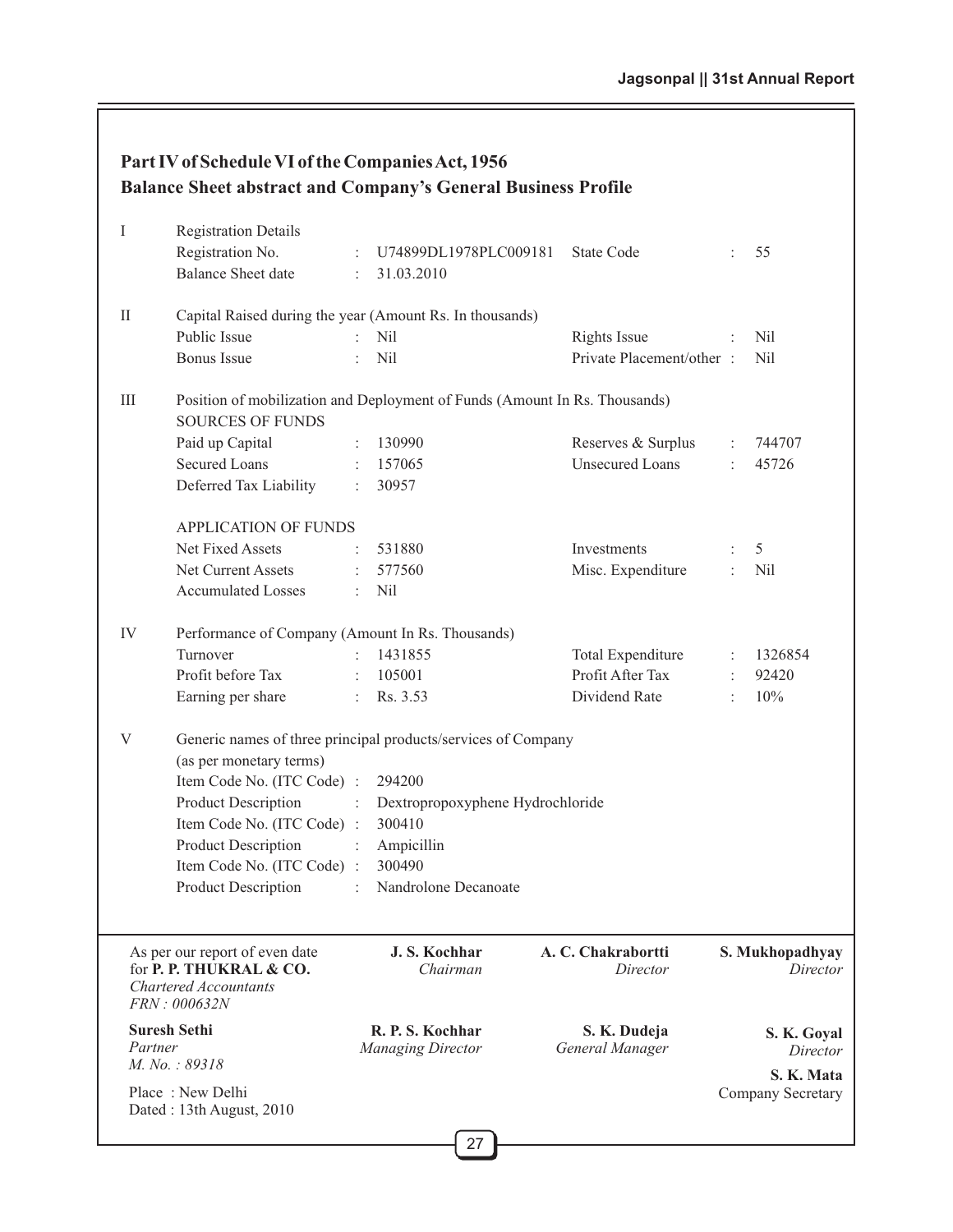# **Cash Flow Statement for the Year Ended 31st March, 2010**

(Pursuant to clause 32 of the listing agreement)

|                                                 | (Pursuant to clause 32 of the listing agreement)                                                                                                                                                  |                                 |                                 |
|-------------------------------------------------|---------------------------------------------------------------------------------------------------------------------------------------------------------------------------------------------------|---------------------------------|---------------------------------|
|                                                 |                                                                                                                                                                                                   | 31.03.10<br>(Rs.)               | 31.03.09<br>(Rs.)               |
| A.                                              | Cash Flow From operating activies                                                                                                                                                                 |                                 |                                 |
|                                                 | Net Profit before tax and extraordinary items                                                                                                                                                     | 10,50,00,977                    | 9,89,85,230                     |
| Add:                                            | Adjustment for Depreciation                                                                                                                                                                       | 2,08,49,811                     | 1,24,98,276                     |
|                                                 | Adjustment for provision for bad debts                                                                                                                                                            | (21,05,295)                     | 37,92,657                       |
|                                                 | Total                                                                                                                                                                                             | 12,37,45,493                    | 11,52,76,163                    |
| Add:                                            | Interest                                                                                                                                                                                          | 3,49,62,387                     | 4,57,92,977                     |
|                                                 | Operating profit before working capital changes                                                                                                                                                   | 15,87,07,880                    | 16, 10, 69, 140                 |
| Less:                                           | Increase in Inventories                                                                                                                                                                           | 42,26,962                       | (11, 50, 10, 759)               |
|                                                 | Increase in Sundry Debtors                                                                                                                                                                        | 61,55,539                       | (3,71,15,238)                   |
|                                                 | Increase in Loans & Advances                                                                                                                                                                      | 95,14,920                       | 36,87,734                       |
|                                                 | Increase in Balances with Scheduled Bank                                                                                                                                                          | (1,47,24,965)                   | 1,18,77,378                     |
|                                                 |                                                                                                                                                                                                   | 15, 35, 35, 424                 | 29,76,30,025                    |
| Add:                                            | Increase in Current Liabilities & Provisions                                                                                                                                                      | 74,70,847                       | (19,67,557)                     |
|                                                 | Increase in Short term borrowings from banks                                                                                                                                                      | (8,96,35,965)                   | (2,67,89,301)                   |
|                                                 |                                                                                                                                                                                                   | 7,13,70,306                     | 26,88,73,167                    |
| Less:                                           | Payment of Interest                                                                                                                                                                               | 3,49,62,387                     | 4,57,92,977                     |
|                                                 | Income, deferred & Fringe benefit tax                                                                                                                                                             | 1,25,81,383                     | 3,72,62,351                     |
|                                                 | Dividend & Tax on Dividend                                                                                                                                                                        | 1,52,74,580                     | 76,62,588                       |
|                                                 | Cash flow before extra ordinary items                                                                                                                                                             | 85,51,956                       | 17,81,55,251                    |
| <b>B.</b>                                       | Cash Outflow for investing activities                                                                                                                                                             |                                 |                                 |
|                                                 | Purchase of fixed assets                                                                                                                                                                          | 2,09,97,447                     | 8,47,91,491                     |
| C.                                              | Cash Flow from financing activities                                                                                                                                                               | (1,24,45,491)                   | 9,33,63,760                     |
| Add:                                            | Proceeds from long term borrowings                                                                                                                                                                | $\bf{0}$                        | (8,50,00,000)                   |
|                                                 | Proceeds from Fixed deposits                                                                                                                                                                      | 1,27,68,489                     | (1,23,65,872)                   |
|                                                 |                                                                                                                                                                                                   | 3,22,998                        | (40,02,112)                     |
| Add:                                            | Cash & Imprest in Hand as on 31.03.09                                                                                                                                                             | 17,90,745                       | 57,92,857                       |
|                                                 | Balance of Cash & Imprest in Hand                                                                                                                                                                 | 21, 13, 743                     | 17,90,745                       |
|                                                 | as on 31.03.10                                                                                                                                                                                    |                                 |                                 |
|                                                 | We have verified the above Cash Flow Statement for the year<br>ended 31st March 2010 with the audited accounts for the year<br>ended on that date and found the same to be in agreement therewith |                                 |                                 |
|                                                 | J. S. Kochhar<br>As per our report of even date<br>Chairman<br>for P. P. THUKRAL & CO.<br><b>Chartered Accountants</b><br>FRN: 000632N                                                            | A. C. Chakrabortti<br>Director  | S. Mukhopadhyay<br>Director     |
| <b>Suresh Sethi</b><br>Partner<br>M. No.: 89318 | R. P. S. Kochhar<br><b>Managing Director</b>                                                                                                                                                      | S. K. Dudeja<br>General Manager | S. K. Goyal<br>Director         |
|                                                 | Place: New Delhi<br>Dated: 13th August, 2010                                                                                                                                                      |                                 | S. K. Mata<br>Company Secretary |
|                                                 | 28                                                                                                                                                                                                |                                 |                                 |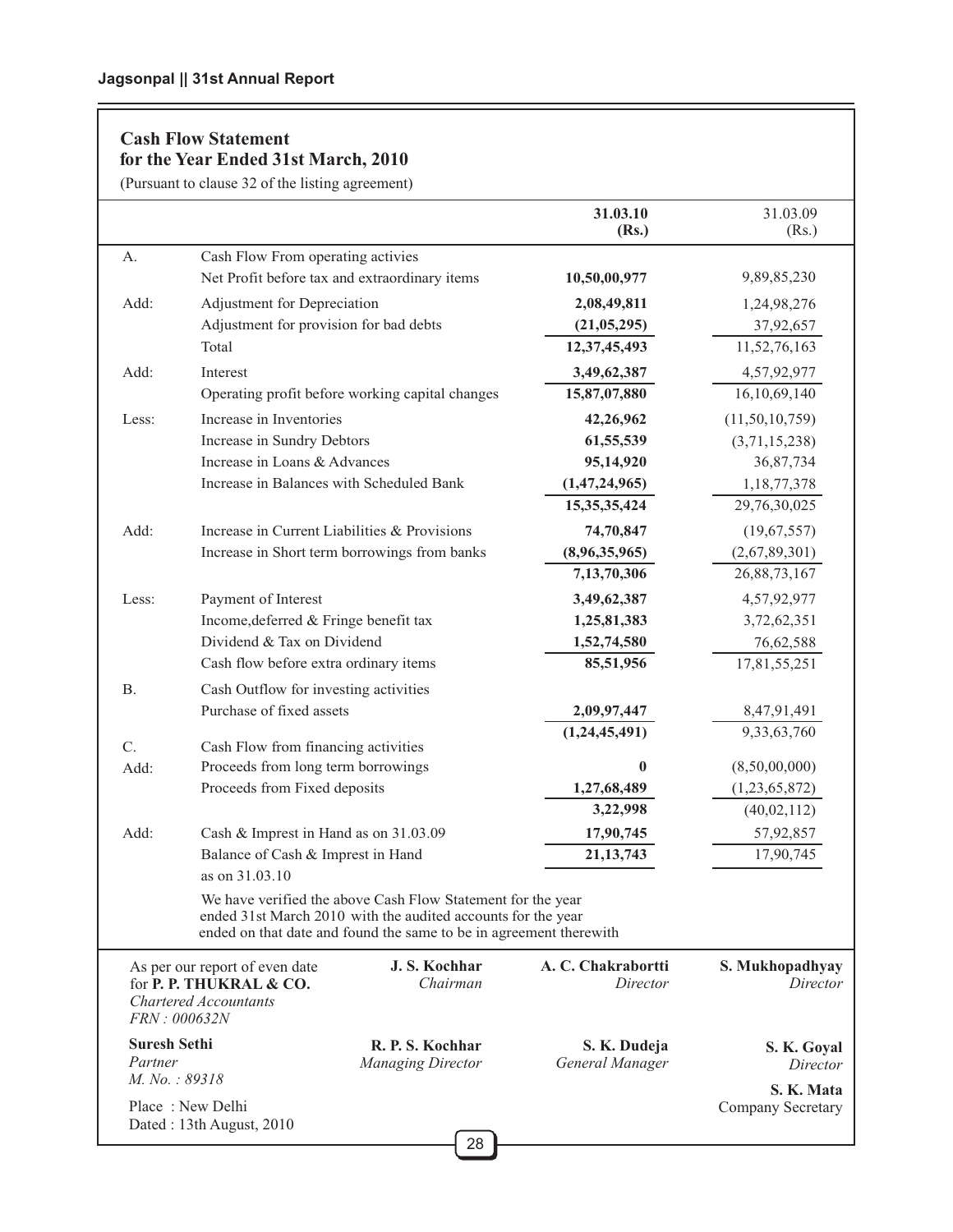| <b>JAGSONPAL PHARMACEUTICALS LIMITED</b> |  |
|------------------------------------------|--|
| <b>PROXY</b>                             |  |

 $\frac{1}{1}$   $\frac{1}{1}$   $\frac{1}{1}$   $\frac{1}{1}$ 

 $\mathbf I$ 

 $\begin{array}{c} 1 \\ 1 \\ 1 \end{array}$ 

 $\begin{array}{c|cccc}\n1 & 1 & 1 & 1 & 1 & 1 & 1\n\end{array}$ 

 $\bar{\mathbf{I}}$ 

 $\begin{array}{c} 1 \\ 1 \\ 1 \end{array}$ 

 $\bar{1}$  $\frac{1}{1}$ 

 $\begin{array}{c} 1 \\ 1 \\ 1 \\ 1 \end{array}$ 

 $\bar{\mathbf{I}}$ 

 $\begin{array}{c} 1 \\ 1 \\ 1 \end{array}$ 

 $\begin{array}{c|cccc}\n1 & 1 & 1 & 1 & 1 & 1 & 1\n\end{array}$ 

 $\bar{\mathbf{I}}$ 

 $\begin{array}{c} 1 \\ 1 \\ 1 \end{array}$ 

 $\mathbf{I}$  $\frac{1}{1}$ 

 $\begin{array}{c} 1 \\ 1 \\ 1 \\ 1 \end{array}$ 

 $\mathbf I$  $\frac{1}{1}$  $\mathbf I$ 

 $\begin{array}{c} 1 \\ 1 \\ 1 \end{array}$ 

| as my/our proxy in my/our absence to attend and vote for me/us, and on my/our behalf, at the 31st Annual General                                                |                                                                                             |
|-----------------------------------------------------------------------------------------------------------------------------------------------------------------|---------------------------------------------------------------------------------------------|
| meeting of the Company to be held on 25.09.2010                                                                                                                 |                                                                                             |
|                                                                                                                                                                 | Thirty Paisa<br>Revenue<br>Stamp                                                            |
| Notes:<br>New Delhi-110049, not less than 48 hours before the time for holding the Meeting.                                                                     | The proxy must be deposited at the Registered Office of the Company at T-210J, Shahpur Jat, |
|                                                                                                                                                                 |                                                                                             |
| <b>JAGSONPAL PHARMACEUTICALS LIMITED</b>                                                                                                                        |                                                                                             |
| <b>ATTENDANCE SLIP</b><br>THIS ATTENDANCE SLIP, DULY FILLED IN, IS TO BE HANDED OVER AT                                                                         |                                                                                             |
| THE ENTRANCE OF THE MEETING HALL                                                                                                                                |                                                                                             |
| Name of the attending Member                                                                                                                                    |                                                                                             |
|                                                                                                                                                                 |                                                                                             |
| Name of Proxy (In Block Letters, to be filled                                                                                                                   |                                                                                             |
|                                                                                                                                                                 |                                                                                             |
| I hereby record my presence at the 31st Annual General Meeting at Vanita Samaj, 13 Institutional Area, Lodi Road,<br>New Delhi-110003 at 10.00 am on 25.09.2010 |                                                                                             |
|                                                                                                                                                                 | Member's/Proxy's Signature*                                                                 |
| * To be signed at the time of handing over this slip.                                                                                                           |                                                                                             |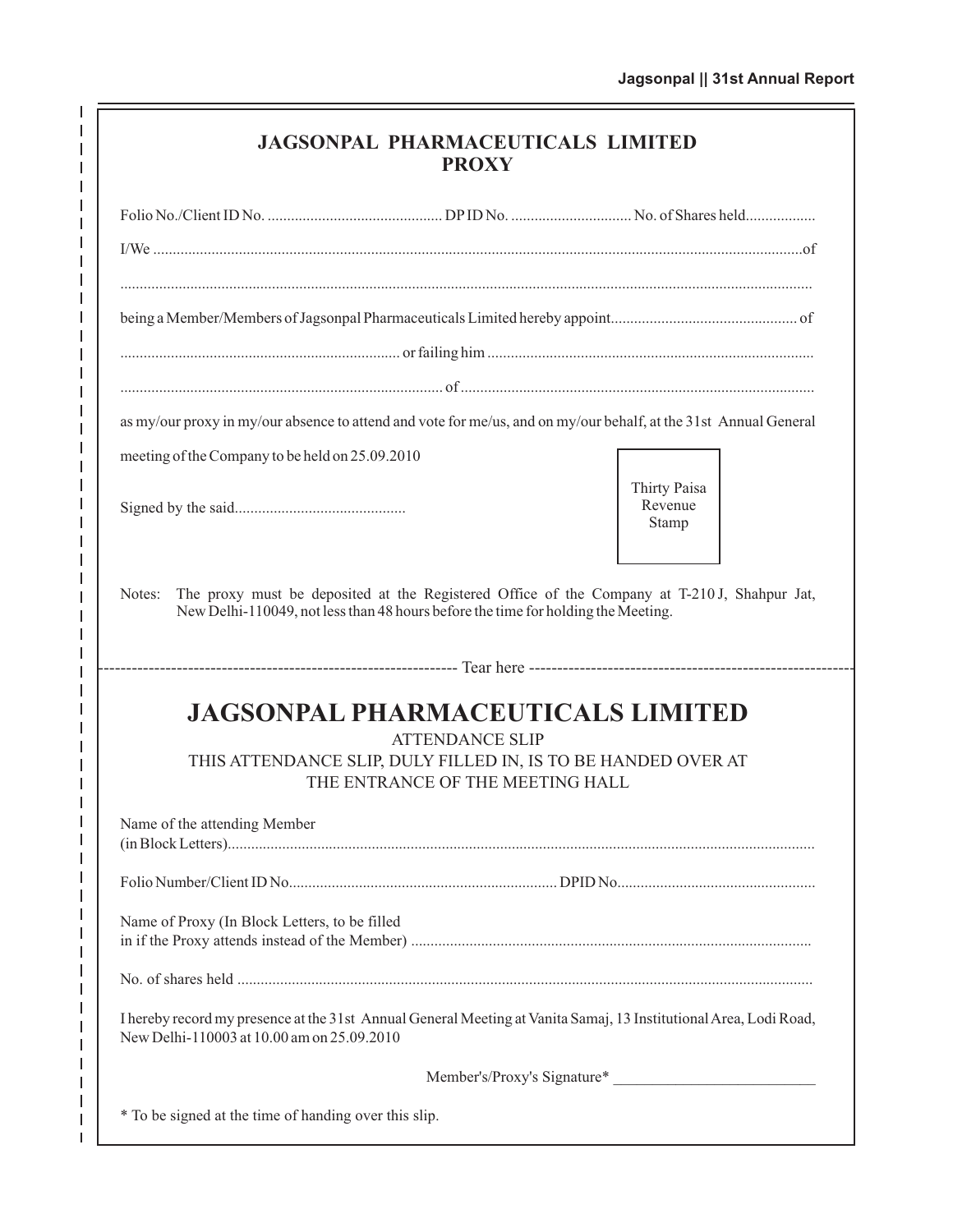|                                 |                          |                        |         |           |           | ast<br>$\mathbf{\underline{\triangle}}$ | Record                |                         |                                  |           |          |          |          |          | (Rs. in Lacs) |
|---------------------------------|--------------------------|------------------------|---------|-----------|-----------|-----------------------------------------|-----------------------|-------------------------|----------------------------------|-----------|----------|----------|----------|----------|---------------|
|                                 |                          |                        |         |           |           |                                         | Financial Year Ending |                         |                                  |           |          |          |          |          |               |
| Particulars                     | $12 / 1995$<br>(12 mths) | $(15$ mths)<br>03/1997 | 03/1998 | 03 / 1999 | 03 / 2000 | 03/2001                                 | $09/2001$ (6 mths)    | $12 / 2002$<br>(15 mths | 03 / 2004<br>$(15 \text{ mths})$ | 03 / 2005 | 3/2006   | 3/2007   | 3/2008   | 3/2009   | 3/2010        |
| Fixed Assets                    | 1173.10                  | 1424.40                | 1475.95 | 1583.51   | 1659.45   | 2816.91                                 | 2794.12               | 2845.60                 | 3076.02                          | 3154.82   | 3669.37  | 4372.50  | 4652.85  | 5348.63  | 5318.80       |
| Investments                     | 299.10                   | 299.10                 | 0.10    | 0.10      | $0.10\,$  | 0.05                                    | 0.05                  | 0.05                    | 0.05                             | 0.05      | 0.05     | 0.05     | 0.05     | 0.05     | 0.05          |
| Net Current Assets              | 915.50                   | 1196.60                | 1952.59 | 2744.99   | 3689.50   | 4465.56                                 | 4790.28               | 4223.88                 | 4031.09                          | 4320.64   | 4326.69  | 4516.88  | 4392.98  | 3253.95  | 4204.95       |
| Total Capital Employed          | 2387.70                  | 2921.10                | 3428.63 | 4328.60   | 5349.05   | 7282.52                                 | 7584.45               | 7069.53                 | 7107.16                          | 7475.51   | 7738.05  | 7836.79  | 7956.61  | 8346.40  | 9214.23       |
| Share Holdes' Funds             | 2018.50                  | 2361.80                | 2810.68 | 3256.16   | 4066.42   | 6023.78                                 | 5919.38               | 6157.61                 | 6601.21                          | 6814.25   | 7023.54  | 7249.80  | 7503.37  | 8016.83  | 8756.97       |
| Sales                           | 5970.90                  | 7561.20                | 7908.75 | 9146.08   | 11846.29  | 13651.87                                | 5690.26               | 15446.93                | 17278.09                         | 14801.11  | 17213.43 | 14525.62 | 15779.95 | 14201.48 | 14318.55      |
| Other income                    | 10.50                    | 12.60                  | 28.27   | 35.65     | 43.26     | 21.74                                   | 28.11                 | 63.23                   | 81.46                            | 25.86     | 48.82    | 77.28    | 25.50    | 27.06    | 36.30         |
| Operating Profit                | 984.90                   | 1251.40                | 1216.83 | 1314.23   | 1852.59   | 1975.24                                 | 606.31                | 1435.74                 | 1710.50                          | 1288.11   | 1463.41  | 1193.76  | 1323.04  | 1572.76  | 1608.13       |
| Interest                        | 283.60                   | 541.00                 | 403.11  | 458.68    | 444.81    | 509.19                                  | 283.77                | 570.34                  | 405.12                           | 329.80    | 469.87   | 563.02   | 635.14   | 457.93   | 349.62        |
| Depreciation                    | 30.20                    | 52.00                  | 55.15   | 67.32     | 78.34     | 89.95                                   | 50.57                 | 129.74                  | 144.66                           | 131.71    | 150.93   | .165.19  | 168.72   | 124.98   | 208.50        |
| $\operatorname{{\mathtt{Tax}}}$ | 150.00                   | 188.00                 | 190.00  | 217.00    | 388.00    | 361.00                                  | 90.00                 | 220.00                  | 366.00                           | 280.14    | 282.36   | 161.86   | 188.74   | 319.30   | 72.46         |
| Profit After Tax                | 431.10                   | 470.40                 | 568.57  | 571.22    | 941.44    | 1015.10                                 | 181.98                | 515.66                  | 794.71                           | 546.47    | 497.18   | 280.29   | 307.60   | 617.23   | 924.20        |
| Retained Earnings               | 386.60                   | 137.30                 | 460.51  | 455.69    | 820.49    | 885.97                                  | 109.37                | 282.25                  | 473.08                           | 236.43    | 470.20   | 249.64   | 276.96   | 540.61   | 771.45        |
| Dividend (Including Tax)        | 44.50                    | 112.70                 | 108.06  | 108.06    | 119.86    | 108.26                                  | 72.17                 | 138.15                  | 295.54                           | 295.38    | 29.87    | 30.65    | 30.65    | 76.63    | 152.75        |
| Dividend (%)                    | 25.00                    | 25.00                  | 30.00   | 30.00     | 30.00     | $30.00$                                 | $20.00\,$             | 37.50                   | $80.00$                          | 20.00     | 2.00     | 2.00     | $2.00\,$ | 5.00     | 10.00         |
| Earning Per Share (Rs.)         | 13.17                    | 14.35                  | 17.36   | 17.44     | 28.75     | 31.00                                   | 5.56                  | 15.75                   | 23.45                            | 2.03      | 1.89     | $1.07\,$ | 1.17     | 2.36     | 3.53          |

# Jagsonpal || 31st Annual Report